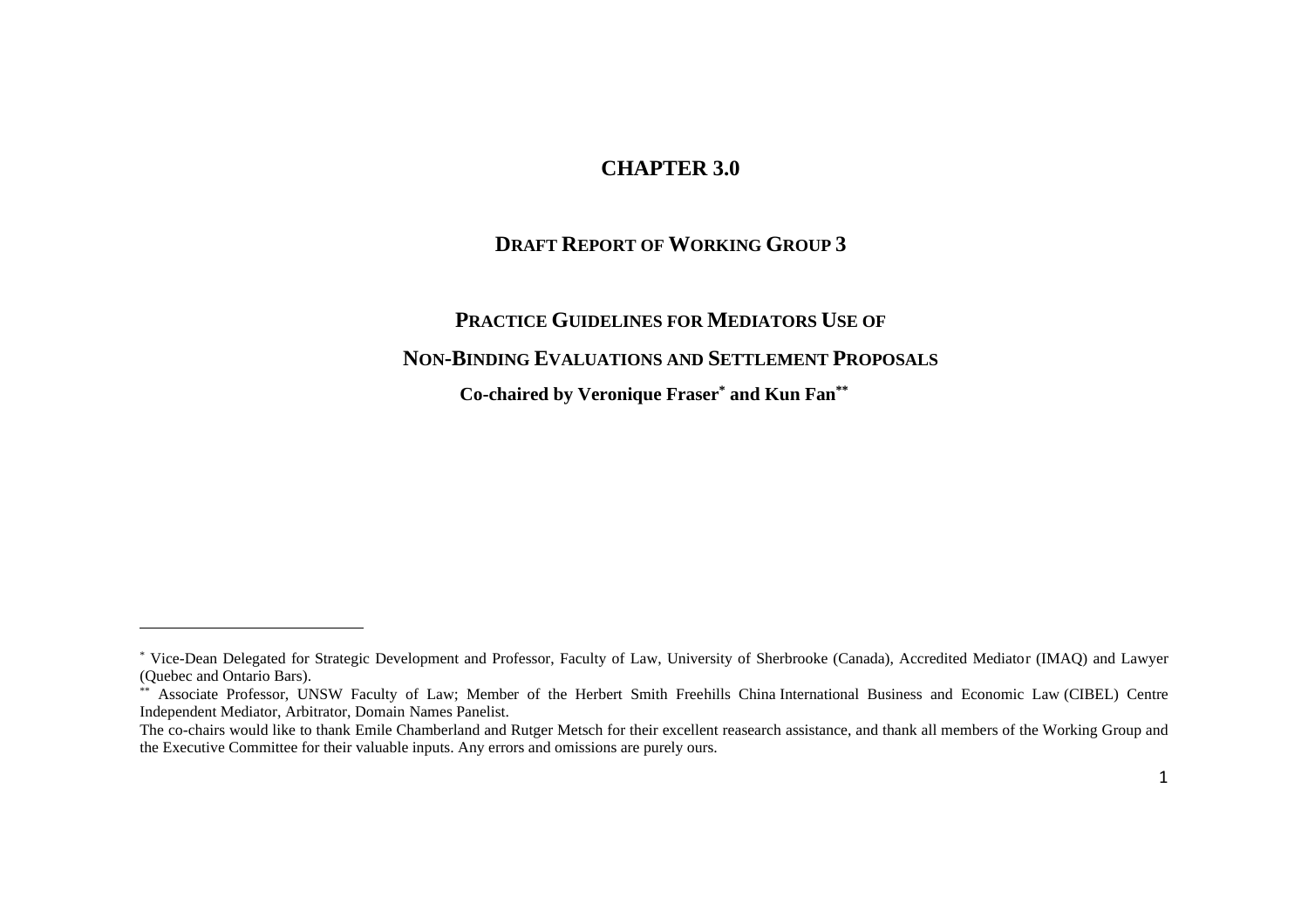## **Table of Contents**

| 3.1  |                                                                                                                             |  |
|------|-----------------------------------------------------------------------------------------------------------------------------|--|
| 3.2  |                                                                                                                             |  |
| 3.3  |                                                                                                                             |  |
| 3.4  |                                                                                                                             |  |
| 3.5  |                                                                                                                             |  |
| 3.6  |                                                                                                                             |  |
| 3.7  |                                                                                                                             |  |
| 3.8  |                                                                                                                             |  |
| 3.9  |                                                                                                                             |  |
| 3.10 |                                                                                                                             |  |
|      | Appendix 1. Existing Provisions on Definitions and Role of Mediators/Conciliators Giving Non-Binding Evaluations and Making |  |
|      | Appendix 2 WG3's Table on the Range of Facilitative and Evaluative Techniques Used by Mediators and Conciliators 54         |  |
|      |                                                                                                                             |  |
|      |                                                                                                                             |  |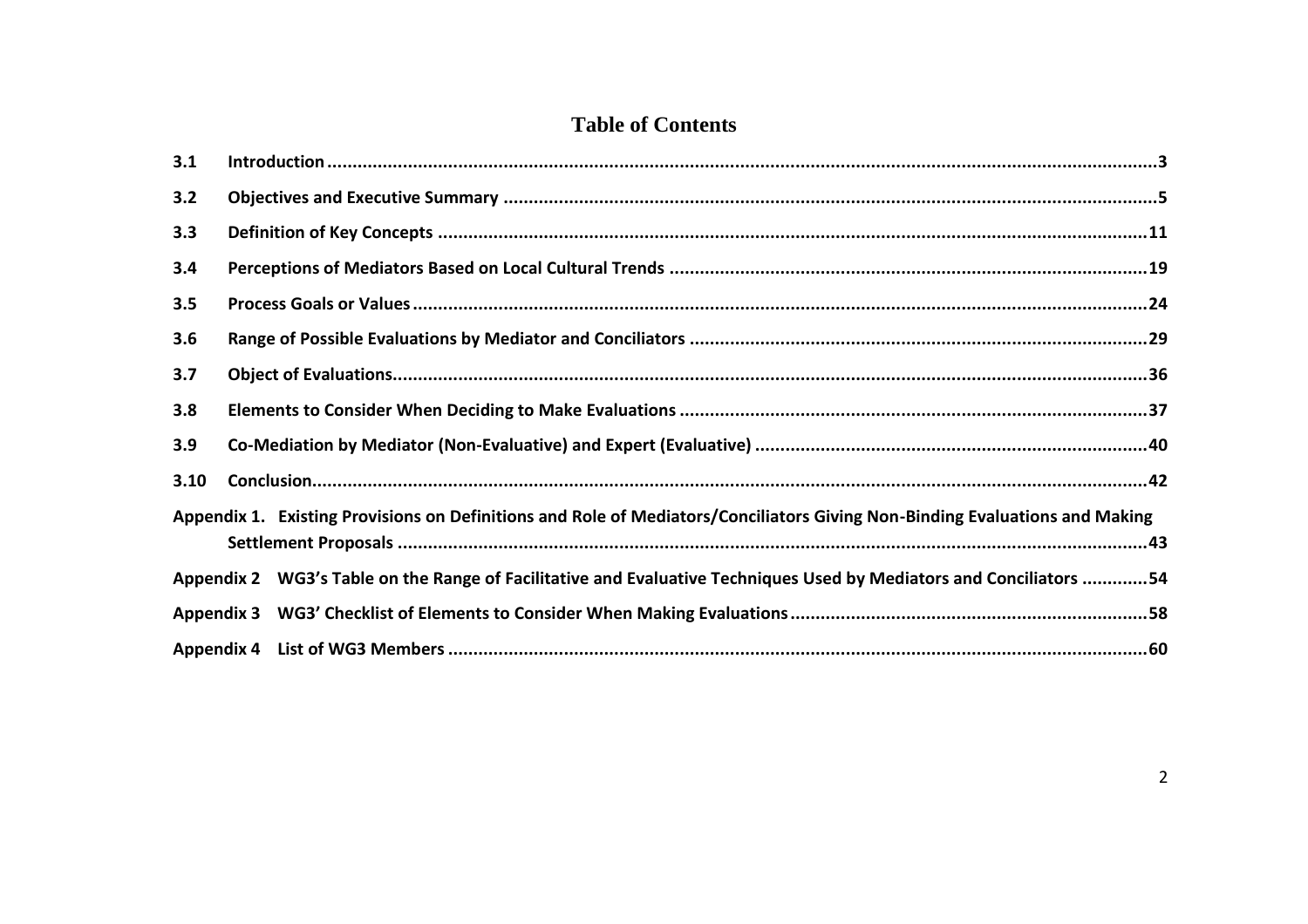#### <span id="page-2-0"></span>**3.1 Introduction**

3.1.1 *Mixed modes dispute resolution processes.* In a globalised world where actors in international commerce require creative approaches to the resolution of conflicts, the relationship between non-adjudicative modes of dispute resolution (such as mediation and conciliation) and adjudicative process (such as arbitration, adjudication and litigation) is ever-evolving.

Neutrals tasked with helping to resolve a dispute (either as arbitrator, judge, or mediator) may deviate from a hard split between non-adjudicative and adjudicative processes and instead opt to 'mix modes' and apply elements of both: for example, an arbitrator might be inclined to prod the parties towards settlement, or a mediator may provide the parties with their assessment of the merits of their cases. The mixing by a neutral of different modes (adjudicative and non-adjudicative) of dispute resolution is collectively referred to as mixed mode dispute resolution.<sup>1</sup>

Mixed mode approaches are an increasingly important feature of commercial dispute resolution and, as a result of the internationalisation of global trade (and, by corollary, international disputes), stakeholders are likely to encounter parties and neutrals whose approaches are different from what they are used to. Whether (and, if so, which) forms of 'mixed mode dispute resolution' are palatable to the parties may vary greatly depending on their legal tradition, local custom, culture, or personal preferences.

Whereas mixing of processes by neutrals may lead to friction when parties have different expectations from a method of dispute resolution or diverging opinions on what is 'appropriate' behaviour by the neutral, mixing modes also has the potential

<sup>1</sup> For a full background on the Task Force's formation and aims, and a discussion of various forms of mixed mode dispute resolution, *see* Thomas J. Stipanowich Thomas & Veronique Fraser, *The International Task Force on Mixed Mode Dispute Resolution: Exploring the Interplay between Mediation, Evaluation and Arbitration in Commercial Cases* (2017) 40 Fordham International Law Journal, p. 839, Pepperdine University Legal Studies Research Paper No. 2017/4. Available at SSRN: <https://ssrn.com/abstract=2920785>.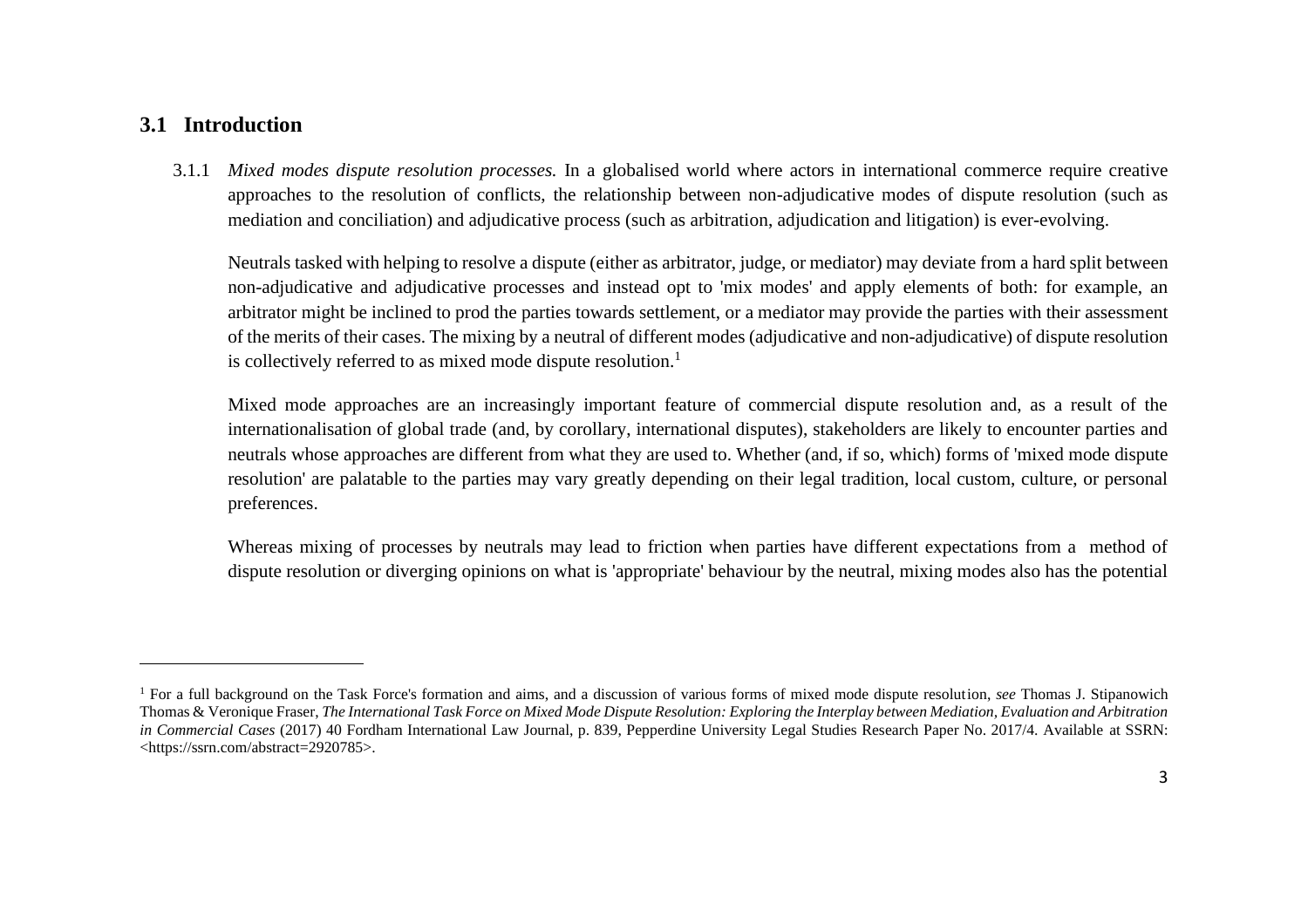of benefitting the quality of dispute resolution through the increased availability to parties of diverse and bespoke mechanisms to resolve their disputes.

Aiming to reap the benefits of mixed mode dispute resolution whilst limiting the potential for any friction or misunderstandings, the International Task Force on Mixed Mode Dispute Resolution ("Task Force") was established as a joint initiative of the International Mediation Institute ("IMI"), the College of Commercial Arbitrators ("CCA") and the Straus Institute of Dispute Resolution, Pepperdine Law School ("Straus Institute"). The Task Force brings together more than sixty dispute resolution professionals from around the world who, as members of one of six different working groups focussing on specific topics, engage in dialogue to promote understanding of varied practices on different kinds of mixed mode dispute resolution.

- 3.1.2 *Mandate of Working Group 3.* The present report (the "Report") is produced by Working Group 3 of the Task Force (**"WG3"**), mandated with exploring the topic of mediators using non-binding evaluations and making settlement proposals'. Mediators employing such techniques might express their assessment of the strength of a party's case, predict the outcome of any arbitration or litigation that might follow the mediation, or at the parties' request, make an outright suggestion of how the parties could settle the dispute. This Report analyses potential issues that may arise as a result of these approaches and makes recommendations on how mediators could employ these techniques.
- 3.1.3 *Appendices.* Attached to this Report are the following documents:
	- Appendix 1: Existing Provisions on Definitions and Role of Mediators/Conciliators Giving Non-Binding Evaluations and Making Settlement Proposals;

Appendix 2: WG3's Table on the Range of Facilitative and Evaluative Techniques Used by Mediators and Conciliators

Appendix 3: WG3's Checklist of Elements to Consider When Making Evaluations

Appendix 4: List of WG3 Members.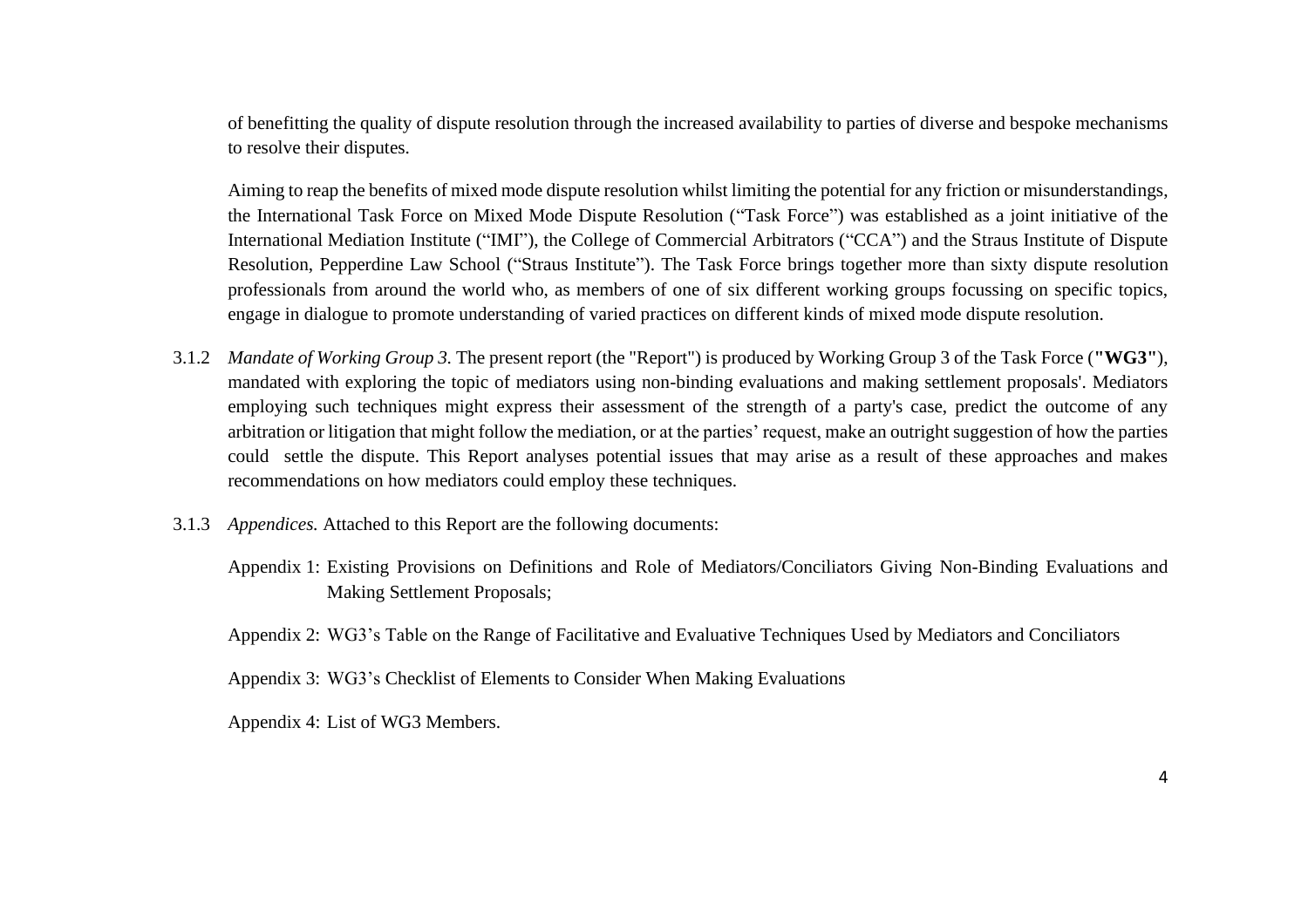### <span id="page-4-0"></span>**3.2 Objectives and Executive Summary**

3.2.1 *Mission and objectives.* As part of its inquiry into mixed mode scenarios, the Task Force has been charged with examining and seeking to develop model standards and criteria applicable to mixed mode dispute resolution. This mandate involves exploring and investigating practices from various cultural and legal standpoints, taking into account current experience and best practices.

WG3 is aware of the different approaches to the use of evaluative methods by mediators globally and has leveraged the diverse background of its members<sup>2</sup> to consider the issue from a broad cultural and geographical perspective. WG3's members were requested not only to look backwards to their past experiences, but also to focus on future best practices, identifying any tips or procedures that may assist when seeking to use a process of mixed mode dispute resolution in the future.

WG3 aimed to create guidelines regarding evaluative mediation for mediators to use and consider prior to making evaluations.WG3 considered that any output should be sensitive to possible differences in the interpretation of key concepts and has therefore identified and defined these in the Report. The Report also considers the impact of culture and training on the perception of the role of the mediator and the desirability of the mediator making non-binding evaluations or settlement proposals.

3.2.2 *Recommendations.* The Report concludes by making the following recommendations

**Recommendation 1: Using WG3's "Grid Regarding Party Autonomy in Mediation and Conciliation Process" for Process Design**

<sup>2</sup> Set out in Appendix 4.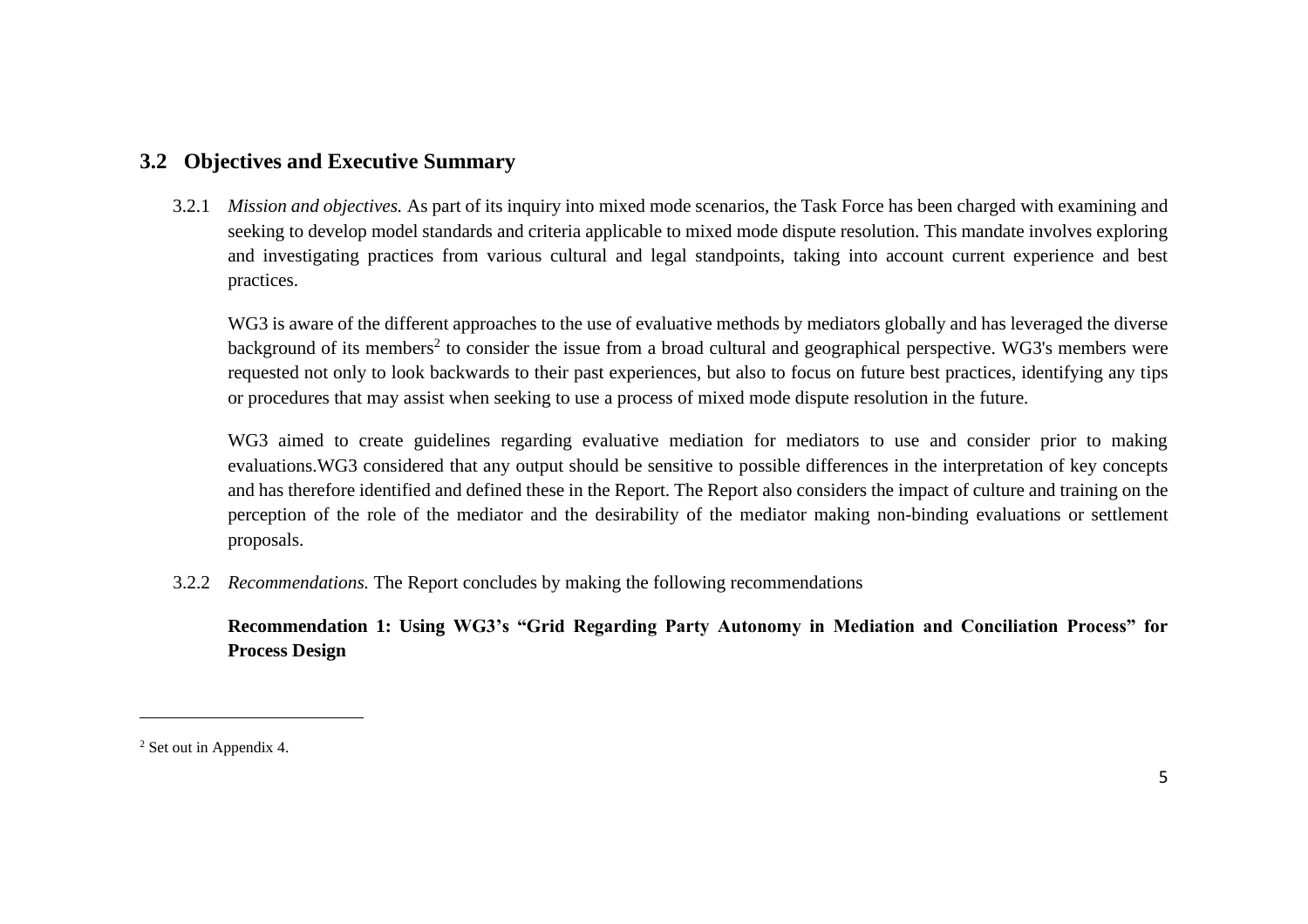In considering mediators' use of non-binding evaluations and settlement proposals, WG3 suggests a shift in focus from mediators' orientations to the effects of mediators' techniques on party autonomy regarding substance and process.

WG3 recommends using an adapted version of Riskin's New New Grid to anchor party autonomy in mediation (Figure 4, reproduced below). WG3's Grid Regarding Party Autonomy in Mediation and Conciliation Process can be a useful tool for a third-party neutral to help the parties decide the degree of self-determination that they can retain regarding norms setting and the substance of the dispute, as well as the process (more details see Section 3.6).



#### Figure 4. Working Group 3's Grid Regarding Party Autonomy in Mediation and Conciliation Process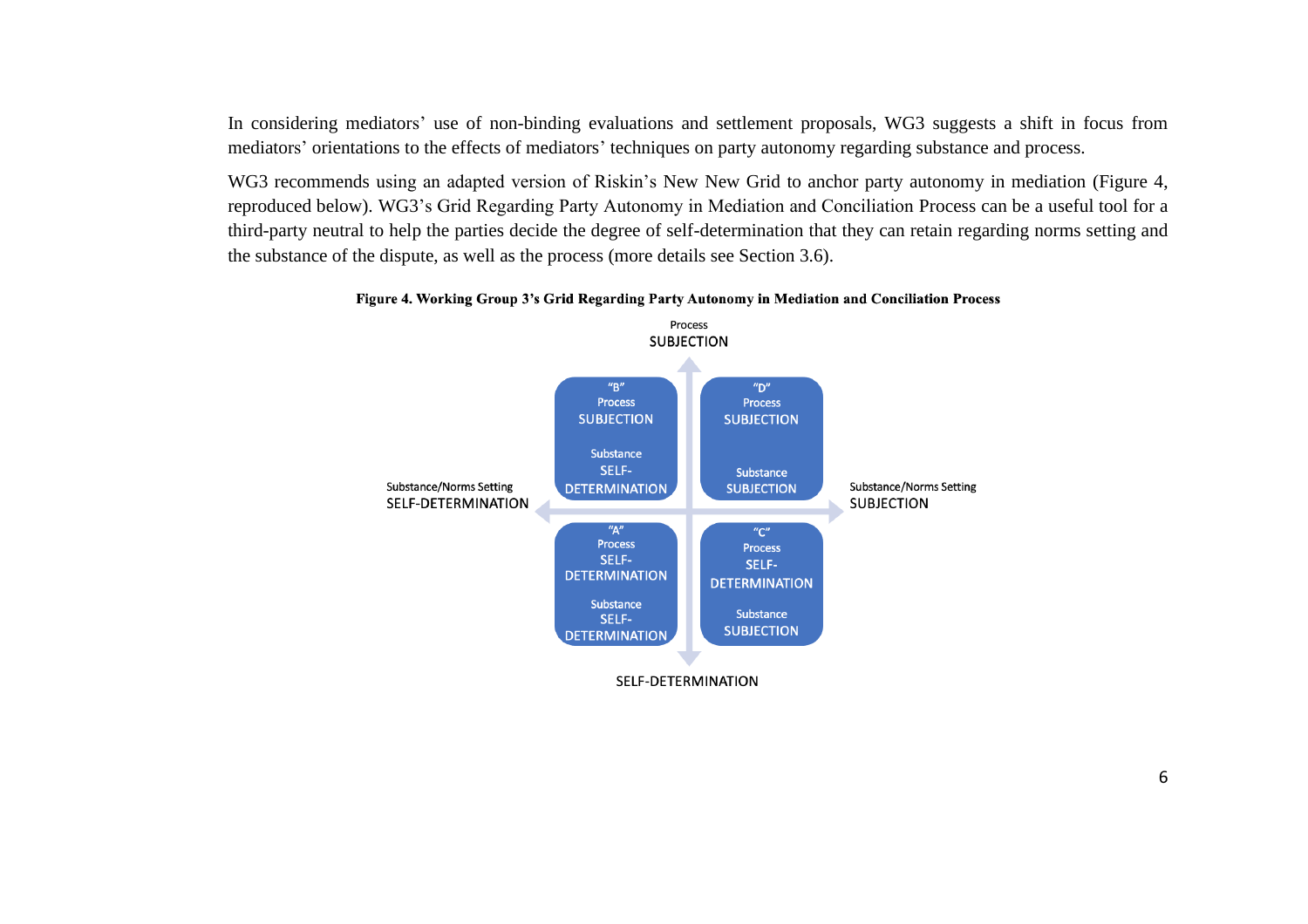#### **Recommendation 2: Adapting Neutrals' Techniques to Parties' Process Choices Regarding Process and Substance Autonomy**

WG3 provides a taxonomy, based on WG3's "Grid Regarding Party Autonomy in Mediation and Conciliation Process", of a range of evaluations that have been found to be used by neutrals across various cultures and sectors (reproduced below and in Appendix 2). On the vertical axis, this table illustrates six different types of evaluations (questions, educating, generating and enunciating rules and norms, assessments and opinions, developing proposals, predictions, pressing or persuading). The horizontal axis shows examples of techniques that can be used depending on the degree of self-determination that parties retain regarding the substance and the process. This taxonomy serves as a guide for the mediator to locate his or her interventions and understand their impact in terms of party autonomy regarding the process or the substance of the dispute. It also shows how a mediator can adapt his or her techniques depending upon the choices that parties have made during the process design phase (more details see Section 3.6).

| <b>Range of techniques</b> | A. Process and substance<br>self-determination                                                                                                    | <b>B. Process subjection and</b><br>substance self-determination                  | C. Process self-<br>determination and<br>substance subjection                                                                                                                    | <b>D. Process and substance</b><br>subjection                                                                          |
|----------------------------|---------------------------------------------------------------------------------------------------------------------------------------------------|-----------------------------------------------------------------------------------|----------------------------------------------------------------------------------------------------------------------------------------------------------------------------------|------------------------------------------------------------------------------------------------------------------------|
| 1. Questions               | -Probing to understand the<br>disputants' procedural<br>needs and substantive<br>interests<br>-Open-ended questions and<br>elicitating techniques | -Challenging disputants to<br>generate new ideas, posing<br>problems to be solved | -Helping the parties to find<br>missing information<br>-Close-ended, suggestive and<br>leading questions<br>-Playing devil's advocate<br>-Making enquiries and<br>investigations | -Close-ended, suggestive and leading<br>questions<br>-Playing devil's advocate<br>-Making enquiries and investigations |

|--|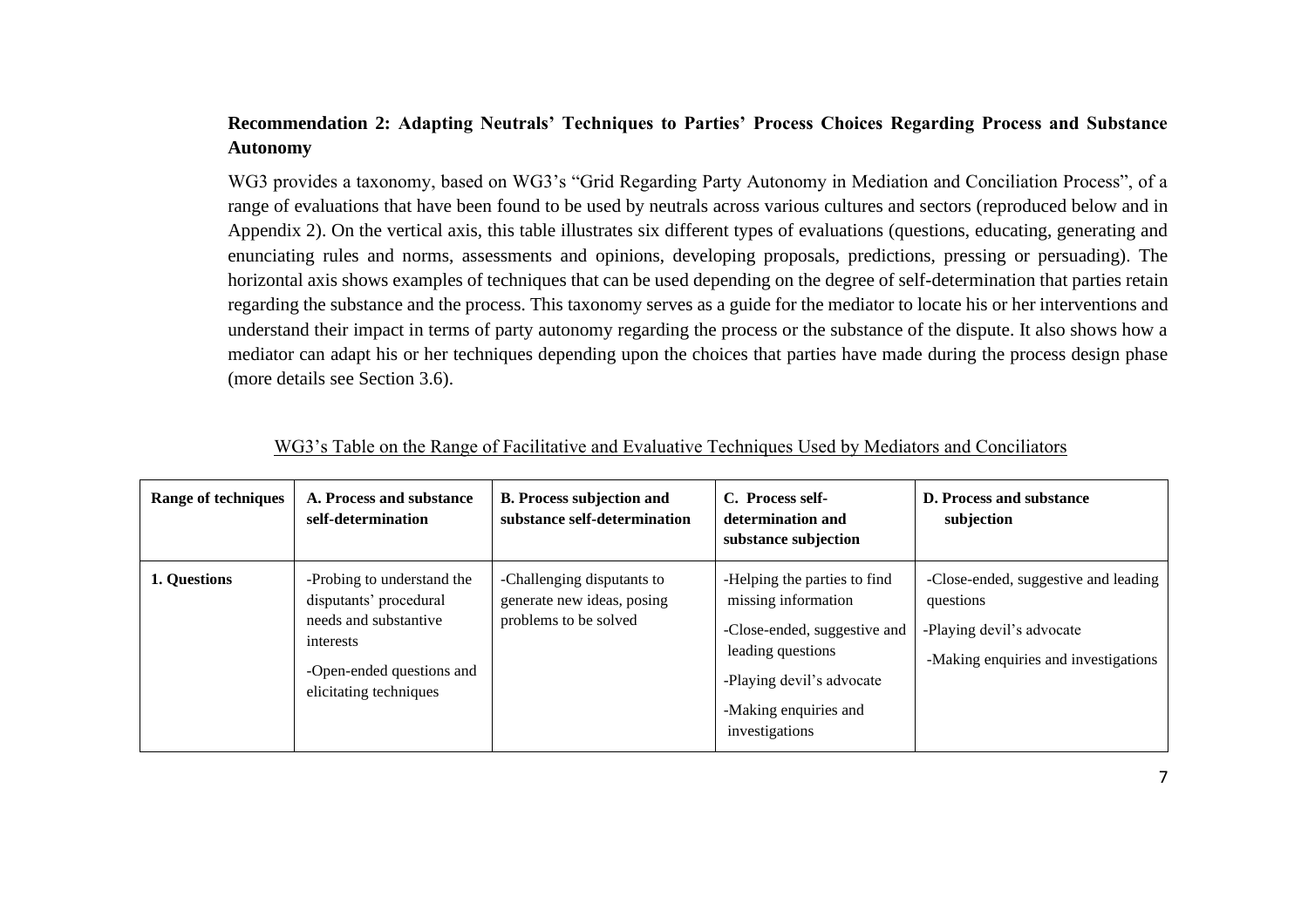| 2. Educating,<br>generating and<br>enunciating rules<br>and norms | -Suggesting techniques for<br>addressing relational and/or<br>social issues<br>-Assisting the parties in<br>generating their own criteria                                     | -Helping the parties to generate<br>their own norms<br>-May take initiatives regarding<br>ways of addressing social and<br>relational issues<br>-Establishes rules and guidelines<br>determining the process<br>(submissions, time, venue,<br>caucuses, deadlines, etc.)<br>-Encouraging the parties to<br>consider the fairness and justice<br>of issues being discussed | -Advising on objective<br>parameters and norms (e.g.<br>applicable law or other<br>norms such as financial,<br>industrial, technical, etc.)<br>-Helping the parties in<br>applying possible norms<br>(e.g., finding of facts and<br>applicable laws)<br>-Supplying missing<br>information, data, examples<br>and patterns to parties | -Neutral can set, educate and<br>advocate norms by which the dispute<br>can be resolved<br>-Advising on objective parameters<br>and norms (e.g. applicable law or<br>other norms such as financial,<br>industrial, technical, etc.)<br>-Helping the parties in applying<br>possible norms (e.g., finding of facts<br>and applicable laws)<br>-Supplying missing information,<br>data, examples and patterns to<br>parties<br>-Determining the process (time,<br>venue, submissions, caucuses, etc.) |
|-------------------------------------------------------------------|-------------------------------------------------------------------------------------------------------------------------------------------------------------------------------|---------------------------------------------------------------------------------------------------------------------------------------------------------------------------------------------------------------------------------------------------------------------------------------------------------------------------------------------------------------------------|--------------------------------------------------------------------------------------------------------------------------------------------------------------------------------------------------------------------------------------------------------------------------------------------------------------------------------------|-----------------------------------------------------------------------------------------------------------------------------------------------------------------------------------------------------------------------------------------------------------------------------------------------------------------------------------------------------------------------------------------------------------------------------------------------------------------------------------------------------|
| 3. Assessments and<br>opinions                                    | -Does not give opinions on<br>substantive issues<br>-Assisting the parties to<br>obtaining external<br>information that can help<br>them overcome impasses<br>(e.g., experts) | -Does not give opinions on<br>substantive issues or advise on<br>final solutions<br>-Approaching each party in<br>caucuses and asking them to<br>expose their risks<br>-May take initiatives regarding<br>ways of seeking external<br>information to assist the parties<br>in overcoming impasses (e.g.,<br>appointing experts and<br>determining the scope of their      | -Neutral is expected to form<br>his own views of the matter<br>-Neutral can evaluate the<br>strengths and weaknesses of<br>each parties' positions                                                                                                                                                                                   | -Neutral forms his own views of the<br>matter, and can apply norms (e.g.<br>finding of facts and applicable laws)<br>to help the parties to understand the<br>strengths and weaknesses of their<br>cases and exchange relevant<br>information<br>-Neutral is expected to provide his<br>opinion (in caucus or in joint<br>session)                                                                                                                                                                  |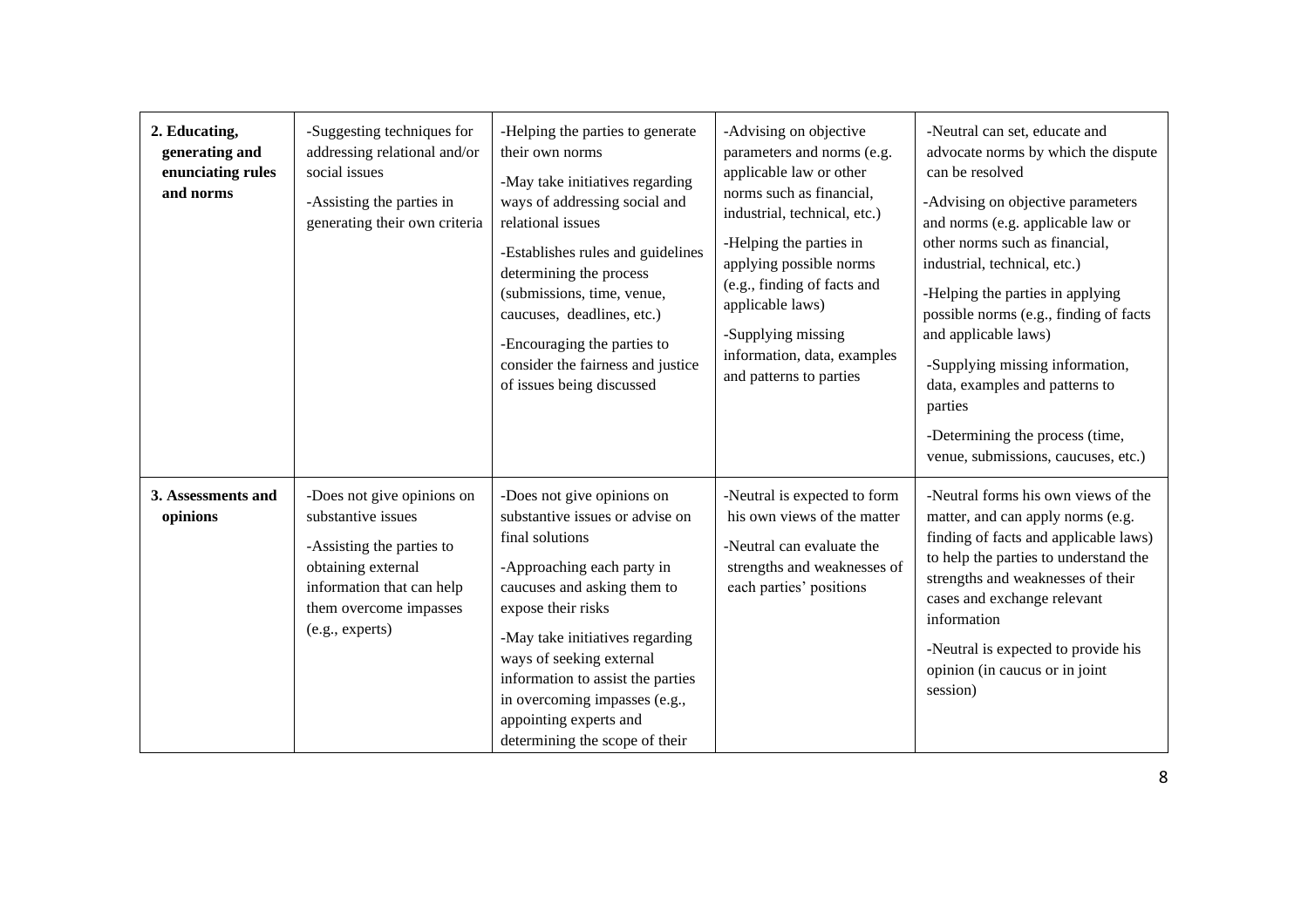|                            |                                                                                                                                                                                                        | mandate) or suggest an<br>alternative method of resolution                                                                                                                                                                                                                                                      |                                                                                                                                                                                                                                                                                                        |                                                                                                                                                                                                                                                                                                               |
|----------------------------|--------------------------------------------------------------------------------------------------------------------------------------------------------------------------------------------------------|-----------------------------------------------------------------------------------------------------------------------------------------------------------------------------------------------------------------------------------------------------------------------------------------------------------------|--------------------------------------------------------------------------------------------------------------------------------------------------------------------------------------------------------------------------------------------------------------------------------------------------------|---------------------------------------------------------------------------------------------------------------------------------------------------------------------------------------------------------------------------------------------------------------------------------------------------------------|
| 4. Developing<br>proposals | -Does not make any<br>proposals on substantive<br>issues<br>-Helping the parties to<br>exchange information and<br>to brainstorm (by focusing<br>on their interests rather than<br>on their positions) | -Does not make any proposals<br>on substantive issues<br>-Leading the parties into<br>problem-solving (e.g.,<br>challenging the parties to<br>generate new ideas, posing<br>problems to be solved, asking<br>hypothetical questions, having<br>the parties prioritize issues or<br>making clarifications, etc.) | -Suggesting ways of<br>resolving key issues and<br>requesting disputants'<br>reaction to those ideas<br>-Giving non-binding<br>proposals<br>-Setting binding "floors and<br>ceilings"                                                                                                                  | -Identifying dispositive issues and<br>suggesting ways of resolving them<br>-Ultimately making a (non-binding)<br>settlement proposal if the parties do<br>not reach an agreement<br>-Shaping a settlement within a<br>defined ZOPE<br>-Ultimate making binding or non-<br>binding evaluations as to the ZOPE |
| <b>5. Predictions</b>      | Does not make predictions                                                                                                                                                                              | - Assisting the parties to analyze<br>their alternatives to a negotiated<br>settlement<br>- Asking the parties' counsel to<br>make an assessment or advise<br>them about the likely outcome of<br>tactics                                                                                                       | -When appropriate,<br>providing neutral's own<br>opinion on the merits<br>-Predictions of possible<br>impact on interests of not<br>settling<br>-Using of probability trees<br>and other analytic tools<br>-Predictions of possible<br>outcomes if a case is<br>adjudicated in court or<br>arbitration | -Providing neutral's own opinion on<br>the merits<br>-Predictions of possible impact on<br>interests of not settling<br>-Predictions of possible outcomes if<br>a case is adjudicated in court or<br>arbitration                                                                                              |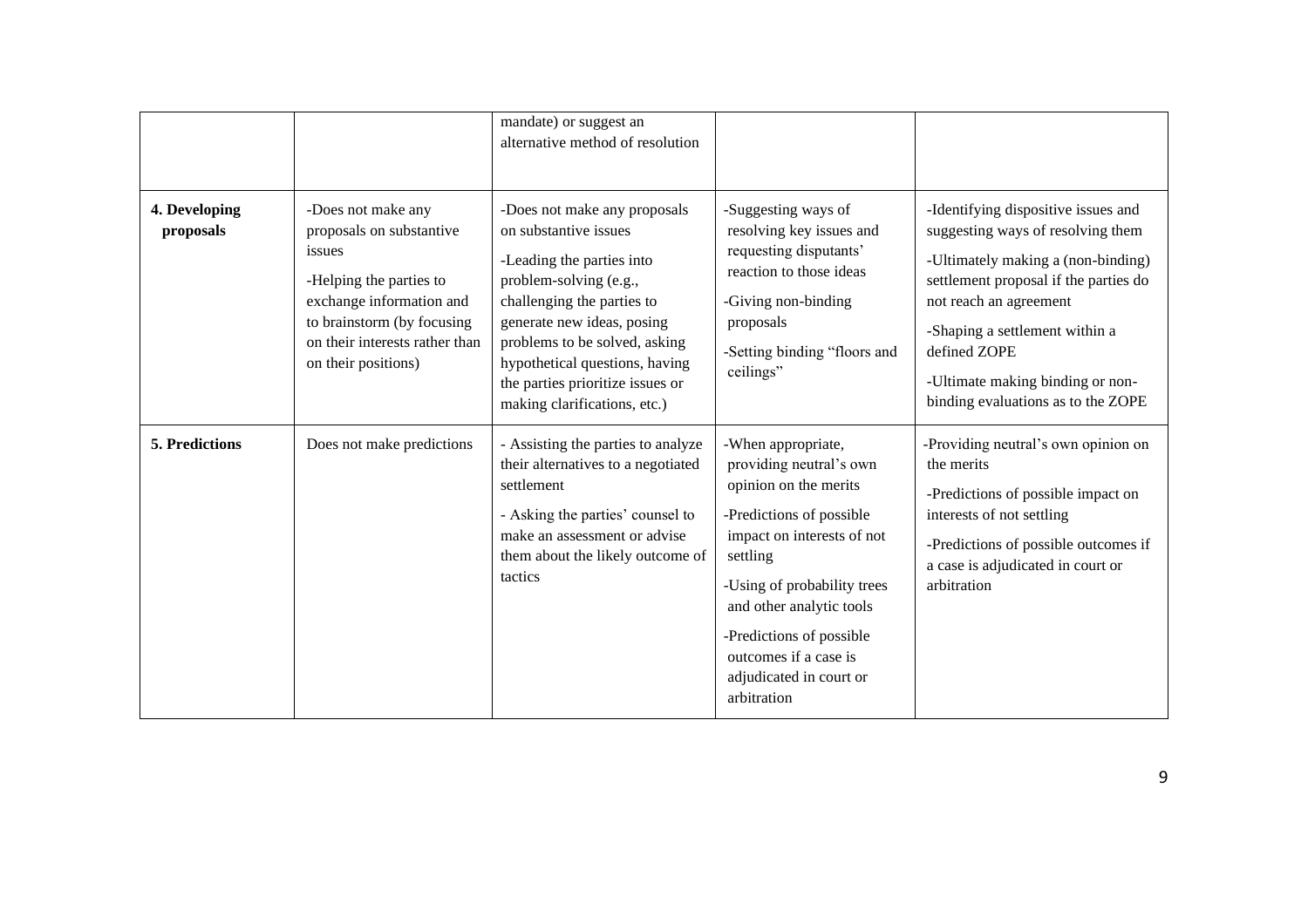| 6. Pressing or<br>persuading | Does not use pressing or<br>persuading techniques | -Directly encouraging the parties<br>to move forward with the<br>process<br>-Helping the parties jointly<br>perceive new collaborative goals<br>-Urging the parties to talk<br>-Levering influence of third<br>parties by having an audience<br>present at the mediation | -Helping the parties to<br>identify dispositive issues<br>and to exchange information<br>relevant to these norms<br>-Reality-checking with the<br>aim to soften intransigent<br>disputants or their advisors<br>to facilitate reaching a<br>compromise<br>-Appealing to the disputants'<br>habits, doubts, emotions and<br>desire for reward | -Robust reality testing regarding the<br>parties' BATNA and WATNA on<br>key parameters and benchmarks<br>-Providing a sound reason for<br>settling<br>-Urging the parties to focus on<br>specific dispositive issues<br>-Urging parties to make concessions<br>or reach agreement<br>-Making threats to end mediation<br>and move to arbitration<br>-Mentioning arbitration<br>-Urging the parties to settle |
|------------------------------|---------------------------------------------------|--------------------------------------------------------------------------------------------------------------------------------------------------------------------------------------------------------------------------------------------------------------------------|----------------------------------------------------------------------------------------------------------------------------------------------------------------------------------------------------------------------------------------------------------------------------------------------------------------------------------------------|--------------------------------------------------------------------------------------------------------------------------------------------------------------------------------------------------------------------------------------------------------------------------------------------------------------------------------------------------------------------------------------------------------------|
|                              |                                                   |                                                                                                                                                                                                                                                                          |                                                                                                                                                                                                                                                                                                                                              | -Urging the parties to accept the<br>neutral's proposal                                                                                                                                                                                                                                                                                                                                                      |

#### **Recommendation 3: Using WG3's Checklist of Elements to Consider When Making Evaluations**

Mediators and conciliators should work together with the parties and go through a number of elements with the parties and the neutrals to consider the opportunity of using evaluations. For that purpose, WG3 provides a checklist of elements to consider when making evaluations (see Appendix 3).

3.2.3 *Purposes of recommendations.* The recommendations are addressed at the mediator and are intended to achieve the following purposes: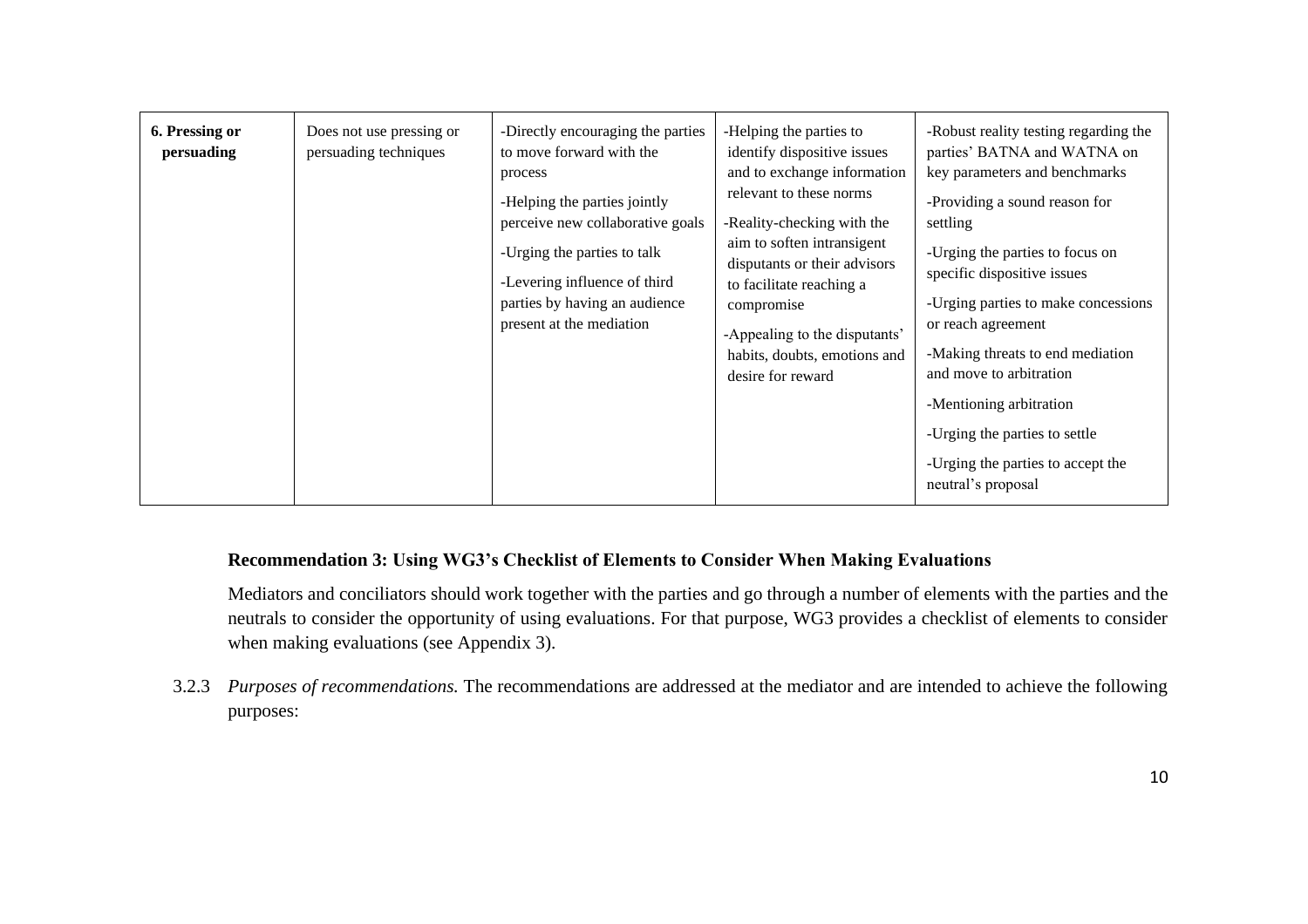- To facilitate process design between neutrals and the parties;
- To provide further clarity about mediation interventions;
- To encourage parties' informed consent; and
- To increase the credibility of mediation.

## <span id="page-10-0"></span>**3.3 Definition of Key Concepts**

Mediators using non-binding evaluations and making settlement proposals is one of the most common forms of mixed mode practice,<sup>3</sup> and often not considered as such. This is also an area where there appears to be considerable difference due to cultural impact and ethical considerations. Because perspectives on mediation and mediator practices vary greatly in different jurisdictions, there have been considerable discussions and debates regarding mediators' employment of evaluative methods and even the proper meaning of "mediation vs. conciliation,"" as well "evaluation." It is thus important to clarify the definition of a few key concepts.

3.3.1 *Mediation. Mediation* definitions vary significantly from one another. WG3 proposes a definition which encompasses a diversity of mediation practices.

Mediation is the intervention into a dispute or negotiation by an impartial third party to assist disputing parties in voluntarily reaching a mutually acceptable settlement of issues in dispute.<sup>4</sup>

Several elements commonly found in other definitions of mediation have been voluntarily omitted. For example, some definitions emphasize the fact that parties in mediation must reach their own solutions.<sup>5</sup> However, in some cultures, for example

<sup>3</sup> Christopher To, *Facilitative Versus Evaluative Mediation,* (2018) 20 (2) Asian Dispute Review 81 at 81.

<sup>4</sup> This definition is drawn from: Christopher Moore, *The Mediation Process,* p. 14; Hal Abramson, *Mediation Representation,* p. 17.

<sup>5</sup> Christopher Moore, *The Mediation Process,* p. 14;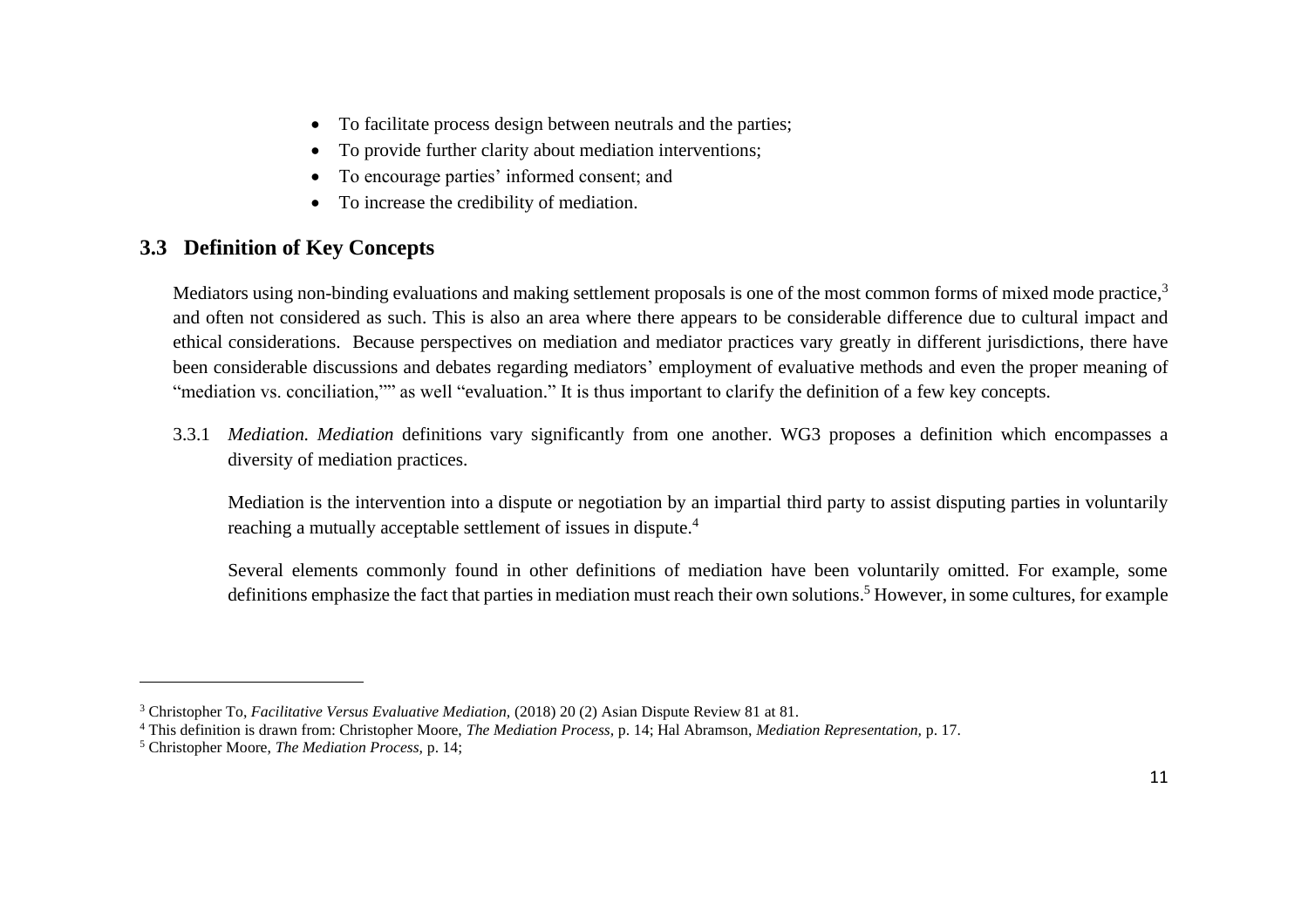in Italy,<sup>6</sup> in France<sup>7</sup> and in the United States,<sup>8</sup> it is not uncommon for a mediator to put forth a settlement proposal for the parties to consider, revise or accept as is.<sup>9</sup> Some mediation definitions state that the mediator shall be a neutral person,<sup>10</sup> however, WG3 found that this is not always the case. For example, in a conflict between Jews and Palestinians conducted by an American conciliator, the conciliator must be impartial as he or she should not favor the views of one party over that of the other, but he or she is often not neutral as he or she might be mandated by his country to facilitate a peacemaking agreement between the two conflicting nations.<sup>11</sup> In such a case, the conciliator's mission is to help the parties find an agreement, which differs from other types of mediation where the mediator should refrain from influencing parties in reaching agreement.<sup>12</sup> The absence of neutrality of the mediator might also be found in other cultural contexts, such as in the Middle East or in Asia, where the mediator might be a morally authoritative person whose mandate is to restore harmony.<sup>13</sup>

8

9

11

 $13$  For e.g. France – Adeline Audrerire

<sup>6</sup> Legislative Decree 28/2010 § 1 (Italy). Italy's legislation defines mediation as: "an activity carried out by an impartial third party and designed to assist two or more parties in the search for an amicable agreement for the settlement of a dispute, even with the formulation of a proposal for resolution of the dispute. <sup>7</sup> Schonewille

<sup>&</sup>lt;sup>10</sup> Christopher Moore*The Mediation Process* at p. 14; local rules of the US District Court for the Northern District of California; California Evidence Code § 1115 a) (United States, California);

<sup>12</sup> See e.g. Brazil's *Civil Procedure Code* complements the definition with this outline of the mediator's role:

<sup>&</sup>quot;The mediator is a neutral and impartial third party that helps the communication of parties. It is recommended for cases where there is some sort of relationship between parts (either personal or commercial relation). Mediators should restrain from influencing parties in closing deals."<sup>12</sup>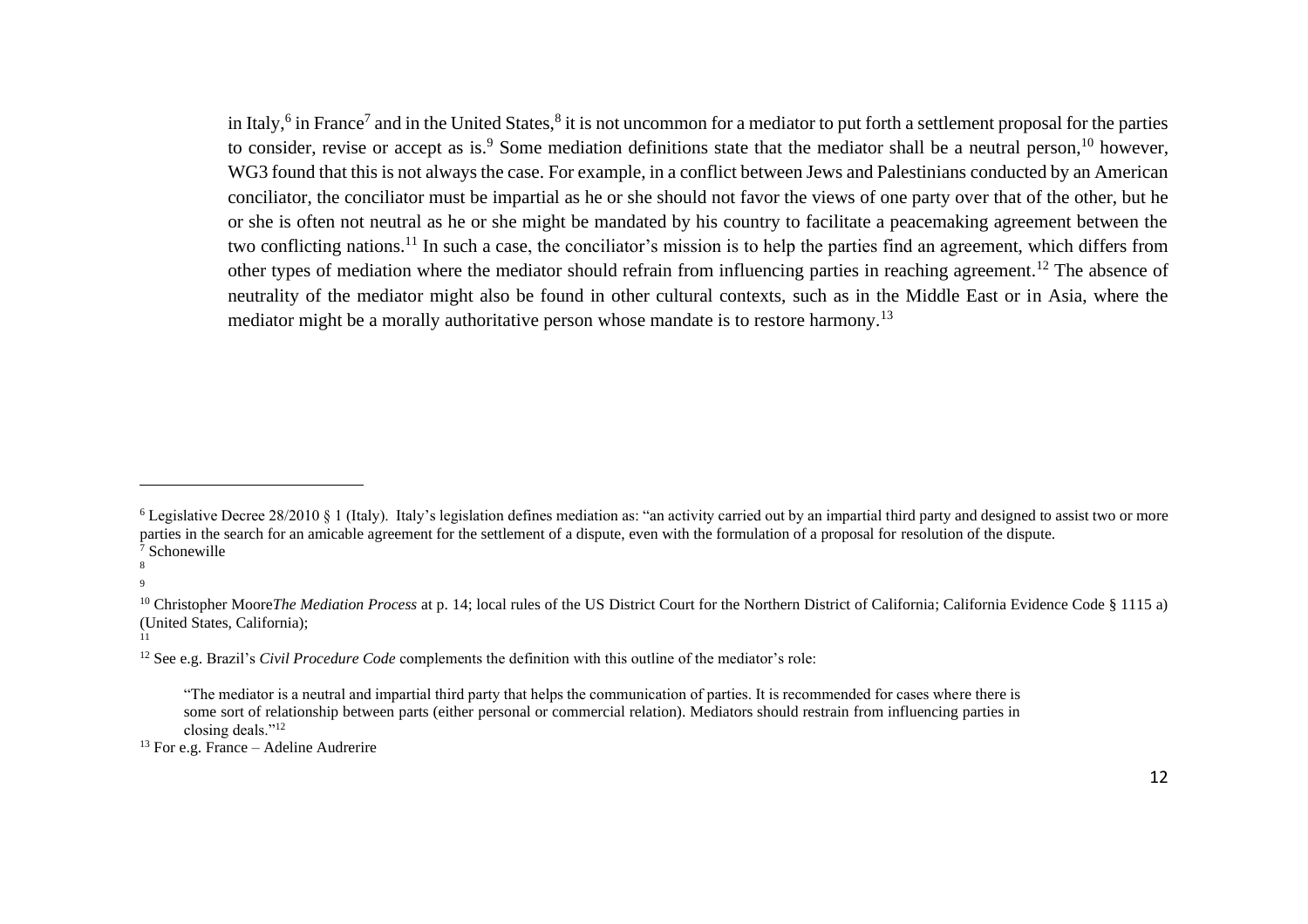3.3.2 *Conciliation*. While some jurisdictions maintain a distinction between mediation and conciliation,<sup>14</sup> the two concepts are often used interchangeably in many jurisdictions and contexts (see Section B below).

At the international public law level, there is a stronger consensus regarding the meaning of conciliation. Notably, the Institut de Droit International adopted in 1961 a resolution titled *La conciliation internationale*<sup>15</sup> defining conciliation as a dispute resolution method in which a commission constituted by the parties examines the dispute and "attempts to define the terms of a settlement susceptible of being accepted by them, or of affording the Parties, with a view to its settlement, such aid as they may have requested."<sup>16</sup> Perhaps the most in-depth review of international conciliation was undertaken by author Jean-Pierre Cot in his book *International Conciliation*, that lays out the following definition, which notably emphasizes the autonomy of the parties as well as the directive role of the conciliator: the "intervention in the settlement of an international dispute by a body having no political authority of its own, but enjoying the confidence of the parties to the dispute and entrusted with the task of investigating every aspect of the dispute and of proposing a solution which is not binding on the parties."<sup>17</sup>In the context of commercial dispute resolution, the following definition of conciliation may be used:

<sup>&</sup>lt;sup>14</sup> For example, in Brazil conciliation usually means a process in which the neutral examines the legal arguments of both parties rather than underlying commercial, personal or other interests. In Brazilian court cases where conciliation is used, the conciliator is the judge ruling on the case or a member of the court staff, *ie* the neutral is *not* chosen by the parties, unlike mediation. In India, conciliation may mean the same thing as evaluative mediation where the neutral can go beyond facilitation and make suggestions on the merits of the dispute. In other places and contexts, "conciliation" may also mean that the parties have no say in the choice of the neutral, and/or that the neutral may hold the power to ultimately impose a decision if the parties do not reach agreement. See Switzerland.

<sup>&</sup>lt;sup>15</sup> INSTITUT DE DROIT INTERNATIONAL, LA CONCILIATION INTERNATIONALE (1961), https://www.idi-iil.org/app/uploads/2017/06/1961\_salz\_02\_fr.pdf.<br><sup>16</sup> INSTITUTE DE DROIT INTERNATIONAL LA CONCILIATION INTERNATIONALE art 1 (1961 <sup>16</sup> INSTITUT DE DROIT INTERNATIONAL, LA CONCILIATION INTERNATIONALE art. 1 (1961), https://www.idiiil.org/app/uploads/2017/06/1961\_salz\_02\_fr.pdf. The document also includes a set of rules, which do not differ substantially from those proposed by UN instruments. A guide relative to the *Hague Convention of 25 October 1980 on the Civil Aspects of International Child Abduction* also pinpoints elements specific to conciliation, such as the "active and directive role" taken by the third party during the process. See HAGUE CONFERENCE ON PRIVATE INTERNATIONAL LAW, GUIDE TO GOOD PRACTICE UNDER THE HAGUE CONVENTION OF 25 OCTOBER 1980 ON THE CIVIL ASPECTS OF INTERNATIONAL parties' cases or of possible outcomes in adjudications, or offer the parties a proposal for settlement of the dispute. CHILD ABDUCTION: MEDIATION (2012), https://assets.hcch.net/docs/d09b5e94-64b4-4afe-8ee1-ab97c98daa33.pdf.

<sup>&</sup>lt;sup>17</sup> JEAN-PIERRE COT, INTERNATIONAL CONCILIATION (1968) (trans. Myers 1972).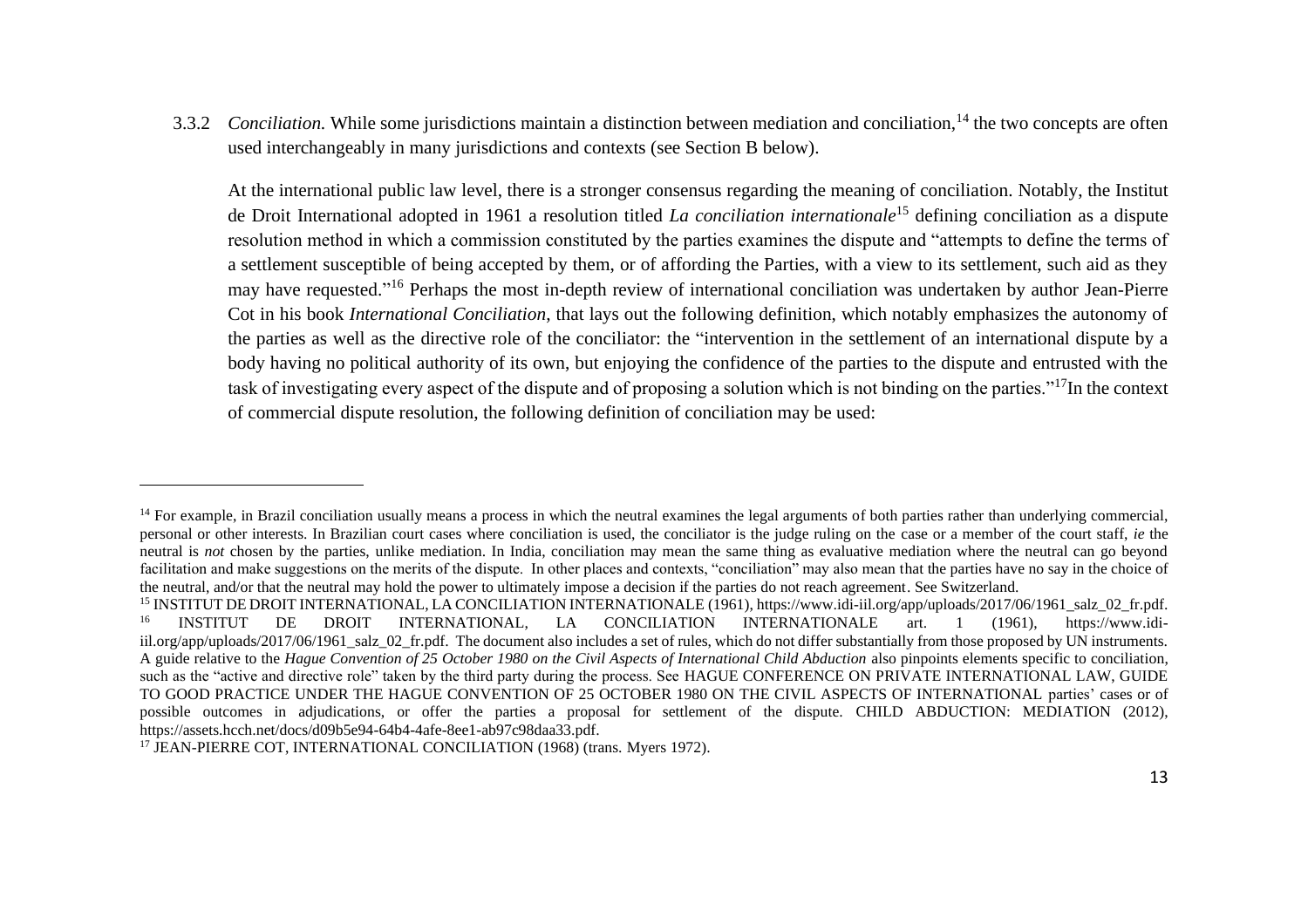Conciliation is the intervention in the settlement of a dispute by an impartial third party, appointed by the parties out of their free consent, to attempt to persuade them to arrive at an agreement, by way of mutual discussion and dialogue, by offering some form of evaluation of parties' cases or of possible outcomes in adjudication, or offer the parties a proposal for settlement of the dispute. *18*

3.3.3 *Use of "mediation" and "conciliation" interchangeably.* UNCITRAL Model Law on International Commercial Conciliation (2002) defined conciliation as "a process, whether referred to by the expression conciliation, mediation or an expression of similar import, whereby parties request a third person or persons to assist them in their attempt to reach an amicable settlement of their."<sup>19</sup> The conciliator was also granted with the authority to make proposals for a settlement of the dispute.<sup>20</sup> In 2018, UNCITRAL amended the 2002 Model Law to replace it for the *UNCITRAL Model Law on International Commercial Mediation*  and International Settlement Agreements Resulting from Mediation.<sup>21</sup> The amended Model Law used the same definition for mediation<sup>22</sup> as the one used to define conciliation in the 2002 Model Law, and the mediator is granted the same powers<sup>23</sup> as those that were given to the conciliator. The Commission decided to use the term mediation instead of conciliation to adapt to the "actual and practical use of the terms" and "with the expectation that this change will facilitate the promotion and heighten

<sup>&</sup>lt;sup>18</sup> This definition of conciliation reflects a broadly shared view among several jurisdictions and corresponds to the concept of conciliation embraced at the international level. See e.g. Jeremy Lack, Appropriate Dispute Resolution (ADR): The Spectrum of Hybrid Techniques Available to the Parties, in ADR IN BUSINESS: PRACTICE AND ISSUES ACROSS COUNTRIES AND CULTURES, VOL. II, 339, 352-53 (Arnold Ingen-Housz ed., 2010); JEAN-PIERRE COT, INTERNATIONAL CONCILIATION 9 (R. Myers trans., Europa Publications, 1972).

Appropriate Dispute Resolution, supra note 12, at 352-53, in which the author describes the

<sup>&</sup>lt;sup>19</sup> UNCITRAL Model Law on International Commercial Conciliation (2002), Article 1(3).

<sup>&</sup>lt;sup>20</sup> UNCITRAL Model Law on International Commercial Conciliation (2002), Article  $6(4)$ .

<sup>21</sup> See UNCITRAL document A/CN.9/987 of 2019.

<sup>&</sup>lt;sup>22</sup> UNCITRAL Model Law on International Commercial Mediation and International Settlement Agreements Resulting from Mediation, Article 1(3).

<sup>&</sup>lt;sup>23</sup> UNCITRAL Model Law on International Commercial Mediation and International Settlement Agreements Resulting from Mediation, Article 7(4).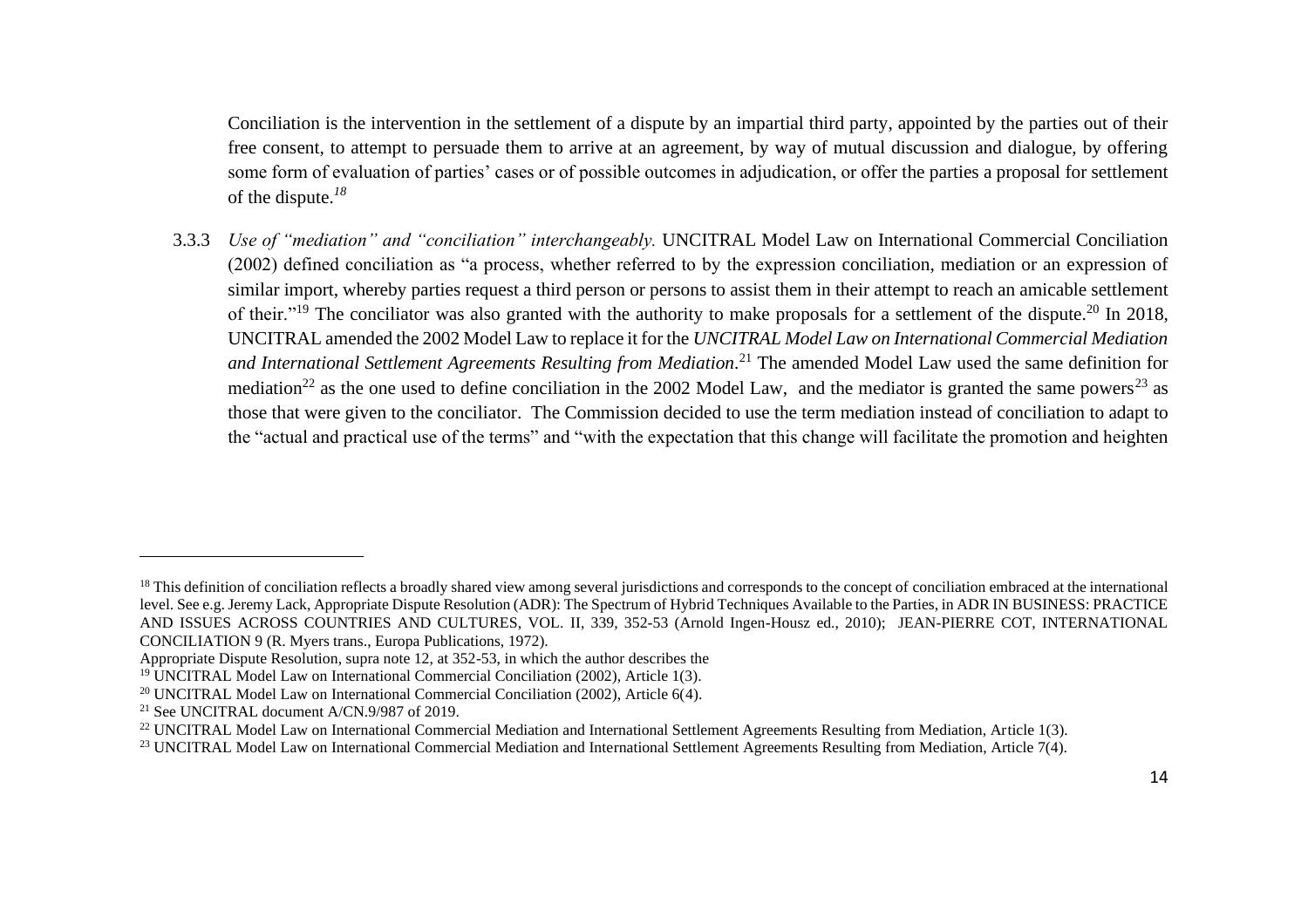the visibility of the Model Law."<sup>24</sup> Nevertheless, it reiterates that the terms "mediation" and "conciliation" are interchangeable and the change in terminology "does not have any substantive or conceptual implications."<sup>25</sup>

WG3 follows this movement and therefore recommends a broad definition of mediation, which can encompass both what is exclusively defined as mediation or conciliation in different jurisdictions (see Section 3.3.1 above).

- 3.3.4 *Lessons from the mediation and conciliation terminology debates.* WG3 found that there are neverthless important lessons to be drawn from the mediation and conciliation terminology debates. There exists a large spectrum of mediation interventions, which can affect the dynamic of the process, parties' cooperation, parties self-determination or even the fairness of the process. The spectrum of mediation interventions should hence be clearly defined so that counselors and mediators can assist the parties in making informed choice.
- 3.3.4 *Evaluation v. Facilitation*. This working group focuses on one aspect of a mediator's behavior, the extent to which, in helping parties settle their dispute, the mediator tended to "evaluate," meaning to assess the strengths and weaknesses of a legal position or to predict outcomes in court. In contrast, "facilitate" means mediators only assisted the parties' negotiations without evaluating. Each of these terms also represented a continuum.<sup>26</sup> Evaluation can range from behavior that is principally informative to directive. Facilitation can range from reality test the parties to simply keeping order while parties discuss whatever they wish. <sup>27</sup>

It should be noted that these definitions are not meant to be applied rigidly, as they represent a continuum, rather than a static point, as illustrated by **Leonard Riskin's Old Grid**. The old "grid" consists of two intersecting continuums, one represented

<sup>&</sup>lt;sup>24</sup> UNCITRAL Model Law on International Commercial Mediation and International Settlement Agreements Resulting from Mediation, Article 1(1), note 2. <sup>25</sup> Ibid.

<sup>26</sup> Leonard Riskin, "Decision-making in Mediation: The New Old Grid and the New New Grid System",79 *Notre Dame Law Review* 1 (2003), p, 10.

<sup>27</sup> See *ibid*, pp. 12-13.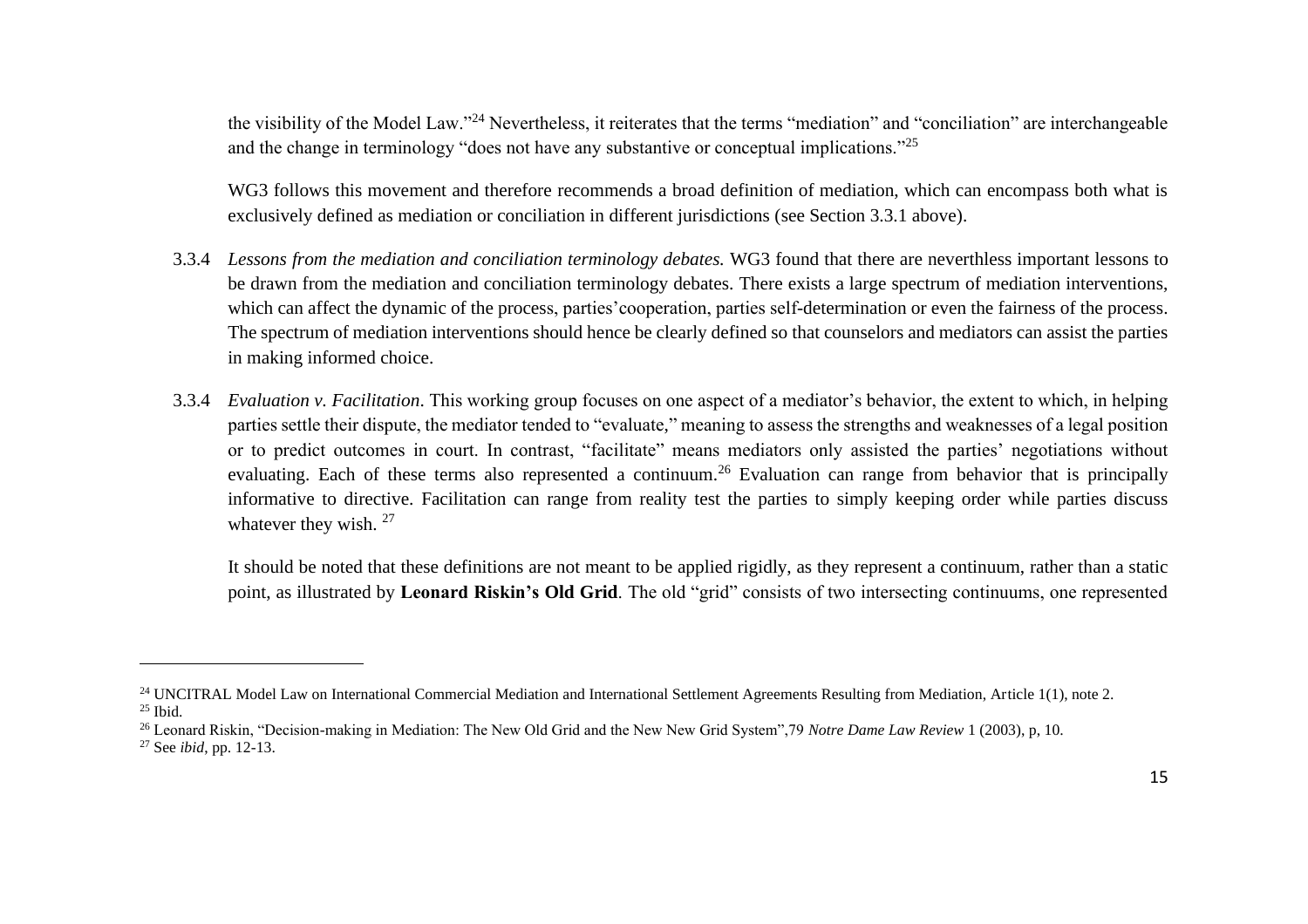the mediator's notion of the mediator's role; the concepts of "facilitative" and "evaluative" provided its anchors (Figure 1). The other dealt with the mediator's customary approach to problem-definition and it ran from "narrow" to "broad."<sup>28</sup>



3.3.5 *Directive v. Elicitive*. "Directive" refers to the extent to which the mediator *directs* the mediation process, or the participants, toward a particular procedure or perspective or outcome. "Elicitive" refers to the extent to which the mediator *elicits* the parties'

<sup>&</sup>lt;sup>28</sup> Leonard Riskin, "Decision-making in Mediation: The New Old Grid and the New New Grid System",79 Notre Dame Law Review 1 (2003), p, 3.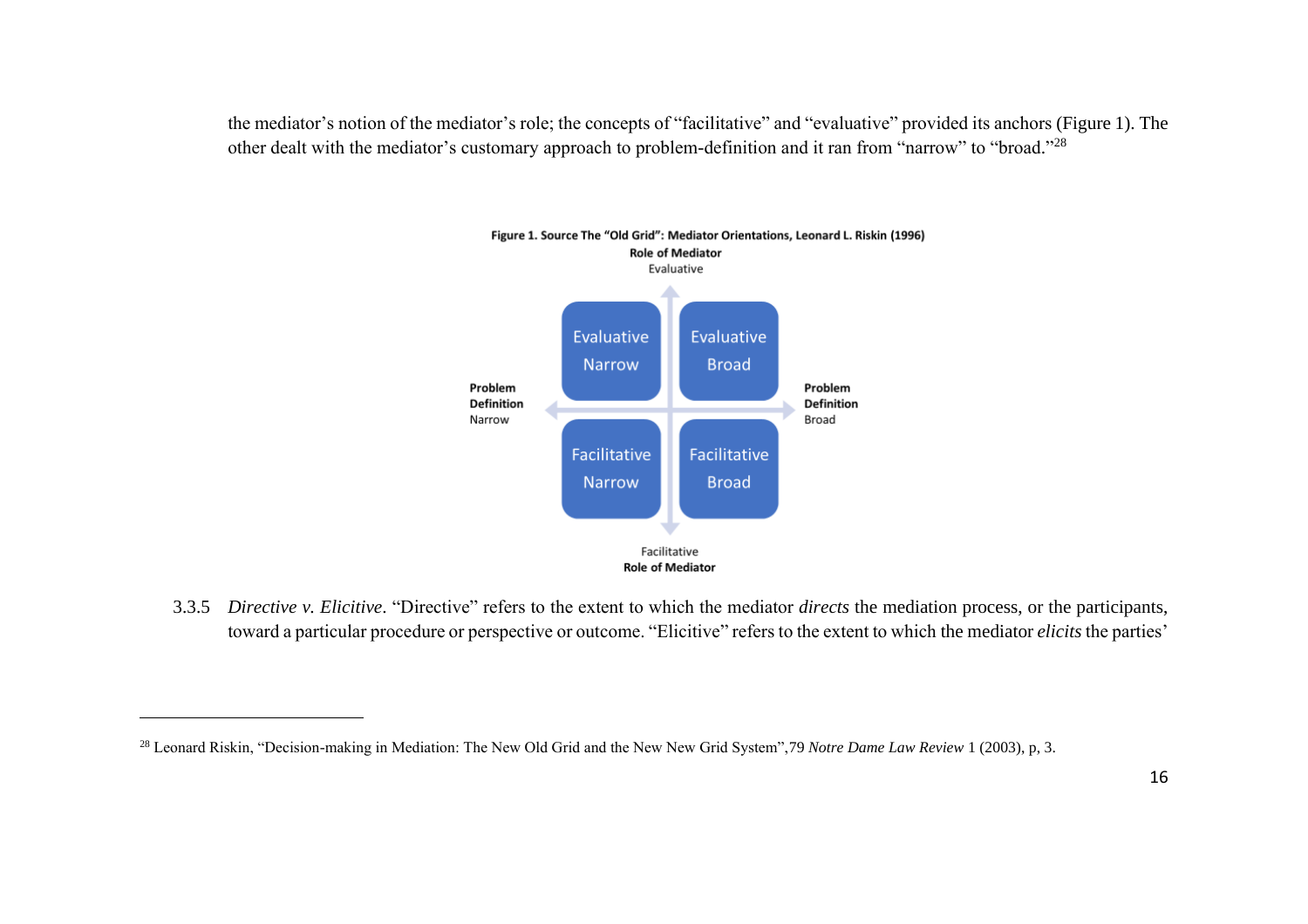perspectives and preferences and then tries to honor or accommodate them. Leonard Riskin's "New Old Grid" of mediator orientations used the terms "directive" and "elicitive" to anchor the role-of-the-mediator continuum (Figure 2).<sup>29</sup>



3.3.6 *Substantive and Procedural Decision-making.* Leonard Riskin's "New New Grid" focuses on the range of potential decisions in and about mediation and the extent to which the parties and mediator influence these decisions. It identifies three types of

<sup>29</sup> Leonard Riskin, "Decision-making in Mediation: The New Old Grid and the New New Grid System",79 *Notre Dame Law Review* 1 (2003), pp. 30-31.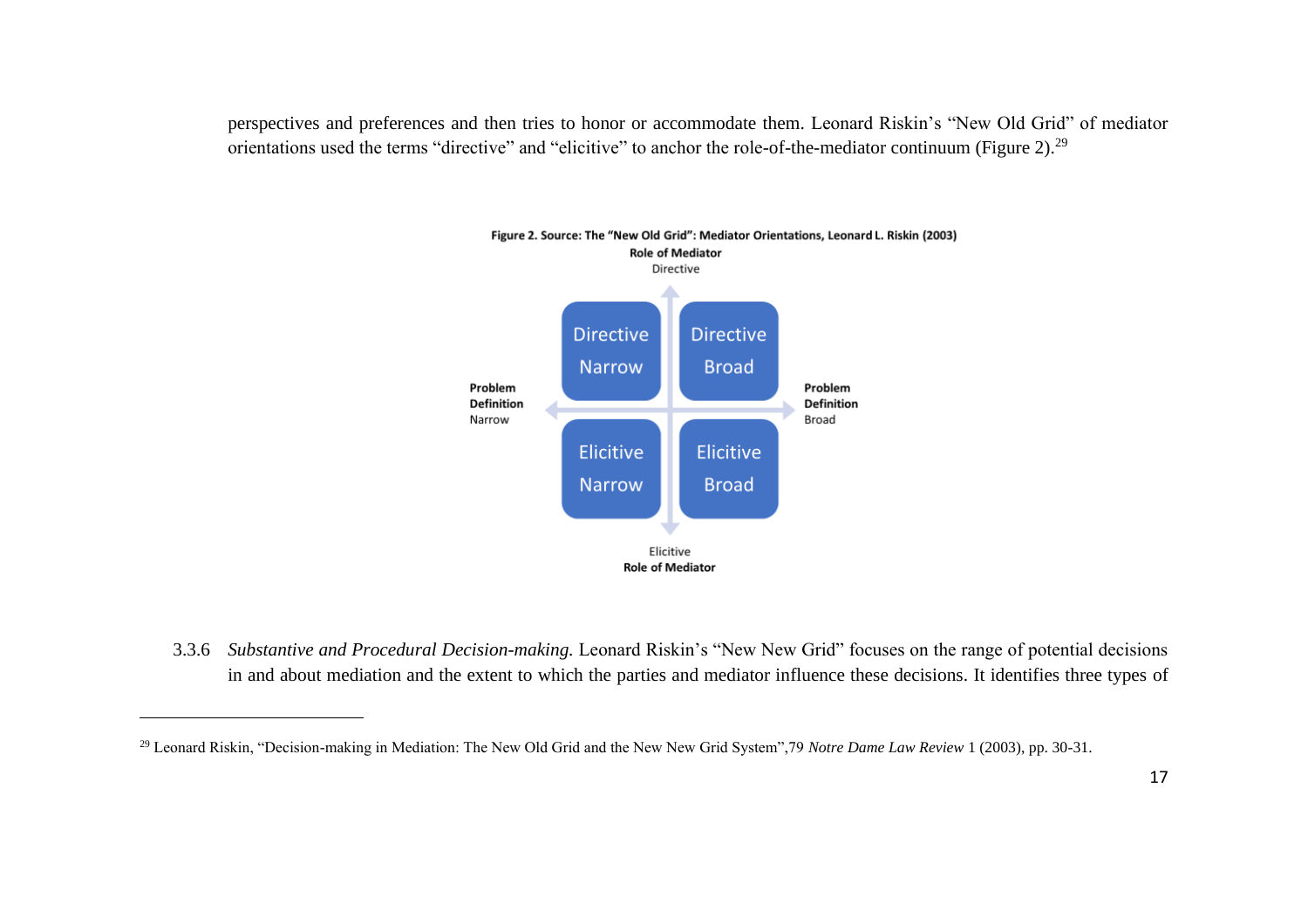decisions: substantive decision-making, procedural decision-making and meta-procedural decision-making.<sup>30</sup> Substantive decision-making concerns the definition of the problem and the elements that gave rise to it that will be the subject of mediation. Procedural decision-making refers to the procedures employed to reach or address the substantive issues. Meta-procedural decision-making takes place upstream of the mediation process and focuses on deciding how procedural decisions will be made throughout the mediation. Meta-procedural decision-making is covered by Working Group 2 (about Neutrals Facilitating Tailored Process Design). Figure 3 represents an illustration of Riskin's New New Grid, however, integrating only substantive and procedural decision-making, the vertical axis represents the mediator's orientations towards the process; the concepts of "directive" and "elicitive" provides its anchors. The other deals with the mediator's orientations to the substance of the disputes, and it runs from non-evaluative to evaluative.<sup>31</sup> WG3's recommendations draw, with some adaptations, on Leonard Riskin's New New Grid concerning substantive and procedural decision-making.

<sup>30</sup> Leonard Riskin, "Decision-making in Mediation: The New Old Grid and the New New Grid System",79 *Notre Dame Law Review* 1 (2003), pp. 34-45. <sup>31</sup> Lack 2008 1-4. .See: Jeremy Lack, Appropriate Dispute Resolution (ADR): The Spectrum of Hybrid Techniques Available to the Parties, in ADR IN BUSINESS: PRACTICE AND ISSUES ACROSS COUNTRIES AND CULTURES, VOL. II, 339, 353-57 (Arnold Ingen-Housz ed., 2010). This grid was also analysed in the introductory chapter "*Mediation in the European Union and Abroad: 60 States Divided by a Common Word?*" in the book The Variegated Landscape of Mediation: A Comparative Study of Mediation Regulation and Practices in Europe and the World written by Manon Schonewille (Editor) & Fred Schonewille (Editor), ISBN-13: 978-9462361119, Chapter 2, p. 19 at pp. 25-33, which also lists some of the Pros and Cons for mediation in each Quadrant. See: [http://lawtech.ch/wp](http://lawtech.ch/wp-content/uploads/2016/03/Chapter-Schonewille-Lack-from-The-variegated-landscape-of-mediation_vier....pdf)[content/uploads/2016/03/Chapter-Schonewille-Lack-from-The-variegated-landscape-of-mediation\\_vier....pdf.](http://lawtech.ch/wp-content/uploads/2016/03/Chapter-Schonewille-Lack-from-The-variegated-landscape-of-mediation_vier....pdf)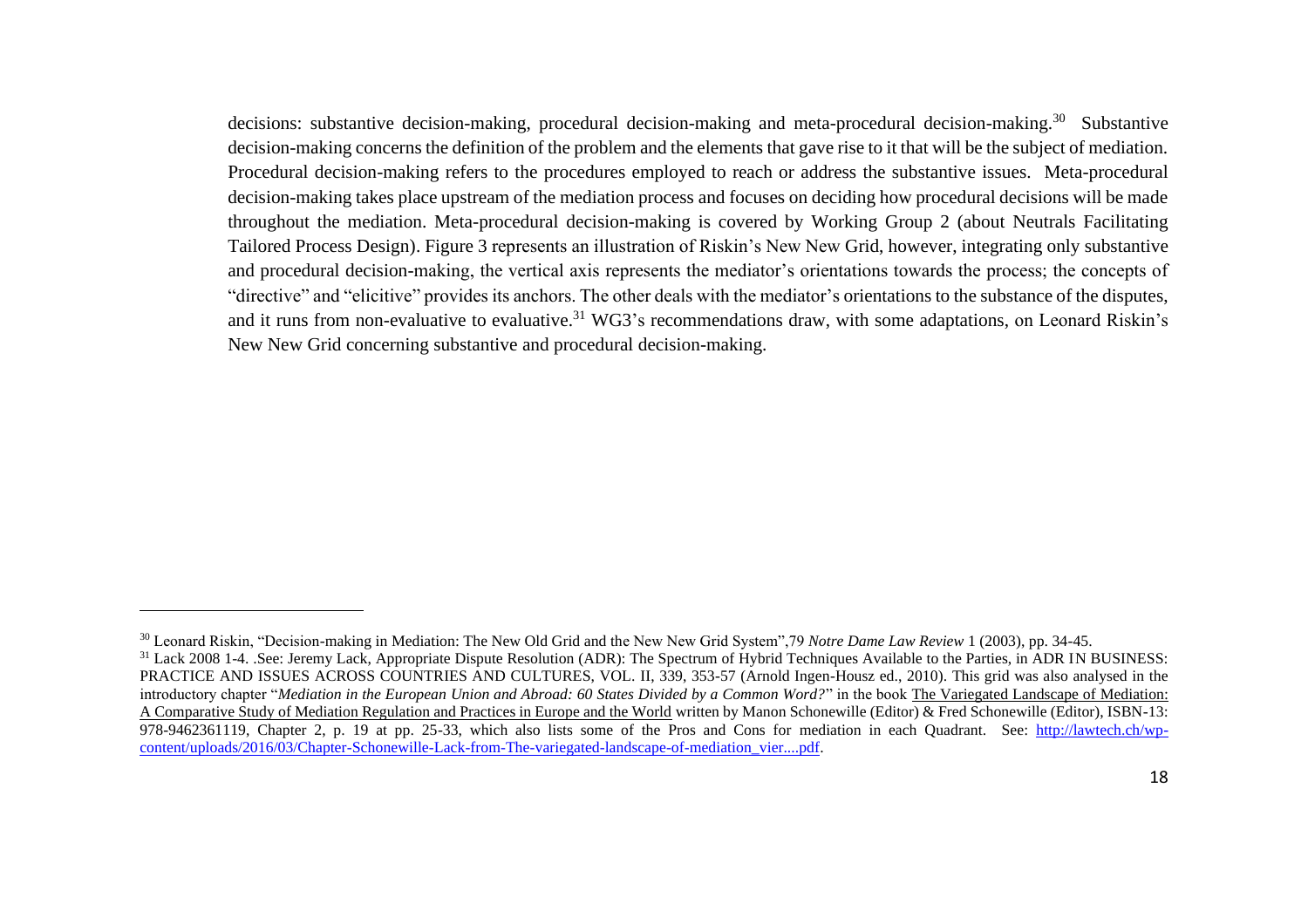

#### Figure 3. Source: The "New New Grid": Mediator Orientations, Leonard L. Riskin (2003)

## <span id="page-18-0"></span>**3.4 Perceptions of Mediators Based on Local Cultural Trends**

WG3 identified differences in general perceptions of mediators and their roles based on local cultural trends.<sup>32</sup>

<sup>32</sup> Stipanowich & Fraser, *supra* note 1, p. 878-879.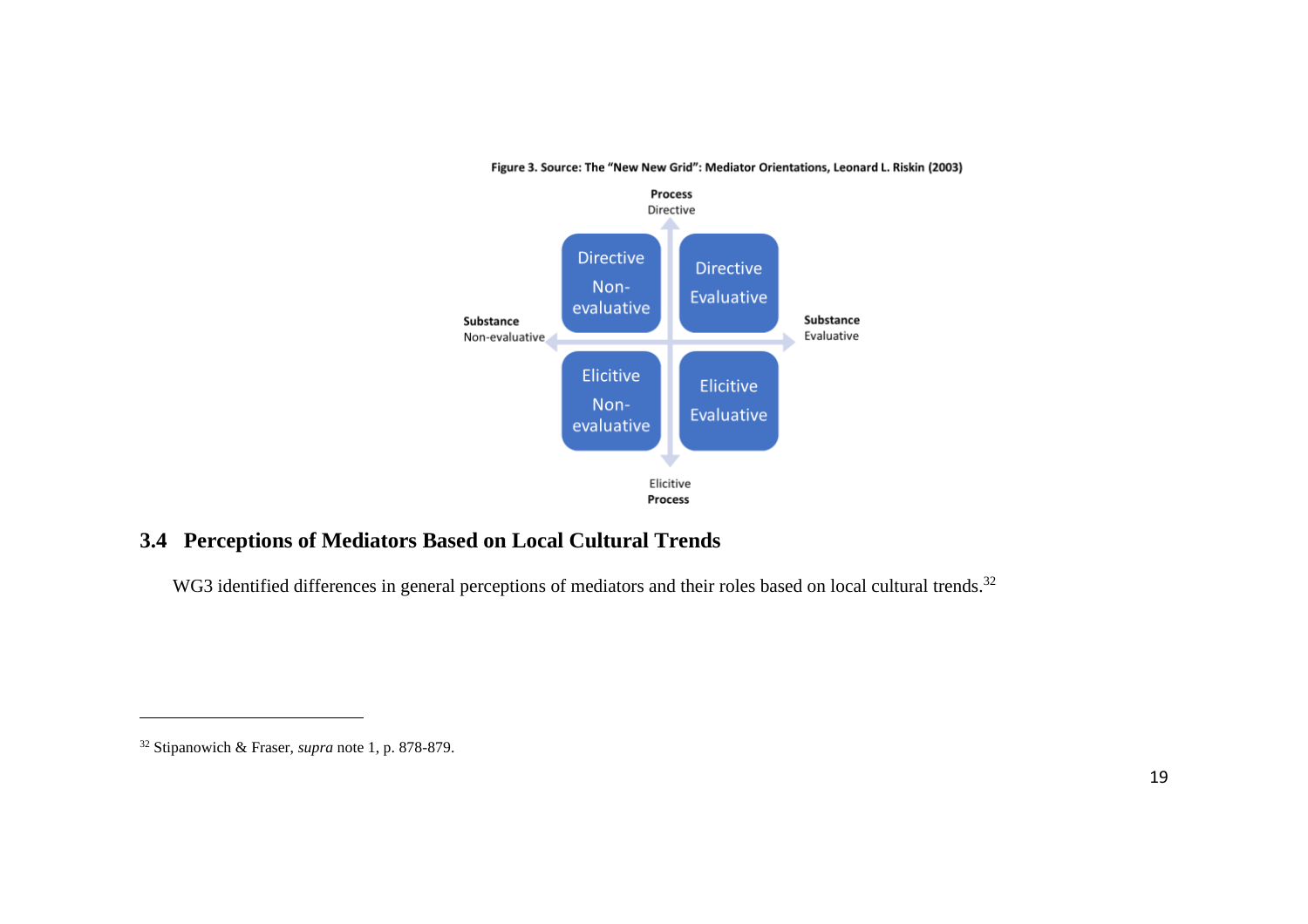- 3.4.1 *China.* In mainland China, the differences between mediation (non-evaluative) and conciliation (evaluative), and even to an extent arbitration, are blurred.<sup>33</sup> The process is also generally quite informal. Mediation in China is historically often used in conjunction with another process (such as arbitration or litigation) and less so as a standalone mechanism (though noting that the use of stand-alone mediation has increased somewhat in recent times). <sup>34</sup> The neutral is considered more of a problem solver than as acting in a specific role (e.g. evaluator, facilitator, decision-maker, etc.). Parties expect the neutral to help them resolve their disputes, by the most appropriate means. Therefore, it is quite common for the neutral to cross the lines between facilitation and evaluation. While there often seems to be an evaluative element, mediators are also very cautious not to give direct opinion on the merits to avoid appearance of bias.<sup>35</sup> Indeed, it is very common for Chinese arbitrators to act as mediators (often referred to as Med-Arb or Arb-Med), provided both parties consent to it.<sup>36</sup> Empirical research shows that 88.9% of the respondents considered that it is appropriate for the arbitrators to facilitate settlement.<sup>37</sup> 80.6% of the respondents considered that both evaluative and facilitative elements are involved when arbitrators engage in settlement activities. <sup>38</sup>
- 3.4.2 *United Kingdom.* In the United Kingdom, while there are no standard rules on the mediator's role, training and practice seem to favour facilitative rather than evaluative model. Mediators are generally not inclined to give an outright assessment of the case to avoid an appearance of bias. However, mediators will often 'reality check' the parties' cases (e.g. by testing the evidence, asking follow-up questions, etc.) in a way that subtly shows parties the strengths and weaknesses of their case. They might feel somewhat more comfortable to push their views in a caucus than in a joint session.

<sup>33</sup> See Fan Kun, 2013, 'Glocalisation of Arbitration: Transnational Standards Struggling with Local Norms', *Harvard Negotiation Law Review*, vol. 18, pp. 171 – 219; Fan Kun, 2013, *Arbitration in China: A Legal and Cultural Analysis*, Bloomsbury Publishing, pp. 155-158.

<sup>34</sup> See Fan Kun, 2013, *Arbitration in China*: *A Legal and Cultural Analysis*, Bloomsbury Publishing, pp. 159-164.

<sup>35</sup> See Fan Kun, 2014, 'An Empirical Study of Arbitrators Acting as Mediators in China', *Cardozo Journal of Conflict Resolution*, vol. 15, pp. 777 – 811.

<sup>36</sup> This topic is thoroughly addressed in Working Group 5's report: "Switching Hats" Single-Neutral Med-Arb, Arb-Medi and Arb-Med-Arb.

<sup>37</sup> FAN KUN, 'An Empirical Study of Arbitrators Acting as Mediators in China', 15 *Cardozo Journal of Conflict Resolution* 777 (2014) pp. 777 – 811. <sup>38</sup> *Ibid*, pp. 796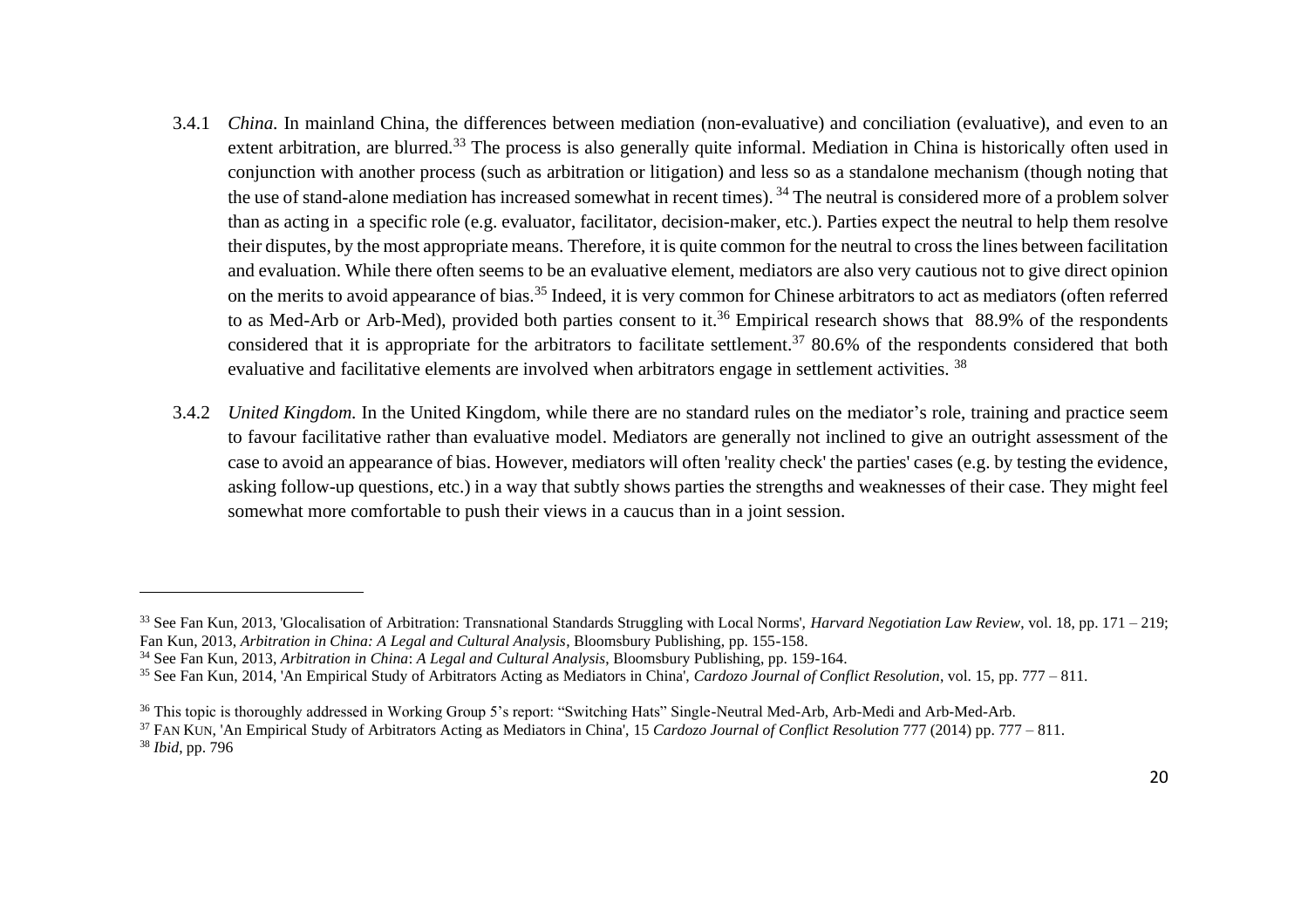- 3.4.3 *Singapore and Hong Kong.* In Singapore and Hong Kong, even though they are both ethnically majority-Chinese and share a common cultural heritage with China (mainland), they have very different legal systems. Influenced by the legal trainings following common law procedures and practices, the perceptions and attitudes towards dispute resolution practices is also very similar to that in the United Kingdom. In Singapore, the role of mediator is generally perceived as a facilitator only and parties do not expect mediators to make an evaluation. Mediators also tend not to offer any opinion beyond facilitation of settlement. Mediators occasionally offer a limited type of evaluation through questioning, but they are very cautious not to offer any formal type of opinion on the merits of the case. Similarly, facilitative mediation is the most common type of mediation used in Hong Kong. It should be noted that since late 2015, the Department of Justice and the Intellectual Property Department of the Hong Kong Government have been promoting the use of evaluative mediation when the nature of the disputes calls for an evaluation of the issues involved, such as cases involving disputes over IP rights as well as cases involving complex or technical issues.<sup>39</sup>
- 3.4.4 *United States.* In the United States, it is common for mediators to make non-binding evaluations, but they usually ask the parties' preference first. While some mediators prefer to do evaluation after exhausting all attempts for negotiations, the parties may prefer to have an evaluation from the start of the proceeding. It is therefore important to ask the preference of the parties at the beginning of the proceeding. When making evaluations, mediators take effort to ensure preserving neutrality and fairness towards both parties. Mediators often feel more comfortable to give evaluations in a private caucus than in a joint session, so as to avoid impressions of partiality or tipping the parties' negotiations. Mediators who have given settlement evaluations in open caucus have in fact been heavily criticized by the parties for this. Upon request from the parties, mediators will often accept to make a settlement proposal, however some mediators will not continue the mediation process if their proposal is not accepted as their appearance of impartiality might be impaired moving forwards in the process.
- 3.4.5 *Brazil.* In Brazil, mediation is a relatively new phenomenon since 1990s, when there has been a great demand for family mediation in the country. In 2015, the Mediation Law and the New Civil Procedure Code came into force. Commercial

<sup>&</sup>lt;sup>39</sup> Secretary of Justice, Mr. Rimsky Yuen SC's speech at IP Mediation Workshop: An Evaluative Approach, 23 May 2015, available at [https://www.doj.gov.hk/mobile/eng/public/pr/20150523\\_pr.html](https://www.doj.gov.hk/mobile/eng/public/pr/20150523_pr.html) (last accessed 18 January 2020).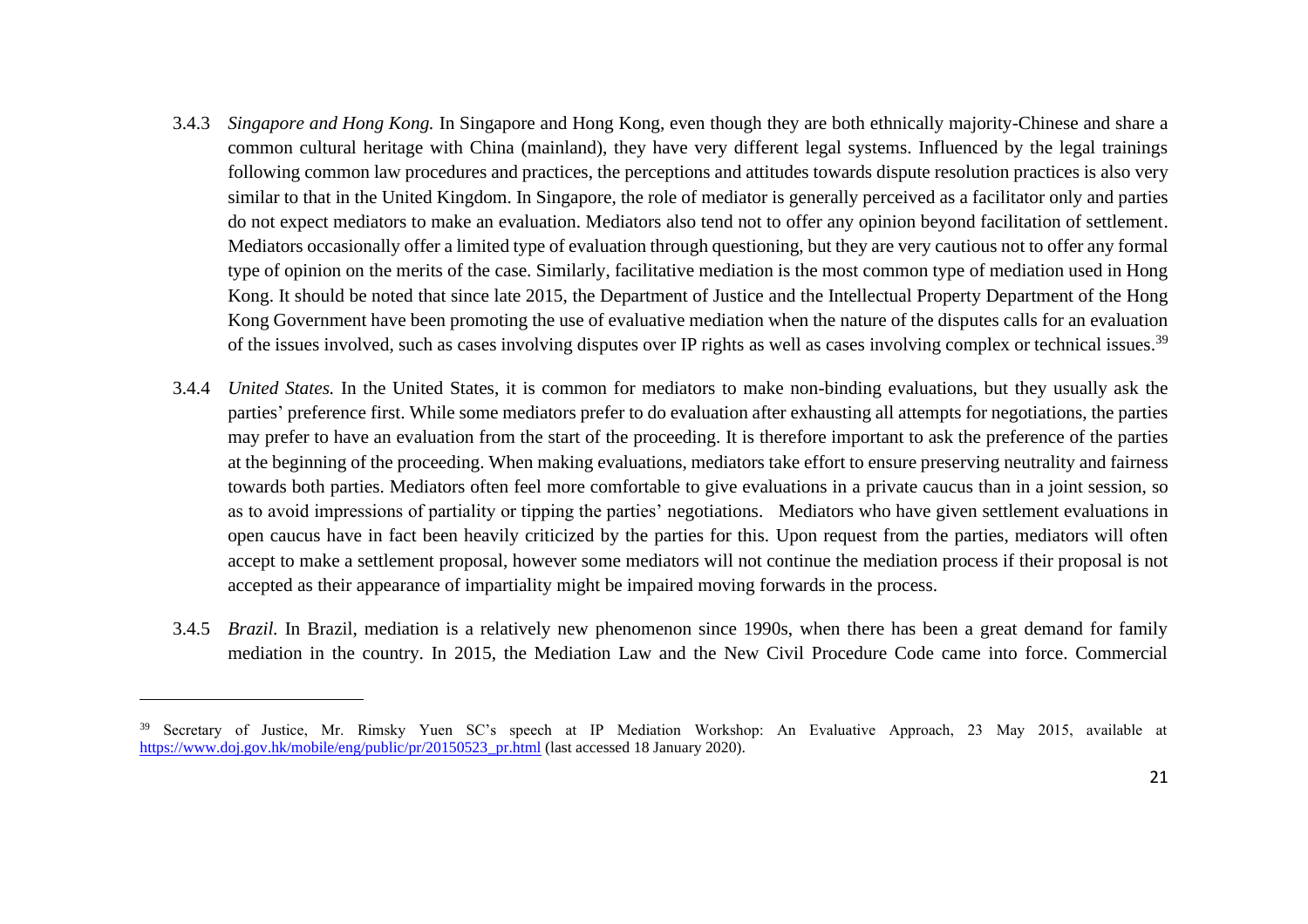mediation gained even more strength owing to the legal certainty brought by the law. Mediation is generally viewed as facilitative/elicitive. There are clear norms related to confidentiality, deadlines and enforcement of agreements. In private, "extra-judicial" mediations,<sup>40</sup> parties often have a pre-mediation meeting at the chamber when they meet with case administrative people, not the mediator. During the meeting, parties can get an expectation about what mediation is, how it works and the way mediation it ffacili is conducted from the case manager. Some chambers' rules provide that mediators can only do facilitation (and not evaluations).

3.4.6 *Switzerland.* In Switzerland, there is a clear difference between conciliation and mediation. The Swiss Code of Civil Procedure (CPC) Part 2, Title 1 (Arts. 197 – 212) and Title 2 (Arts. 213 – 218), define conciliation and mediation respectively as separate and distinct processes. *Mediation* is considered primarily a facilitative process that can be provided by any independent, impartial and neutral mediator that focuses on the parties perceptions, needs, interests and concerns, and where no norms need to be applied, whereas *conciliation* is a norms-based process where the neutral may offer his or her opinions, and where the neutral is either a judge, arbitrator or some other expert who knows and understands the norms to be applied, and who can provide evaluative feedback based on their application. The distinction is summarized as follows in the Swiss Chambers' Arbitration Institution (SCAI)'s most recent Rules of Mediation, issued in 2019: "*Mediation is a method of dispute resolution whereby the parties attempt to reach an amicable settlement of their dispute or avoid future conflicts with the assistance of a neutral third party, the mediator. The mediator facilitates the exchange of information and perspectives between the parties and encourages them to explore solutions that meet their needs and interests. Unless specifically requested by the parties, the mediator does not give his or her own views (as would an expert), and abstains from making proposals (as would a conciliator)*" (Emphasis added).<sup>41</sup>

<sup>&</sup>lt;sup>40</sup> The Brazilian Mediation Law 13.140/2015 distinguishes between so-called "judicial mediations" of court cases where the mediators and process are wholly controlled by the courts, and "extra-judicial mediations" involving private ADR institutions/chambers and mediators outside the court system. <sup>41</sup> The SCAI Swiss Rules of Mediation 2019, page 3. See: [https://www.swissarbitration.org/Mediation/Mediation-rules.](https://www.swissarbitration.org/Mediation/Mediation-rules)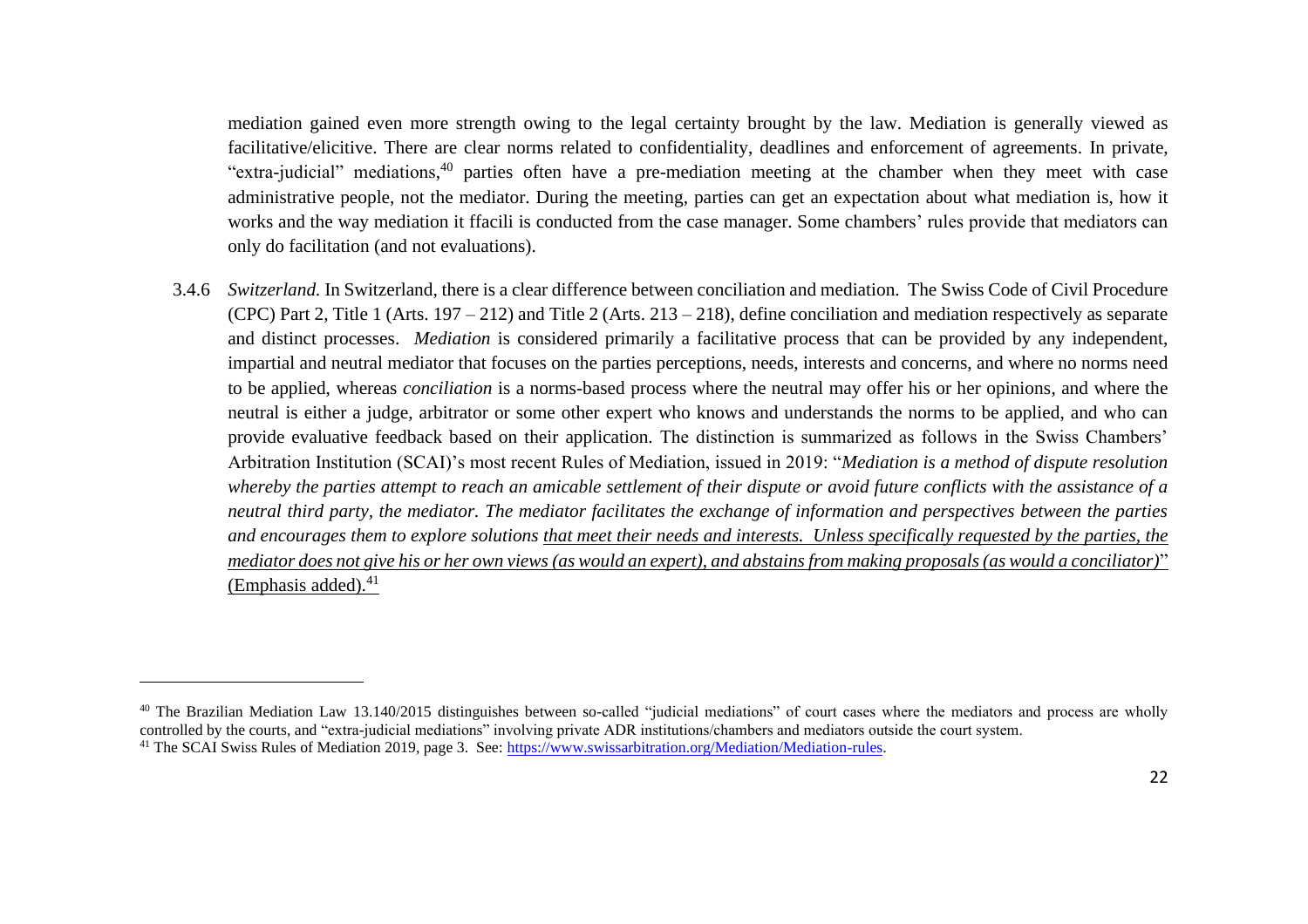- 3.4.7 *Norway.* In Norway, both the mediation (*Rettsmekling*) and the conciliation (*Utenrettslig Mekling*) processes share characteristics with conciliation as the third-party may put forward solutions and assess the strengths and weaknesses of the parties'arguments. *Utenrettslig Mekling* gives the conciliator a more active role, where he or she may act more directly and in an evaluative manner, whereas in *Rettsmekling,* the mediator should act carefully in evaluating the parties' cases or putting forth proposed solutions.<sup>42</sup>
- 3.4.8 *Japan.* In Japan, conciliation and mediation are distinguished in practice but not in the law. A dictionary developed by law experts illustrates the existing differences in terminology by making a distinction between *assen* (mediation) and *chôtei*, where the third-party advocates for a compromise agreement in a more active manner.<sup>43</sup> In this country, there also exists a civil conciliation procedure, which is a court-annexed formal process where a conciliation committee hears the parties and proposes a settlement.<sup>44</sup>
- 3.4.9 *Germany.* In Germany, *Schlichtung* is a process different from mediation that is notably used to settle consumer disputes within a specific sector industry sector. <sup>45</sup> In the rules applicable to German banks, for example, the third party (the *Schlichter*) renders

<sup>42</sup> Anneken Kari Sperr, *Mediation in Norway: "Faster, Cheaper and more Friendly,"* in KLAUS J. HOPT & FELIX STEFFEK (EDS.), MEDIATION: PRINCIPLES AND REGULATION IN COMPARATIVE PERSPECTIVE at 1140-1141 (2013).

<sup>&</sup>lt;sup>43</sup> Harald Baum, *Mediation in Japan: Development, Forms, Regulation and Practice of Out-of-Court Dispute Resolution, in KLAUS J. HOPT & FELIX STEFFEK* (EDS.), MEDIATION: PRINCIPLES AND REGULATION IN COMPARATIVE PERSPECTIVE 1033-1034 (2013).

<sup>&</sup>lt;sup>44</sup> Harald Baum, *Mediation in Japan: Development, Forms, Regulation and Practice of Out-of-Court Dispute Resolution, in KLAUS J. HOPT & FELIX STEFFEK* (EDS.), MEDIATION: PRINCIPLES AND REGULATION IN COMPARATIVE PERSPECTIVE 1059-1060 (2013).

<sup>45</sup> Peter Tochtermann, *Mediation in Germany: The German Mediation Act – Alternative Dispute Resolution at the Crossroads*, in KLAUS J. HOPT & FELIX STEFFEK (EDS.), MEDIATION: PRINCIPLES AND REGULATION IN COMPARATIVE PERSPECTIVE 524 (2013).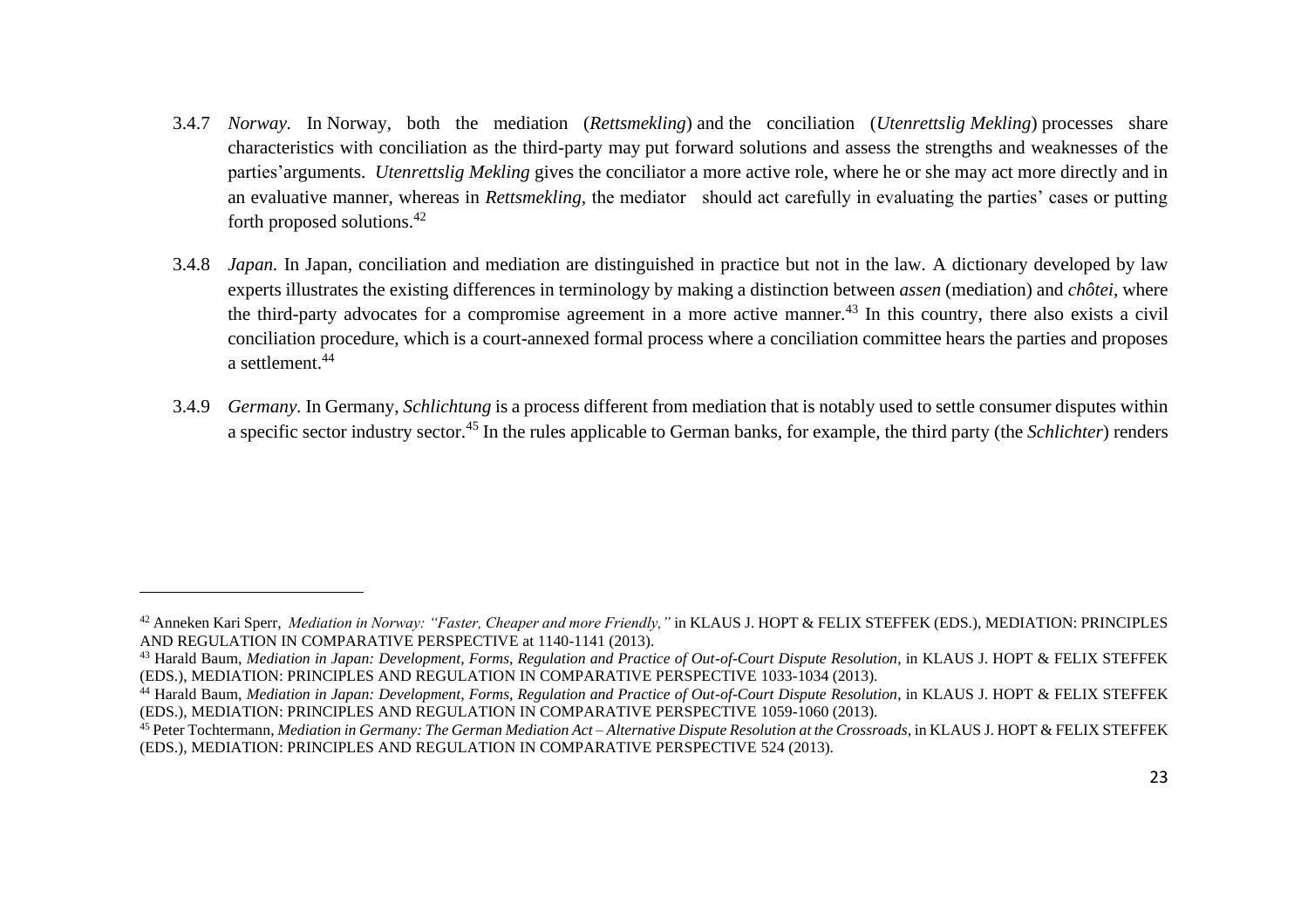a decision that is binding only on the bank.<sup>46</sup> Such procedures are generally not regarded as mediation in the sense of widely accepted definition.<sup>47</sup> However, the English terms of mediation or conciliation are commonly used interchangeably.<sup>48</sup>

3.4.10 *Portugal.* In Portugal, mediation is distinguished from conciliation (*conciliaçao*), which is governed by statute in the fields of civil procedure or insolvency law, notably. <sup>49</sup> Conciliation is more oriented towards a solution to an individual dispute and the impartial third party takes a more active roles in suggesting solutions, sometimes holding judicatory powers.<sup>50</sup>

#### <span id="page-23-0"></span>**3.5 Process Goals or Values**

3.5.1 *Process goals or values.* In its earlier work, the Task Force identified a list of process goals or value that serve as criteria for shaping processes for the resolution of commercial disputes.<sup>51</sup> The following three process goals are particularly relevant for the object of study of WG3 concerning mediators using non-binding evaluations and making settlement proposals: party autonomy (i.e. party control over the process and outcome), fair process and competent neutrals.

<sup>46</sup> Peter Tochtermann, *Mediation in Germany: The German Mediation Act – Alternative Dispute Resolution at the Crossroads*, in KLAUS J. HOPT & FELIX STEFFEK (EDS.), MEDIATION: PRINCIPLES AND REGULATION IN COMPARATIVE PERSPECTIVE 524 (2013).

<sup>47</sup> Peter Tochtermann, *Mediation in Germany: The German Mediation Act – Alternative Dispute Resolution at the Crossroads*, in KLAUS J. HOPT & FELIX STEFFEK (EDS.), MEDIATION: PRINCIPLES AND REGULATION IN COMPARATIVE PERSPECTIVE 524 (2013).

<sup>48</sup> Peter Tochtermann, *Mediation in Germany: The German Mediation Act – Alternative Dispute Resolution at the Crossroads*, in KLAUS J. HOPT & FELIX STEFFEK (EDS.), MEDIATION: PRINCIPLES AND REGULATION IN COMPARATIVE PERSPECTIVE 524 (2013).

<sup>49</sup> Jan Peter Schmidt, *Mediation in Portugal: Growing Up in a Sheltered Home*, in KLAUS J. HOPT & FELIX STEFFEK (EDS.), MEDIATION: PRINCIPLES AND REGULATION IN COMPARATIVE PERSPECTIVE 812 (2013).

<sup>50</sup> Jan Peter Schmidt, *Mediation in Portugal: Growing Up in a Sheltered Home*, in KLAUS J. HOPT & FELIX STEFFEK (EDS.), MEDIATION: PRINCIPLES AND REGULATION IN COMPARATIVE PERSPECTIVE 812 (2013).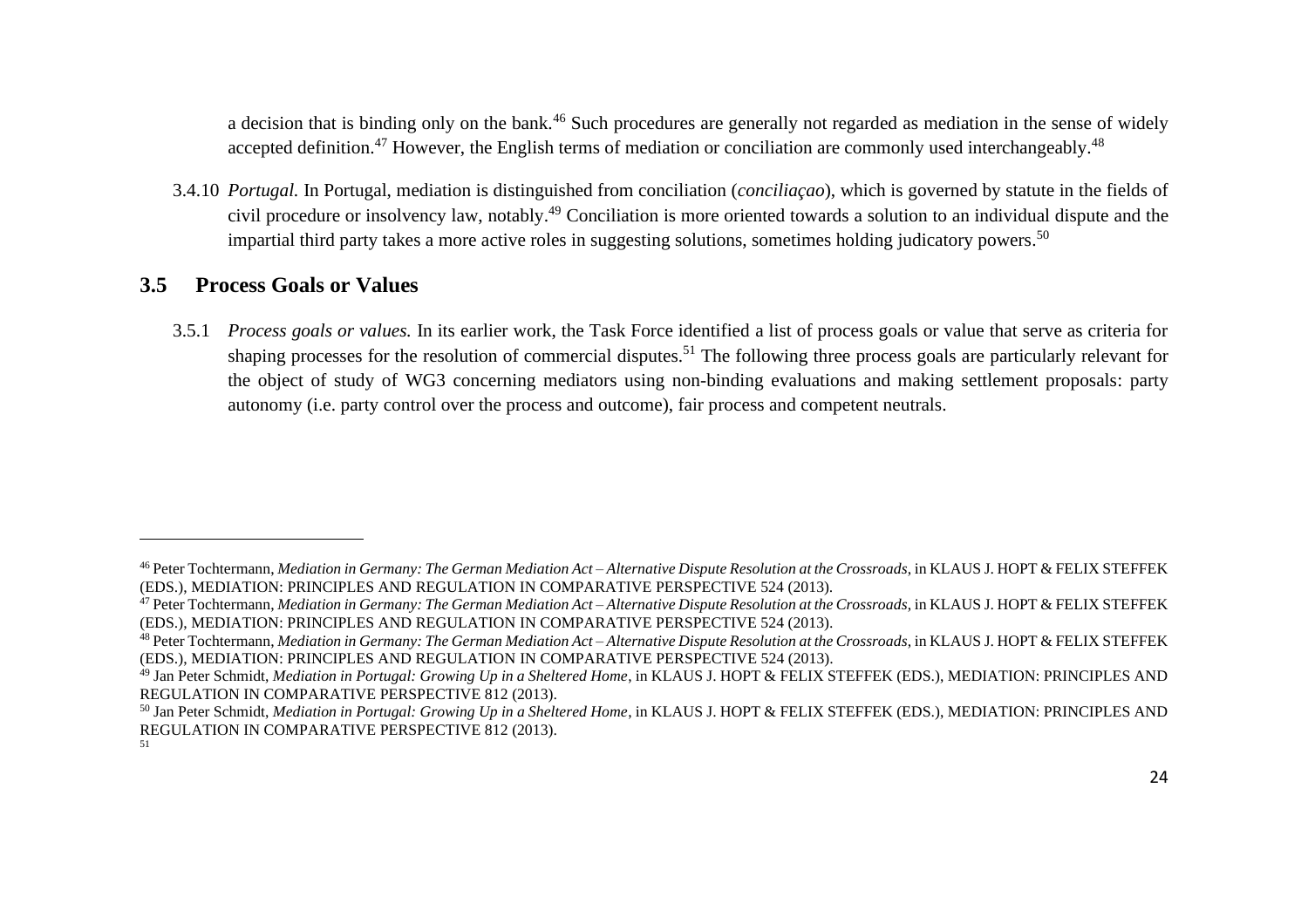3.5.2 *Party autonomy regarding substance and process*. WG3 considers that party autonomy or self-determination should provide guidance for reflecting upon mediator's use of non-binding evaluations and settlement proposals.<sup>52</sup> In simple terms, selfdetermination can be defined as the "act of participants coming to informed, voluntary and uncoerced decisions."<sup>53</sup> Applying these ideas to mediation signifies that the parties' self-governance and individual autonomy is preserved, in the sense that they can voluntarily decide the outcome of their dispute, therefore giving them ownership of the conflict.<sup>54</sup> WG3 recommends using an adapted version of Riskin's New New Grid to anchor party autonomy in mediation. It consists of two intersecting continuums, the horizontal axis represents party autonomy towards the substance or, more specifically, norms setting; the concepts of "self-determination" and "subjection" provides its anchors. The other deals with party autonomy regarding the process, and it runs from "self-determination" and "subjection" (see Figure 4). WG3 suggests a shift in focus from mediator's orientations to the effects of mediator's techniques on party autonomy regarding substance and process. When mediators use non-binding evaluations or make settlement proposals, they exercise a norm setting role<sup>55</sup> which affects, to a varying degree, the substance or the outcome of the dispute. Hence, parties subject themselves to the norm setting authority of the mediator. When norm setting is reserved to the parties, the mediator helps them identify the norms (whether legal, ethical, industrial, etc.) that will be used to arrive at the outcome. In such cases, parties retain full self-determination regarding norm setting and the substance or outcome of the dispute.

<sup>&</sup>lt;sup>52</sup> See Shahla Ali, 2018, *Court Mediation Reform: Efficiency, Confidence and Perceptions of Justice*, Edward Elgar for general finding supporting the link between judicial support for party autonomy and longitudinal advancement in efficiency and perceptions of justice.

<sup>53</sup> ACR Ethics Principles (ACR 2010); Model Standards of Conduct for Mediators, Standard I (ABA & AAA 2005).

<sup>54</sup> Jacqueline Nolan-Haley, Self-Determination in International Mediation: Some Preliminary Reflections, 7 CARDOZO J. CONFLICT RESOL. 277-278 (2006).

<sup>55</sup> Ellen Waldman, Mediation Ethics: Cases and Commentaries (Jossey-Bass, 2011).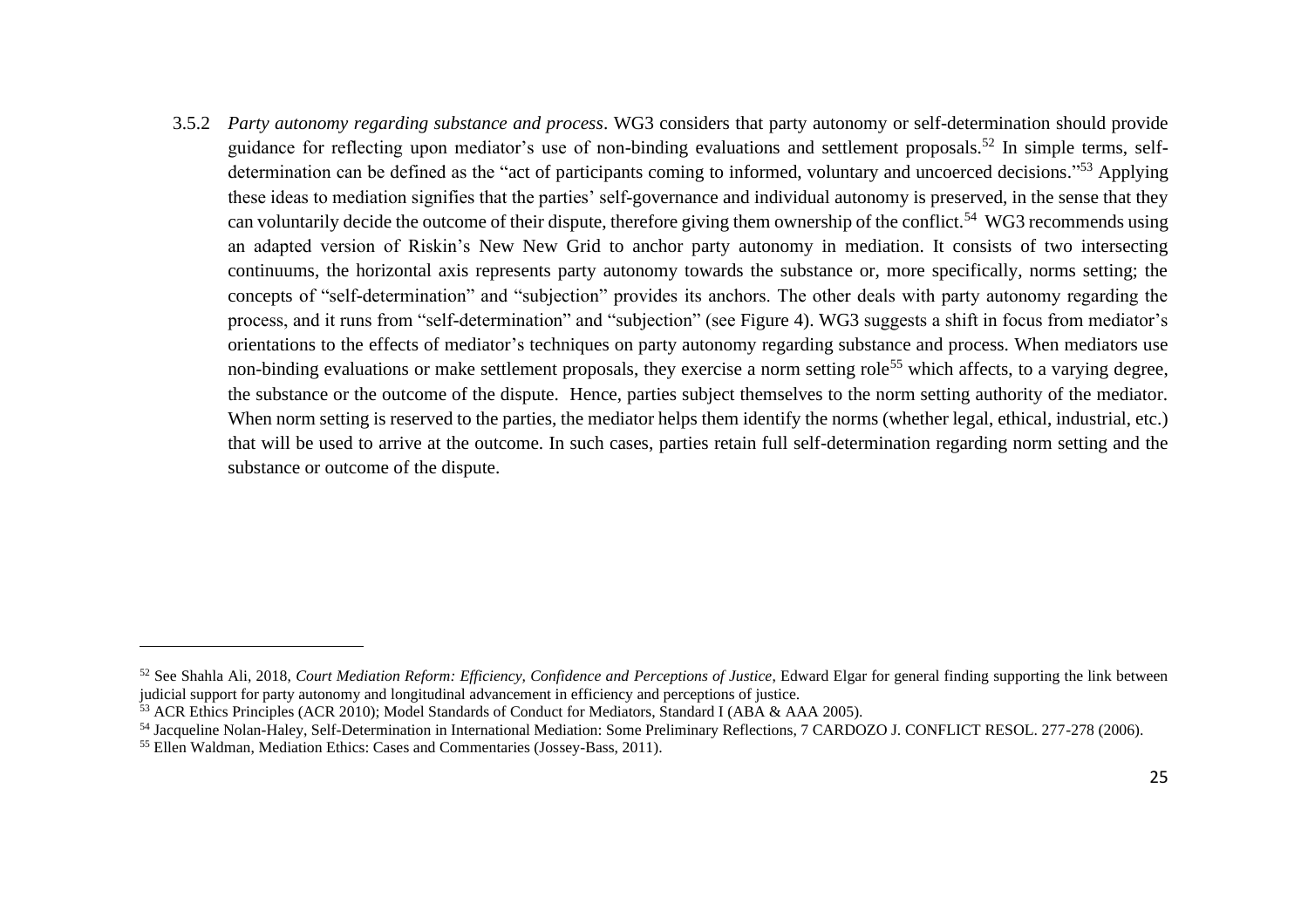

Figure 4. Working Group 3's Grid Regarding Party Autonomy in Mediation and Conciliation Process

Note. Adapted from Véronique Fraser & Sèdjro Hountohotegbè, Process and Substance Self-Determination or Subjection: A New Frame of Reference for Defining Mediators' and Conciliators' Interventions (GPRD Research Paper No. 2020/1) (on file with authors); Jeremy Lack, Appropriate Dispute Resolution (ADR): The Spectrum of Hybrid Techniques Available to the Parties, in ADR IN BUSINESS: PRACTICE AND ISSUES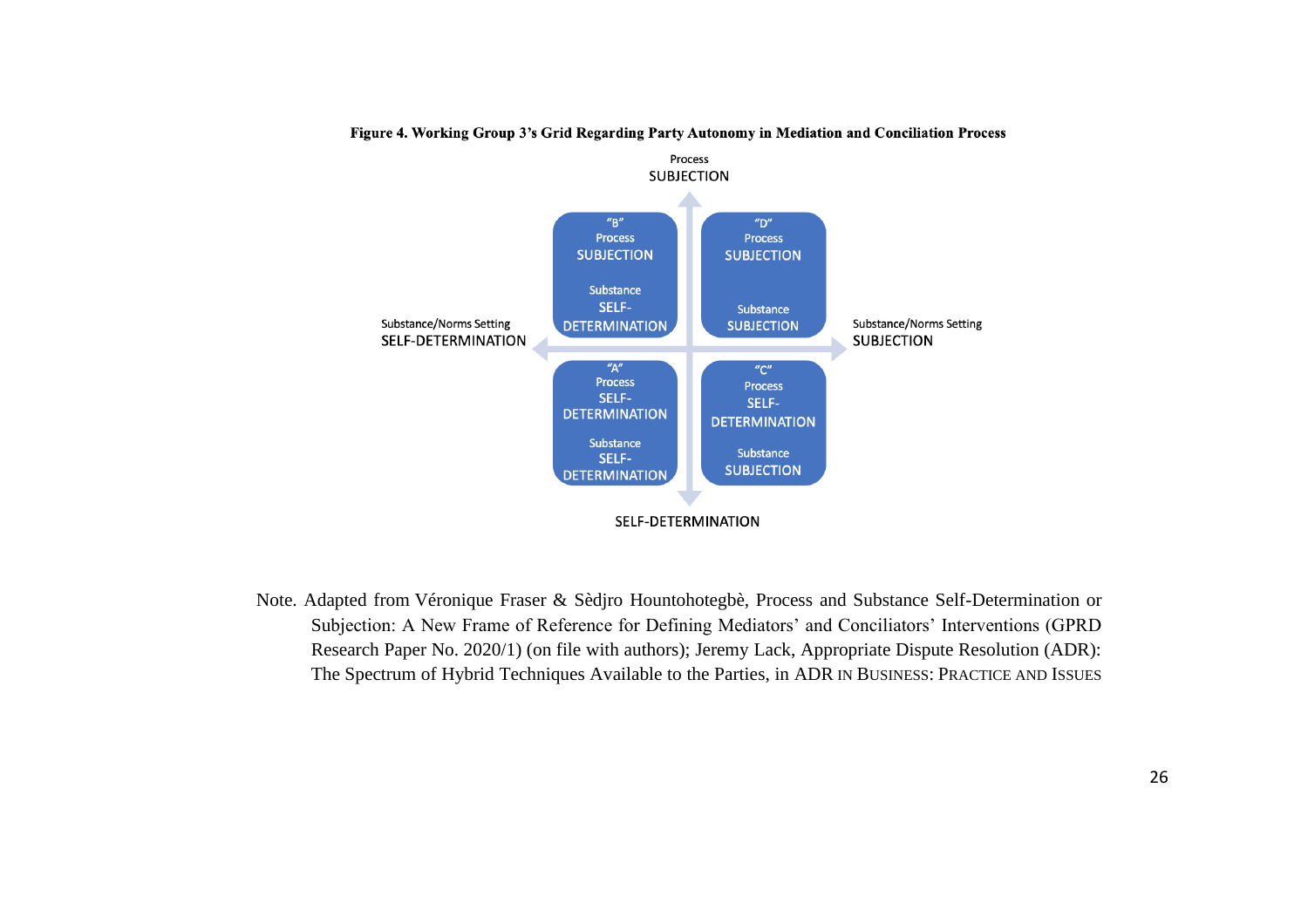- 3.5.3 *Procedural and substantive fairness.* Both the use and the non-use of non-binding evaluations and settlement proposals might affect a party's perception of process fairness. On the one hand, the mediator's appearance of impartiality might be affected in cases where he or she renders some evaluations of the parties' case or put forth proposals when the parties did not expect it was a mediator's role to do so. On the other hand, the parties might have expectations that the neutral is the "guardian of fairness," and that he or she will make evaluations to guide the parties toward a fair settlement. Considering that there is a vast array of definitions and practices of mediation and conciliation across different jurisdictions and practitioners, parties might agree to include a mediation or a conciliation clause in their contract without having the same understanding of the process. The mediator must therefore clearly define and explain the process at the onset of mediation. Parties can also specify what mediation or conciliation means in their dispute resolution clause.
- 3.5.4 *Balancing fairness and self-determination.* The mediator's choice of subjecting the disputants to a specific procedure, to bring forward his opinions on the merits of the case, or on the other hand, to let the parties themselves generate norms and solutions undoubtedly depends on the mediator orientation, as described by Riskin. However, while the choice of orientation depends on the preference of the mediator regarding, the use of techniques belonging on a specific quarter of the spectrum illustrated in Figure 4 is essentially justified by the preservation of one of two principles crucial to mediation: equity and self-determination. The notion of these two poles is discussed at length in the literature on mediation ethics, that notably identify party autonomy, procedural fairness and substantive fairness as the "three pillars for ethics in mediation.<sup>56</sup> Indeed, the mediator generally tries to balance both equity and self-determination by conducting the mediation in a manner adequate to the context of the dispute. Author Waldman distinguishes three models of application of the social norms during a mediation: the norm-generating approach, the norm-educating approach and the norm advocating approach.
- 3.5.5 *Norm-generating approach.* Under the norm-generating approach, the only norms that apply are those that the parties identify and adopt. The neutral is not burndered about the fairness of the solution, as the substantive outcome matters less than party

<sup>56</sup> Manon Schonewille & Jeremy Lack, *Mediation in the European Union and Abroad: 60 States Divided by a Common Word?*, in MANON SCHONEWILLE & FRED SCHONEWILLE (EDS.), THE VARIEGATED LANDSCAPE OF MEDIATION 40 (2014).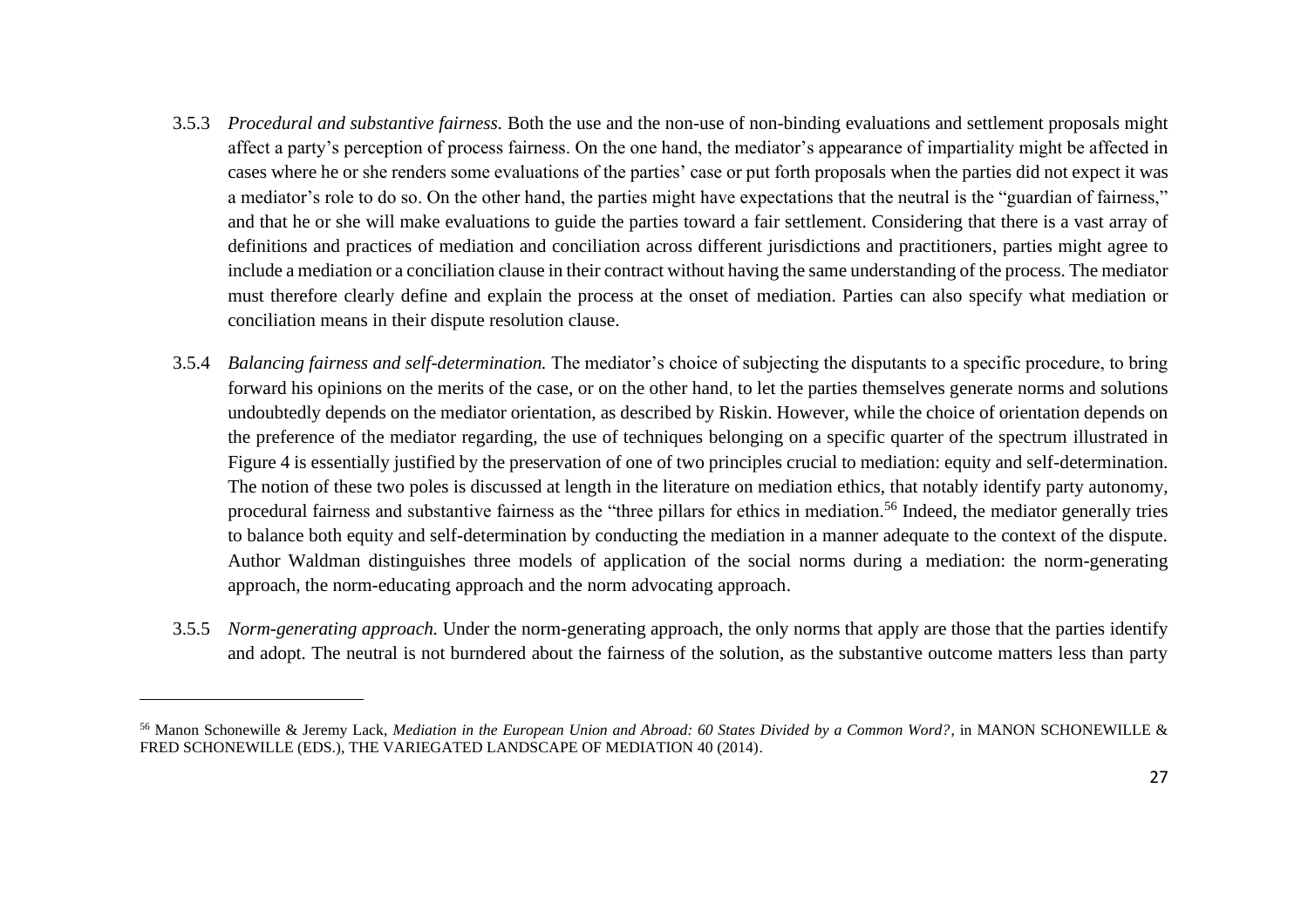autonomy and the preservation of the parties' relationships.<sup>57</sup> A good example of such a dispute would be a conflict between two commercial partners that possess equal bargaining power. In this case, preserving the relationship might be paramount, and the substantive agreement can be seen more as a means than an end. Self-determination is hence given significantly more consideration than equity.

- 3.5.6 *Norm-educating approach.* In the norm-educating approach, social norms play a crucial role in guiding the parties towards "self-determining" outcomes. To make fully-informed decisions, parties need to know the applicable law to their dispute, their alternatives to settlement, and norms others than legal rules that might also be relevant (e.g. technical, financial, industrial, taxe-related, etc.).<sup>58</sup> For Waldman, the norm-educating model is most appropriate where two conditions are met: (1) there are clear social norms applicable on the matter and they serve a protective function; and (2) the parties' interest in settling the dispute privately and out of court outweighs the public societal goal that would be achieved through the judiciary system.<sup>59</sup> Such approach could be privileged, for example, for cases involving labour, family or consumer issues.
- 3.5.7 *Norm-advocating approach.* In the norm-advocating approach, the mediator's role goes beyond that of educating the parties about the existence of social norms applicable to their situation. Instead, the mediator must ensure that the norms are reflected or incorporated into the parties' agreement.<sup>60</sup> According to Waldman, this mediation model is designed for situations where the parties' dispute implicates important societal concerns or public policy matters that outweigh the parties' interests in finding their own idiosyncratic solution.<sup>61</sup> This might be the case of disputes concerning environmental matters and natural resources, bioethics, human rights or involving disadvantaged groups of society.<sup>62</sup>

62

<sup>57</sup> ELLEN A. WALDMAN & CHARLES POU, MEDIATION ETHICS: CASES AND COMMENTARIES, 128 (2011). <sup>58</sup> ELLEN A. WALDMAN & CHARLES POU, MEDIATION ETHICS: CASES AND COMMENTARIES, 127 (2011).

<sup>59</sup>

<sup>60</sup> Ellen A. Waldman, Identifying the Role of Social Norms in Mediation: A Multiple Model Approach, 48 HASTINGS L. J. 745 (1997). 61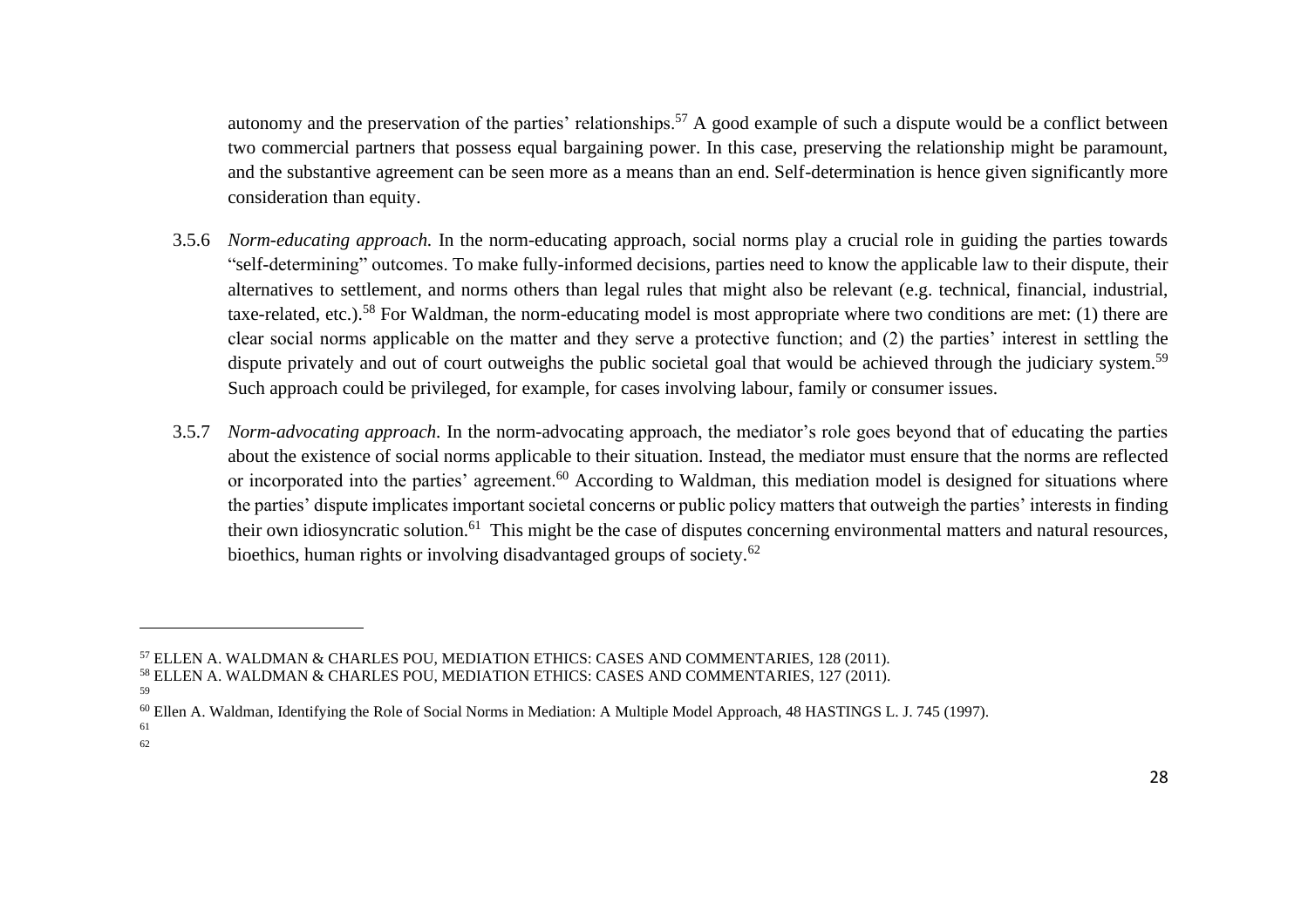3.5.8 *Competence of neutrals*. Different training and skills are required to perform non-binding evaluations and purely facilitating a dispute. Evaluations require acute knowledge of the subject matter of the dispute, whereas facilitation involves maieutic abilities. For that reason, in selecting the neutral, the parties should have in mind the type of interventions that they expect from him of for her. For example, if the parties mandate the neutral to act evaluatively, form his or her opinion about the substantive aspects of the dispute and put forth proposal for settlement, they should consider hire an expert, whether a formal judge, an experienced lawyer, a senior manager, an engineer, etc., who could lead the parties toward a zone of possible agreement that would reflect the result of adjudication. If the dispute has cross-cultural components, the parties might instead seek a neutral who has experienced in cross-cultural dispute resolution or who is familiar with the cultures involved, and bring in another expert who has extended knowledge regarding the local applicable laws and technical norms (see e.g. Section 3.6 regarding Co-Mediation by Mediation and Expert). In a dispute involving underlying emotional, cultural, social or relational issues, the parties may seek a neutral with a psychological background or who is skilled at dealing with these issues.

#### <span id="page-28-0"></span>**3.6 Range of Possible Evaluations by Mediator and Conciliators**

- 3.6.1 *Range of possible evaluations.* WG3's Grid Regarding Party Autonomy in Mediation and Conciliation Process (Figure 4 above) can be a useful tool for a third-party neutral to help the parties decide the degree of self-determination that they can retain regarding norms setting and the substance of the dispute, as well as the process.
	- .1 *Substantive decision-making* concerns making decisions about the norms that will help define and resolve the dispute.
	- .2 *Procedural decision-making* refers to a broad range of decisions that will affect the process, such as decisions concerning pre-mediating/pre-conciliation submissions, attendance and participation, procedure during mediation, expressing or not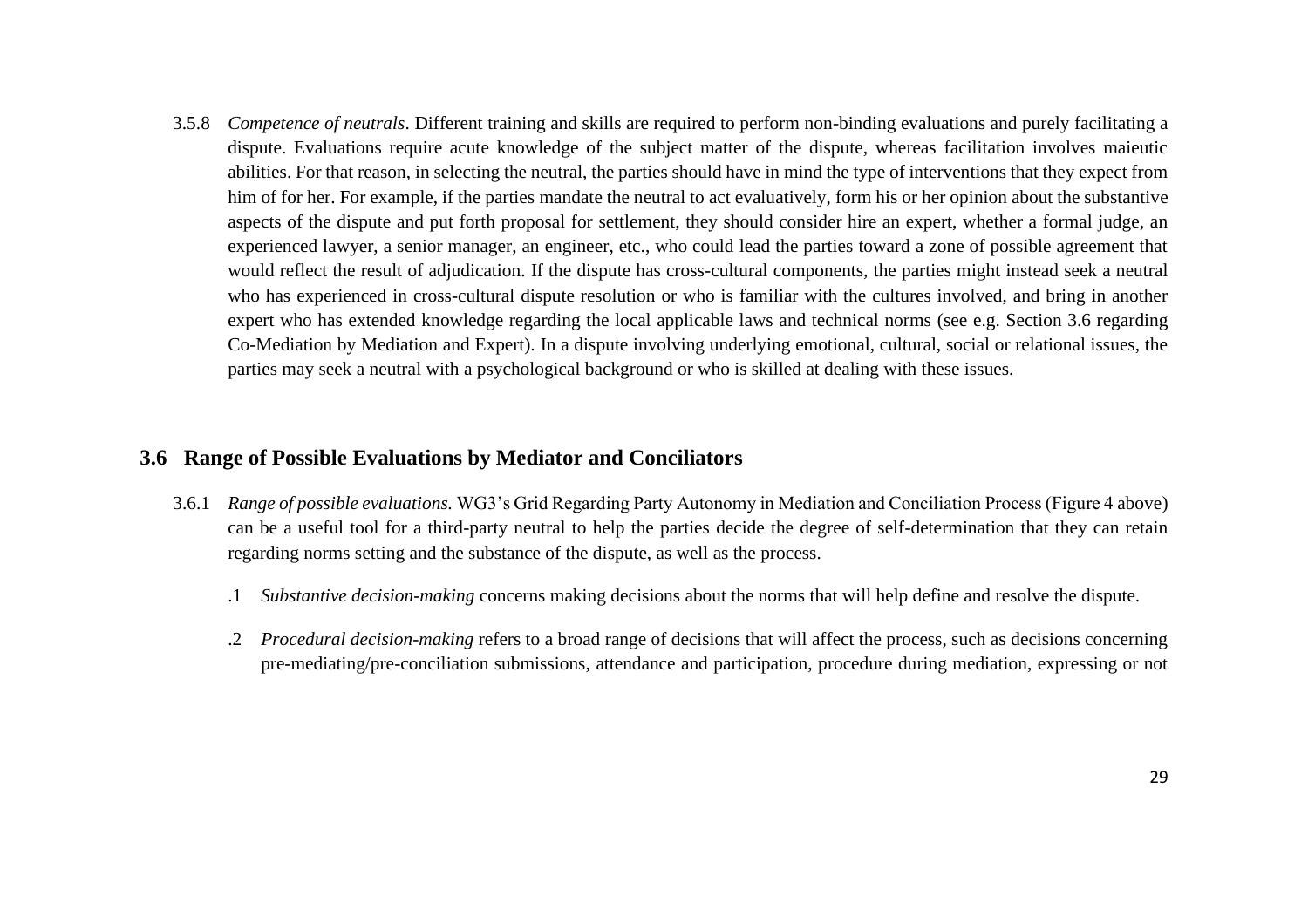the agreement in writing, procedures for defining the problem(s) to be resolved for developing options, presenting proposals, making evaluations, reaching agreement, etc. <sup>63</sup>

When a mediator uses techniques of Quadrant A (process and substance self-determination), he or she lets the parties arrive to a solution using the process of their choices and focuses almost exclusively on facilitating communications based on substantive interests, a role that can be assimilated to a facilitative style of mediation. Interventions under Quadrant B (process subjection and substance self-determination) preserve the parties' self-determination over the substance, but grants authority to the mediator to control the procedural aspect of the process, establish and propose process rules. Quadrants C (process selfdetermination and substance subjection) and D (process and substance subjection) share several elements, in the sense that these techniques impact self-determination of the parties regarding substantive aspects of the dispute, notably the agreement itself. A mediator choosing to use this approach is expected to bring in his own opinion of the case as well as external norms in the process. According to this model, Quadrants C and D are really similar regarding the techniques they comprise of, but what distinguishes them is the degree of directiveness that the neutral will adopt to manage the process. Under C, the parties retain control over the process, whereas in D, the neutral takes an active and leadership role to get the parties to an agreement.

The following describe the four quadrants of mediator and conciliator interventions based on the degree of self-determination regarding the substance and the process that the parties retain.<sup>64</sup> WG3 distinguishes between six categories of interventions, most which can be found in all four quadrants: (1) questions, (2) educating, generating and enunciating rules and norms, (3)

<sup>63</sup> This list is in large part drawn from Leonard Riskin, "Decision-making in Mediation: The New Old Grid and the New New Grid System",79 *Notre Dame Law Review* 1 (2003), pp. 35-37.

<sup>&</sup>lt;sup>64</sup> This section is heavily drawn on the work of Jeremy Lack regarding the spectrum of hybrid techniques used in non-adjudicative processes. See Jeremy Lack, Appropriate Dispute Resolution (ADR): The Spectrum of Hybrid Techniques Available to the Parties, in ADR in Business: Practice and Issues Across Countries and Cultures, Vol. II, 339, 353-357 (Arnold Ingen-Housz ed., Kluwer Law International, 2011); Manon Schonewille & Jeremy Lack, Mediation in the European Union and Abroad: 60 States Divided by a Common Word? in The Variegated Landscape of Mediation: A Comparative Study of Mediation Regulation and Practices in Europe and the World, 19, 25-33 (Manon Schonewille & Fred Schonewille, ed., Eleven International Publishing, 2014).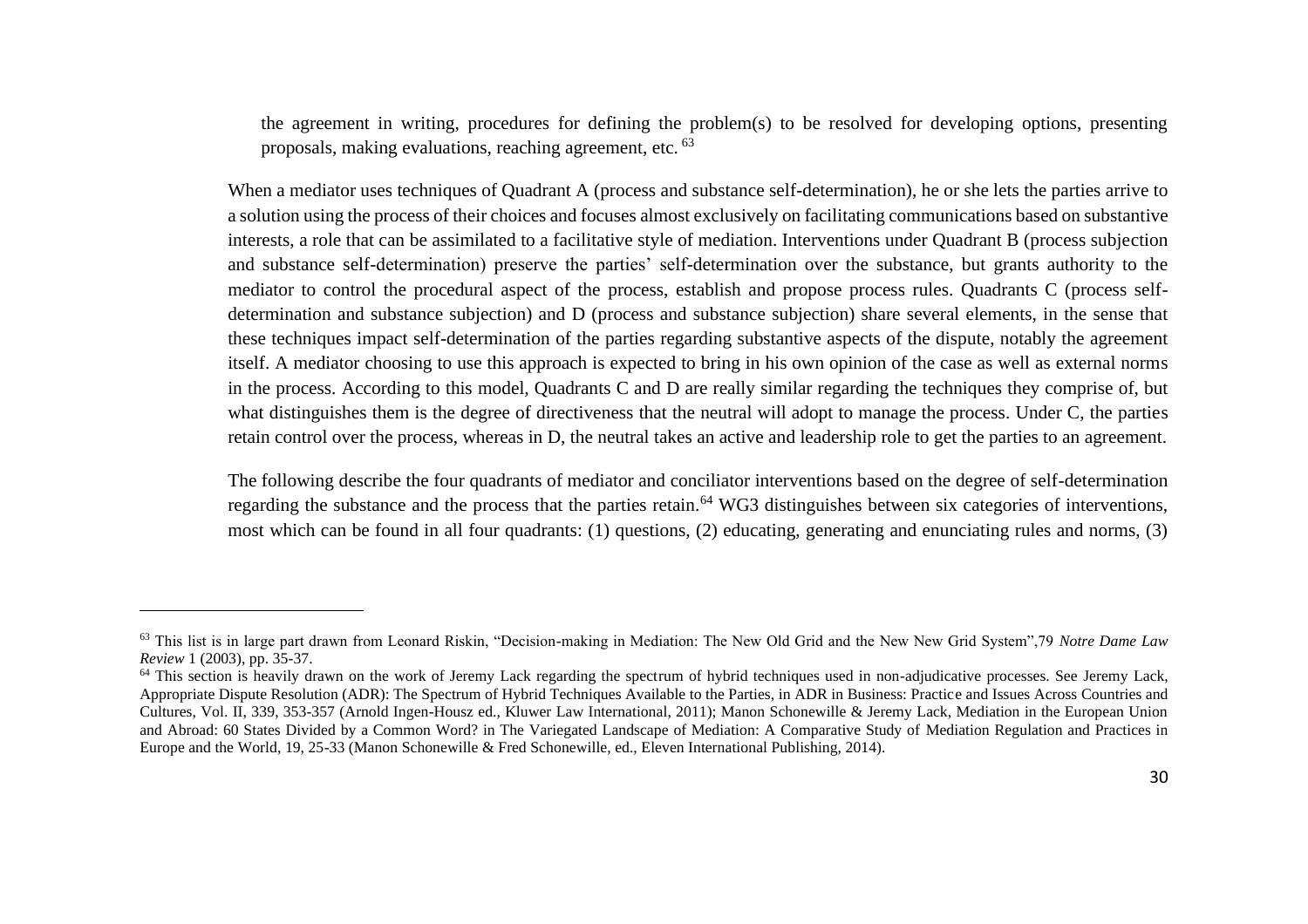assessments and opinions, (4) developing proposals, (5) predictions, and (6) pressing or persuading (see the vertical axis of the table in Appendix 2).

3.6.1 *Quadrant A - Process and substance self-determination*. Under Quadrant A, the parties retain full control over the process and the substance, and the neutral adopts a facilitative role. The mediator helps the parties to engage in dialogue, clarify their views, define the issues in dispute, identify their needs and interests, explore solutions and reach, if possible, a mutually satisfactory agreement. The neutral may use a variety of questioning, probing and facilitation strategies to understand the parties' procedural needs and substantive interests regarding budgets, deadlines, possible impacts on relationships, need for input regarding norms. The neutral carefully avoid intentionally steering the discussion, so he or she uses open-ended questions and elicitating techniques.

Due to the fact that the parties maintain full degree of self-determination over the substance, the neutral's role is limited regarding educating, generating and enunciating rules and norms. He or she attempts to assist the parties in generating their own criteria and refrains from making recommendations. The neutral abstains to provide opinions on substantive issues and outcome predictions. If parties need evaluations or external evaluations, the neutral will instead assist the parties to seek the opinion of an expert. The neutral also withholds on making proposals on substantive issues, he or she instead helps the parties brainstorm and generate options by focusing on their interests. The neutral avoid using any pressing or persuading techniques, emphasizing the parties' own responsibility in understanding each other's position, making decisions, and deciding on the best options.

3.6.2 *Quadrant B – Process subjection and substance self-determination.* Under Quadrant B, the parties retain full control over the substance of the dispute as was the case in Quadrant A, and the neutral focuses on helping find solutions on the basis of their separate and common interests. What differs, however, is the degree of active interventions from the neutral regarding the process. The neutral can take a more directive role on procedural matters and may decide on procedural issues. He or she explains what mediation is, what it is not, and how he or she understands his or her role. He or she establishes rules and guidelines determining how the mediation will proceed, set the duration of the mediation sessions, as well as the frequence to which they will be held. The neutral can decide on the types of written submisions or documents that will be exchange prior to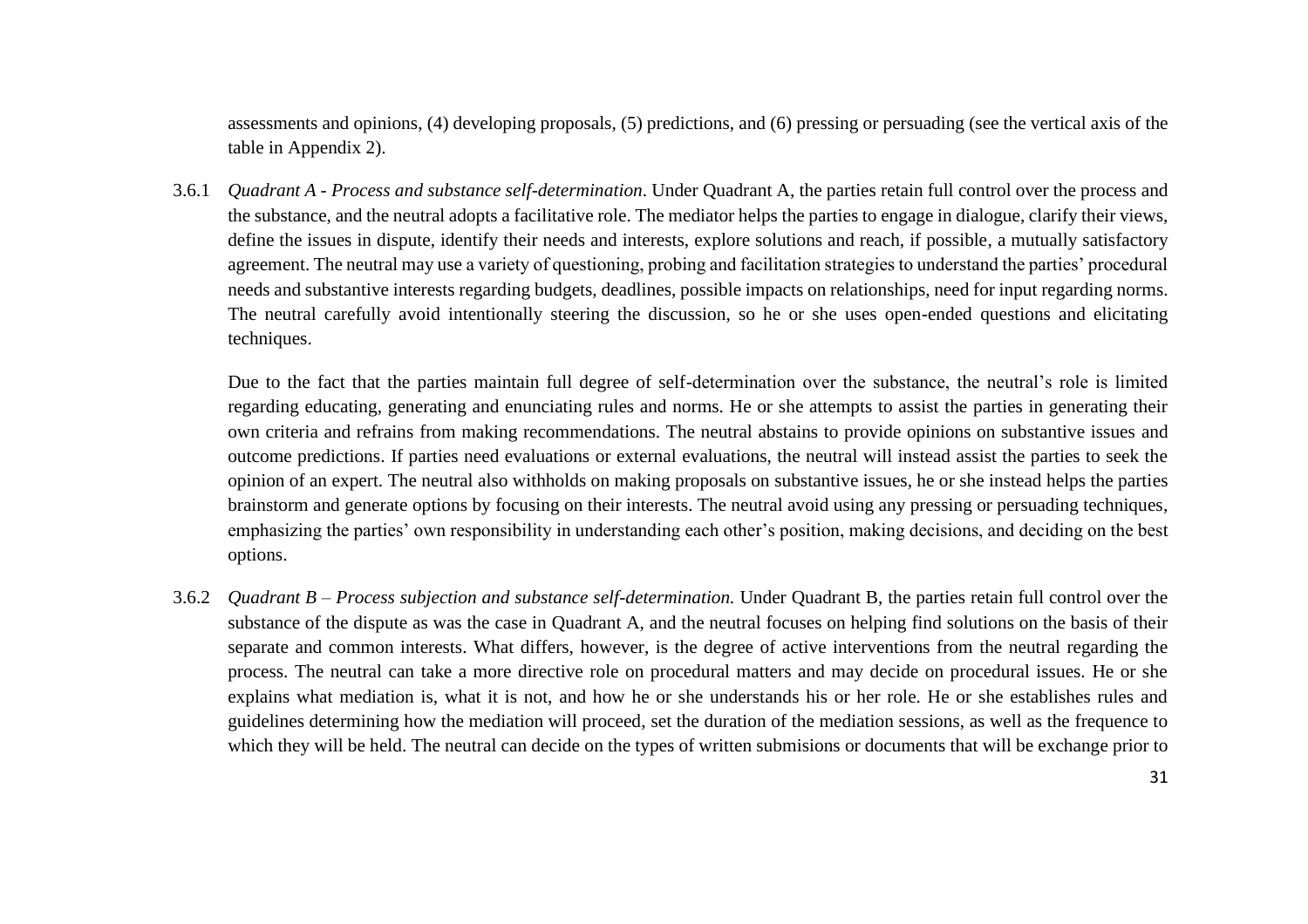attenting mediation. During the session, the mediator might direct the parties (as opposed to their counsel) to make certain presentations, he or she can insist on the parties' focusing on their subjective interests rather than on their positions, and decide when to hold caucuses and so on. She or she may inform the parties on the deadlines or even impose them on the parties. The neutral might even suggest an alternative method of resolution that he or she deems superior to the one chosen by the parties, for example such as a hybrid process to add an evaluative component to the process.<sup>65</sup>

While the neutral under Quadrant B refrains from making assessements, evaluative feedbacks or proposals on substantive issues, he or she plays an active role to help the parties generating their own norms that will be applicable to the dispute. The neutral can lead the parties into problem-solving by for example challenging the parties to generate news ideas, posing problems to be solved, asking hypothetical questions aiming at provoking specific thoughts in the parties, asking the parties to participate in paraphrasing or other exercices to better understand the other's position, having the parties prioritize issues or making clarifications or statements about the point of view himself or herself. The neutral may also approach each side in caucuses and ask them to expose their risks, analyse their alternatives to a negotiated settlement and ask the parties' counsel to make an assessement or advise them about the likely outome of tactics. In joint session, he or she can encourage the parties to consider the fairness and justice of issues being discussed, take some initiatives regarding ways of addressing social and relational issues, such as soliciting third parties for specific information that they have at their disposal, using fact-finding mechanism, obtaining from elders or authoritative figures some suggestions regarding the dispute or have experts educate the parties about their legal rights and recourses. He or she may take initiatives regarding ways of seeking external information to assist the parties in overcoming impasses, such as by appointing experts and determining the scope of their mandate.

The neutral might use subtle techniques that have the effects of pressing or persuading the parties to work together towards the resolution of the dispute. He or she may directly encourage the parties to move forward with the process if it promises to reach closure, help the parties jointly perceive new collaborative goals, urge the parties to talk, leverage influence of third parties by

<sup>65</sup> Lack, Appropriate Dispute Resolution (ADR) – The Spectrum of Hybrid Techniques Available to the Parties (2010) p. 355; Schonewille & Lack p. 28.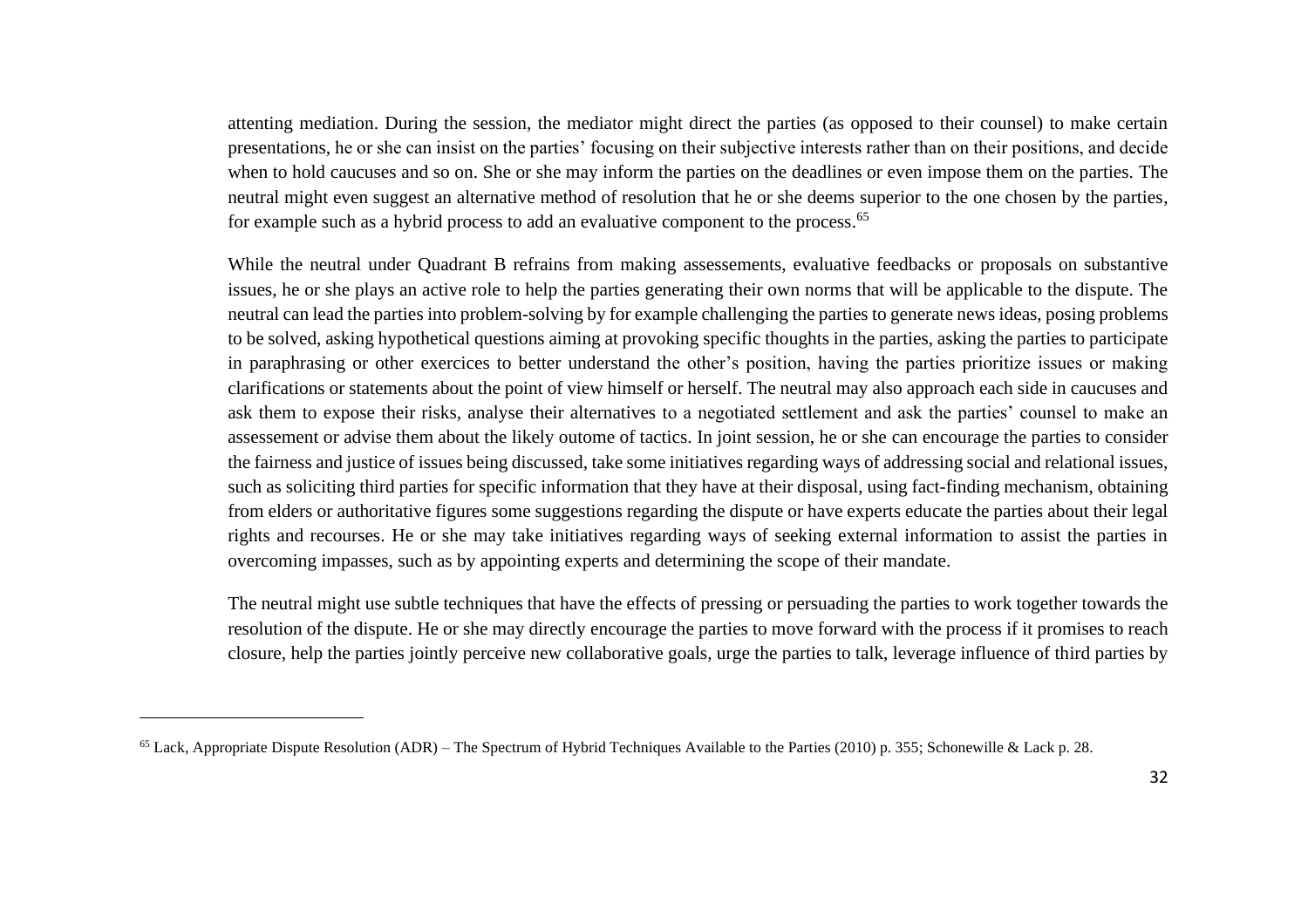having an audience present at the mediation or even use an opening prayer to remind the participants that there are greater powers and goals.

3.6.3 *Quadrant C - Process self-determination and substance subjection.* Under Quadrant C the neutral is mandated to help the parties find solutions and reach agreement, which may take into account the parties' subjective interests, but he or she is also expected to act evaluatively.<sup>66</sup> This can take the form of advising on objective parameters and norms, such as the applicable law or other norms such as financial, industrial, technical, tax-related, social, etc., or predicting the result of an adjudicative outcome (court, arbitration or others).

As part as his or her evaluative orientation, it is common for the neutral under Quadrant C to use closed-ended, suggestive or leading questions, to directly confront or question the parties or to play the devil's advocate. The neutral can make directive statements to steer the discussion, make the enquiries and investigations he or she deems necessary or even supply missing information, data, examples and patterns to the parties.

The neutral can also set, educate, generate and advocate norms by which the dispute can be resolved. For example, the neutral can educate the parties on how they should think or act, point out a specific moral obligation, ask the parties to put in practice principles such as respect or forgiveness and acknowledge their wrongdoing and put forth objective criteria against which options can be measured. The neutral may insist on reasonable initial offers and demands.

Predictions are common under Quadrant C. Predictions can be made on the possible impact on interests if the parties do not settle or on the possible outcomes if the dispute is adjudicated in court or arbitration. To that effect, the neutral sometimes uses probability or decision trees or other analytic tools. Neutrals might also use pressing or persuading techniques. These can take

<sup>&</sup>lt;sup>66</sup> Lack, Appropriate Dispute Resolution (ADR) – The Spectrum of Hybrid Techniques Available to the Parties (2010) p. 356; Schonewille & Lack p. 29.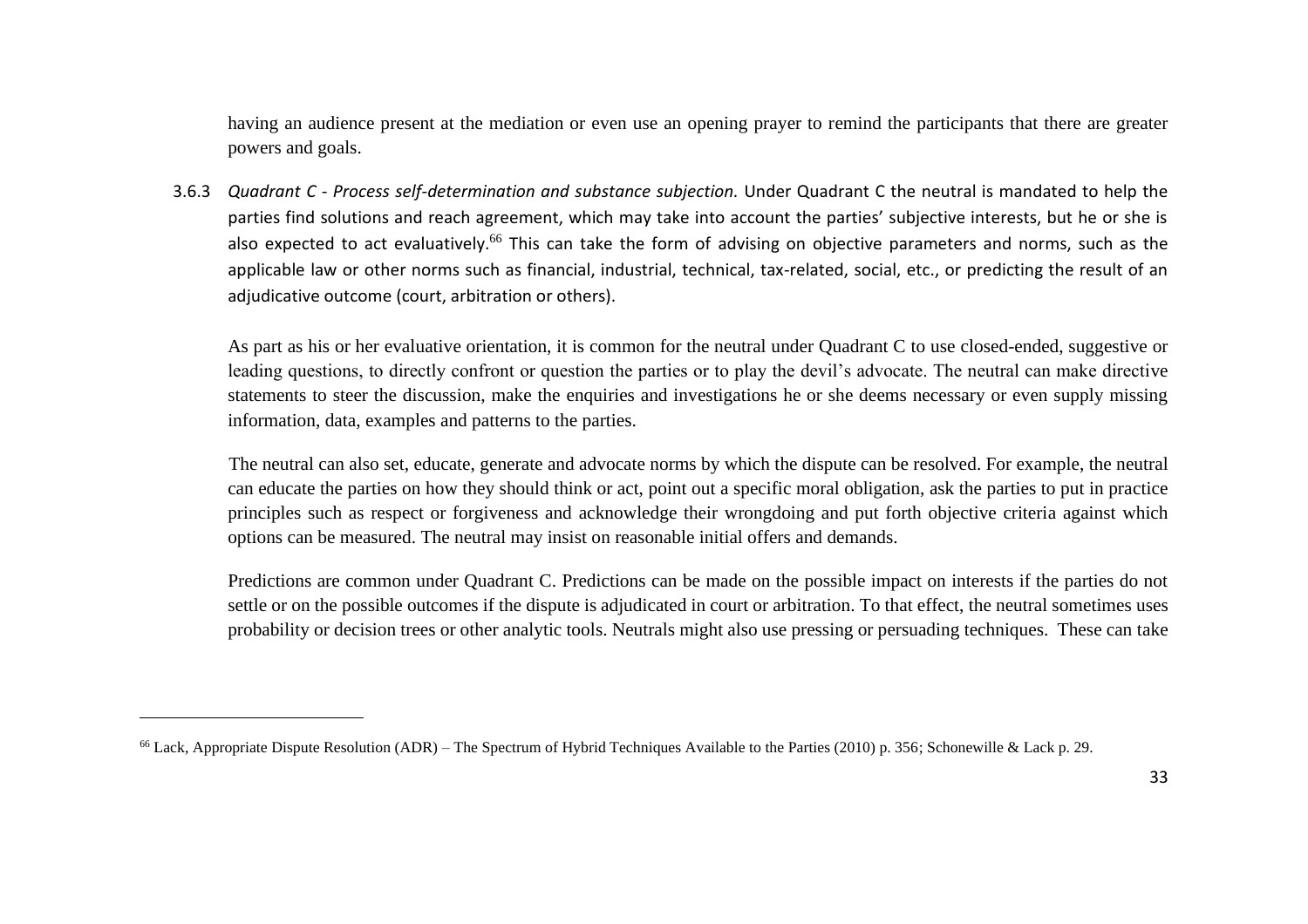the form of reality-checking aiming to soften intransigent disputants or their advisors to facilitate reaching a compromise or appealing to the disputants' habits, doubts, emotions and desire for reward.

While the neutral takes a directive role regarding the substance, the parties retain full self-determination regarding the process. The parties can decide on the time, venue, written submissions or other items necessary to be performed in preparation to the mediation or conciliation process. The neutral may, however, make recommendations on the procedural aspects with the consent of the parties.

In some cultures, the neutral's moral authority towards the parties is more important, and the scope of the techniques that he or she may employ to get the parties to reach an agreement is more extensive. The neutral can put significant pressure on the parties in order to persuade them to make or refrain from making certain decisions. The range of available techniques include threatening the parties, and pressing hard and directly for the parties to change their mind. The neutral can use "carrot-andstick" measures, promise and offer rewards, or making a personal contribution to the settlement. He or she may appeal to the parties' obligations towards their families or communities, chastise the parties and their representatives, shame them, withdraw from the mediation or threaten to do so. Using a more indirect approach, the mediator can convince representatives about certain ideas, leverage third parties, for example by having a third party assume or claim authorship of ideas, using deception tactics to introduce doubt and uncertainty, and leverage his or her relationship with the disputants.

While the neutral takes an evaluative approach regarding the substance, parties control the process under Quadrant C. The neutral therefore invites the parties to discuss their procedural preferences as to the duration of the sessions, their timing, written submissions, whether or not caucuses will be used, when and how evaluations or proposals will be made, etc.<sup>67</sup>

3.6.4 *Quadrant D - Process and substance subjection.* Interventions under Quadrant D resembles those of an adjudicative process, which can be known under the names of conciliation in some cultures and at the public international level, adjudication, non-

 $67$  Lack, Appropriate Dispute Resolution (ADR) – The Spectrum of Hybrid Techniques Available to the Parties (2010) p. 356; Schonewille & Lack p. 29.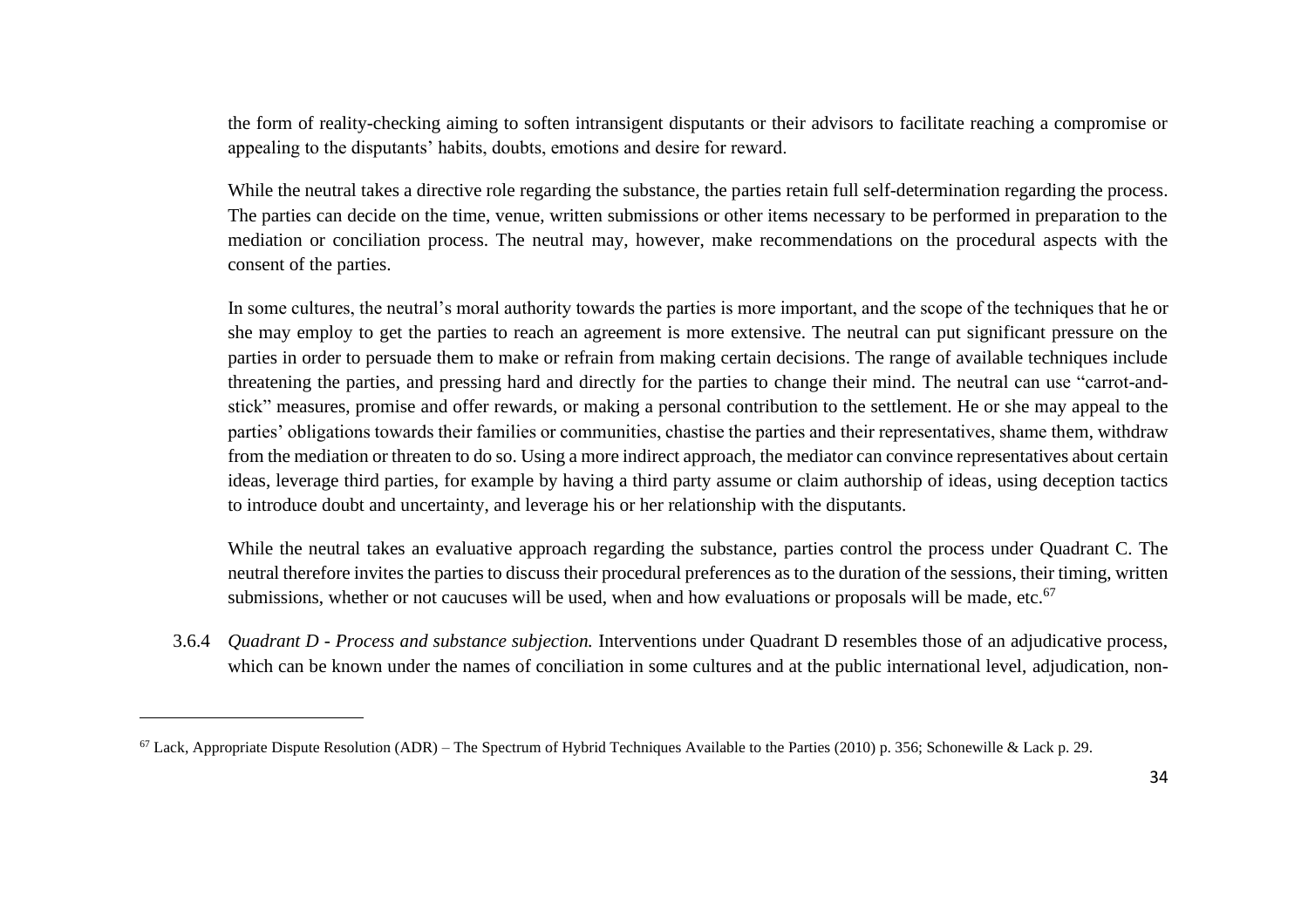binding arbitration, etc. The parties hire the neutral, often an expert in law or in the technical aspects of the dispute, to find a solution, and they grant him or her the control over the process and the substance.<sup>68</sup>

The range of interventions that a neutral may make regarding the substantive issues is similar to that under Quadrant C. It is expected that the neutral will form his or her views about the dispute. What distinguishes Quadrant D is the neutral's control over the process. Under Quadrant D, the neutral is often mandated to reach cost-effective outcomes and apply legal or technical norms. For that reason, the neutral will determine the process (time, venue, caucuses, written submissions, etc.) and he or she will use time and procedural issues to help moving the parties towards a settlement that usually would fall within the range of what a court or a tribunal would adjucate.

The neutral is also likely to do some robust reality testing regarding the parties' best and worst alternatives to a negotiated agreement, focus on key parameters and benchmarks and shape a settlement within a defined zone of possible agreement. The neutral might urge parties to focus on specific dispositive issues, make concessions or reach agreement, use timing to influence the process (making threats to end mediation and move to arbitration), mention arbitration, urge the parties to settle, urge the parties to accept the neutral's proposal, threaten the parties, press hard and directly for the parties to change their mind, frame the information exchange to push for decisions or control the information being exchanged. Most of these techniques are often done in caucuses.

If after a set period of time (for example one or two days), the parties have not reached an agreement, neutral is likely to put forth proposals as to possible solutions or outcomes, and he or she may go as far as to make binding or non-binding evaluations as to the range within which the parties could reach an agreement.<sup>69</sup>

 $68$  Lack, Appropriate Dispute Resolution (ADR) – The Spectrum of Hybrid Techniques Available to the Parties (2010) p. 356.

<sup>&</sup>lt;sup>69</sup> Schonewille & Lack p. 30-31; Lack, Appropriate Dispute Resolution (ADR) – The Spectrum of Hybrid Techniques Available to the Parties (2010) p. 356.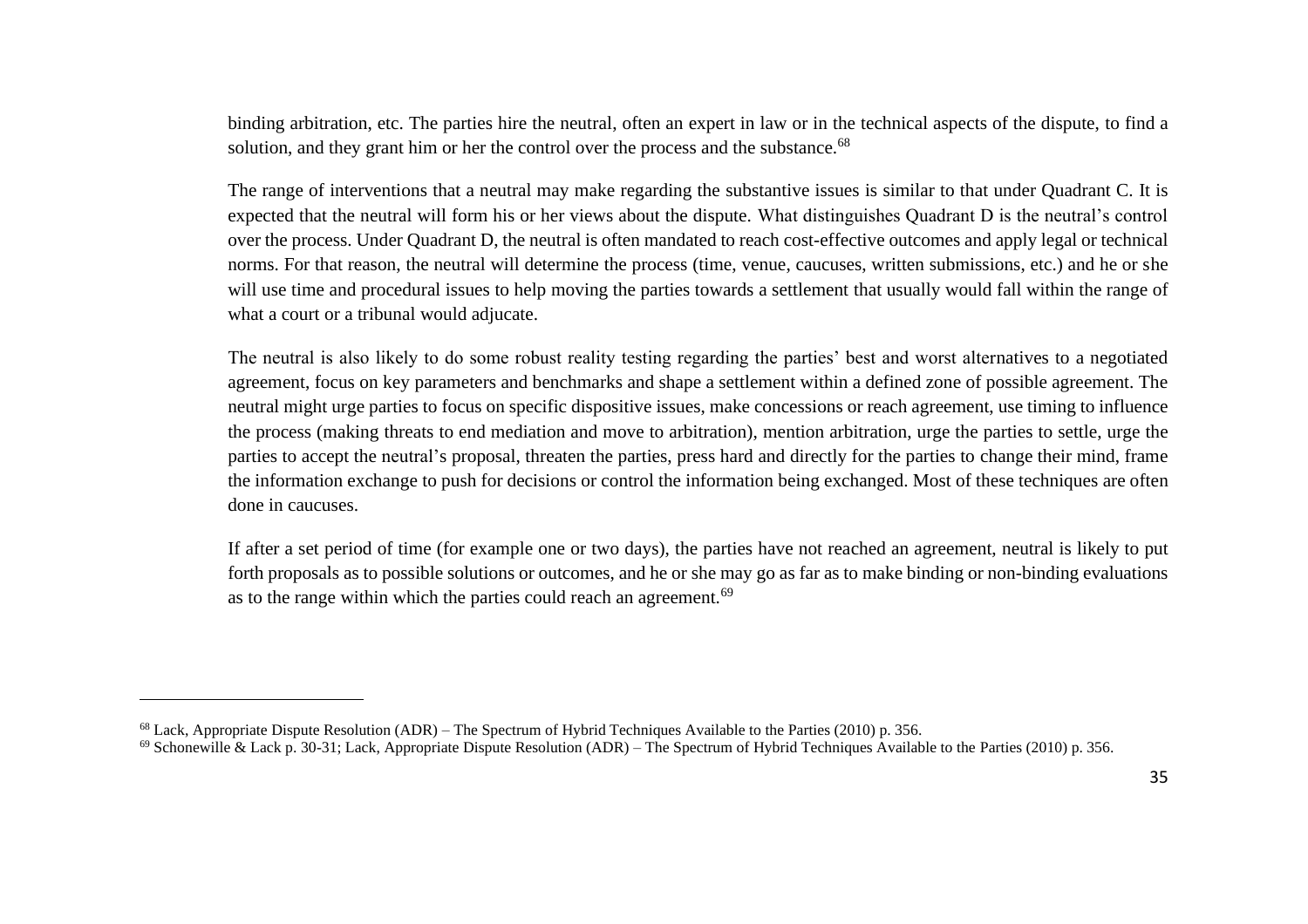3.6.4 *Flexible approach to mediation.* The distinction between the four quadrants serve to facilitate process design for parties and neutrals, and highlight the degree of self-determination that the parties may retain under each quadrant regarding the process and substance. However, it should be noted that the quadrants do not reflect rigid stand-alone processes. Instead, it is common for mediation to begin in Quadrant A with a facilitative approach, and transition to a more evaluative process in Quadrants C or D if the parties reach an impasse.<sup>70</sup> On the other hand, a mediation may begin in Quadrant D because the parties are seeking a time and cost-efficient outcome, but might eventually move to Quadrants A or B as the parties and the neutral realize that there are some important emotional, relational or social issues that need to be dealt with to arrive to solution. It is also possible to hold various processes in parallel in different quadrants, choosing carefully which issues to resolve in the specific quadrants. For example, while pursuing the mediation process in Quadrant A or B, the parties might find it useful to delegate some precise technical or legal issues to an expert acting under Quadrant C or D (see Section 3.9).<sup>71</sup>

#### <span id="page-35-0"></span>**3.7 Object of Evaluations**

3.7.1 *Purposes of evaluations.* There is often evaluative elements to complex commercial cases. Using evaluative elements adds the following objectives to mediation: : (i) providing information; (ii) providing advice; (iii) predicting outcomes; and (iv) providing possible solutions.<sup>72</sup> Evaluations can provide information regarding the applicable laws or norms, technical standards applicable or even acceptable or ethical or social norms in a particular context. In complex cases, the parties may wish to have advice or predictions regarding the possible outcome of an adjudicative process in order to agree on a possible zone of agreement. In certain situations, the parties reach an impasse and they expect the neutral to put forth a proposal for settlement which may take into account a variety of factors, including legal, equity, social, ethical, relational, etc.

<sup>70</sup> Riskin 2003 p. 13-17.

<sup>&</sup>lt;sup>71</sup> Lack, Appropriate Dispute Resolution (ADR) – The Spectrum of Hybrid Techniques Available to the Parties (2010) p. 355.

<sup>72</sup> KENNETH ROBERTS, *Mediating the Evaluative-Facilitative Debate: Why Both Parties Are Wrong and a Proposal for Settlement*, 39 Loyola University Chicago Law Journal, 210 (2007).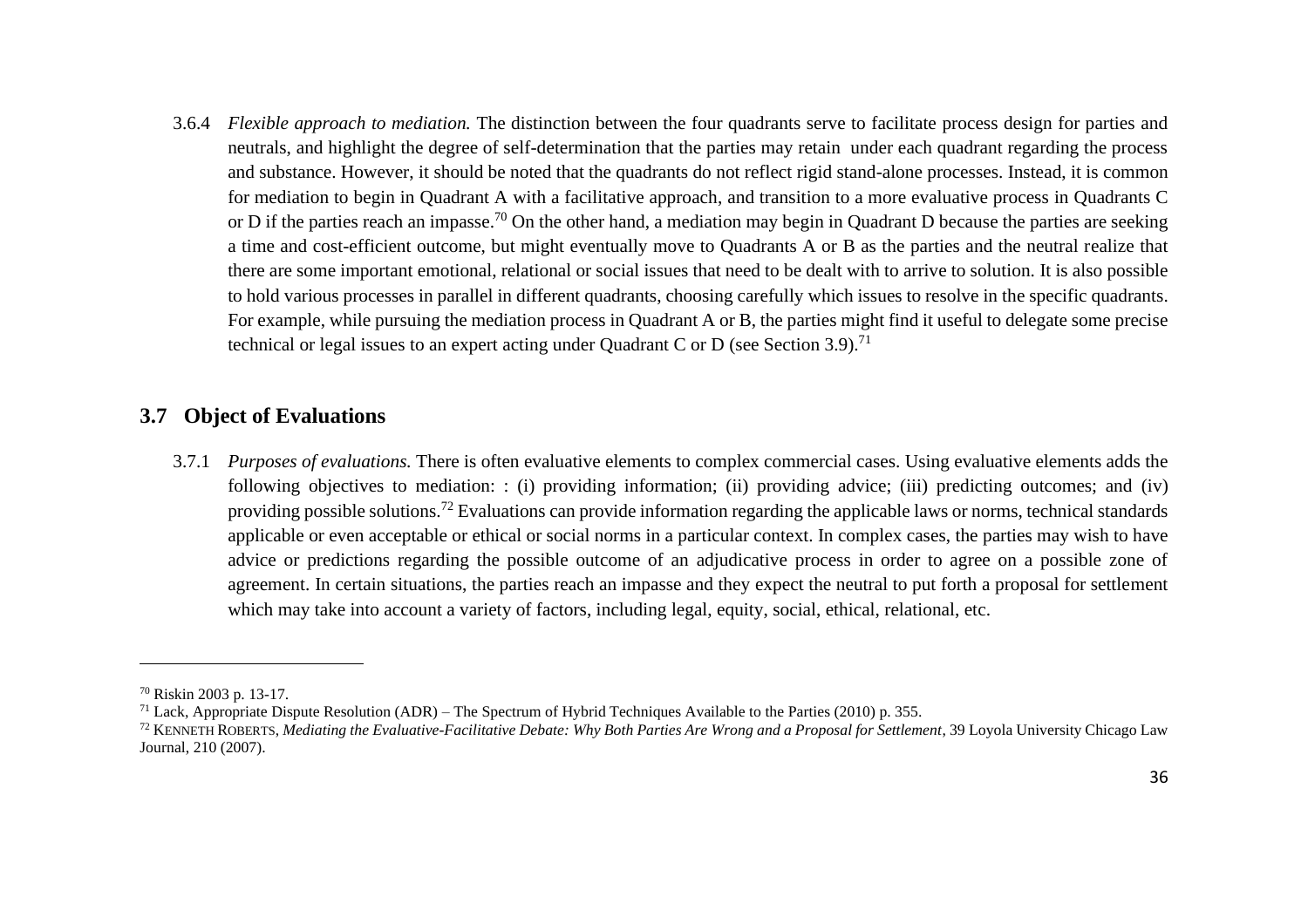3.7.2 *Object of evaluations.* Evaluations can be provided to respond to a variety of needs, including the need for legal norms or analyses, industrial norms or analyses, financial norms or analyses, technical norms or analyses, procedural norms or analyses, and tax-related norms or analyses norms or analyses, the need for implementation or feasibility assessments, the need for causational assessments, the need for assessment of alternatives (BATNAs/WATNAs/PATNAs/RATNAs), and the need for social norms. Suggesting possible outcomes and consequences, settlement possibilities, and appropriate bargaining ranges are all designed to help align the parties, to help them to have self-prediction of the case and bring them closer to settlement.<sup>73</sup>

#### <span id="page-36-0"></span>**3.8 Elements to Consider When Deciding to Make Evaluations**

- 3.8.1 *Pros of evaluations.* The main advantages of using evaluations in mediation is that it can help the parties obtain additional information, better understand their legal rights, and reevaluate their positions. Mediator can offer parties a "reality check" through honest assessments that can often bring the parties closer to a resolution, especially in complex cases.<sup>74</sup> In the case where the mediator is an experienced and respected professional, the parties might be inclined to defer to the mediator's expertise.
- 3.8.2 *Cons of evaluations.* One major concern about using evaluative components in mediation is that it threatens the neutrality of the mediator due to the fact that he or she reveals his or her thoughts on the issues in disputes Moreover, evaluations can sometimes results in agreeing with one of the party, and disagreeing with the other. When a party disagrees with the unfavorable opinion, the party is likely to withdraw from the mediation, believing that the neutral has "sided" with the other party. The party which the neutral agrees with may also get locked into an unacceptable position.<sup>75</sup> This may cause a party to lose trust in

<sup>73</sup> Id. 204.

<sup>74</sup> Id. 197.

<sup>75</sup> LELA P. LOVE, *The Top Ten Reasons Why Mediators Should Not Evaluate*, 24 Florida State University Law Review, 945-946 (1997).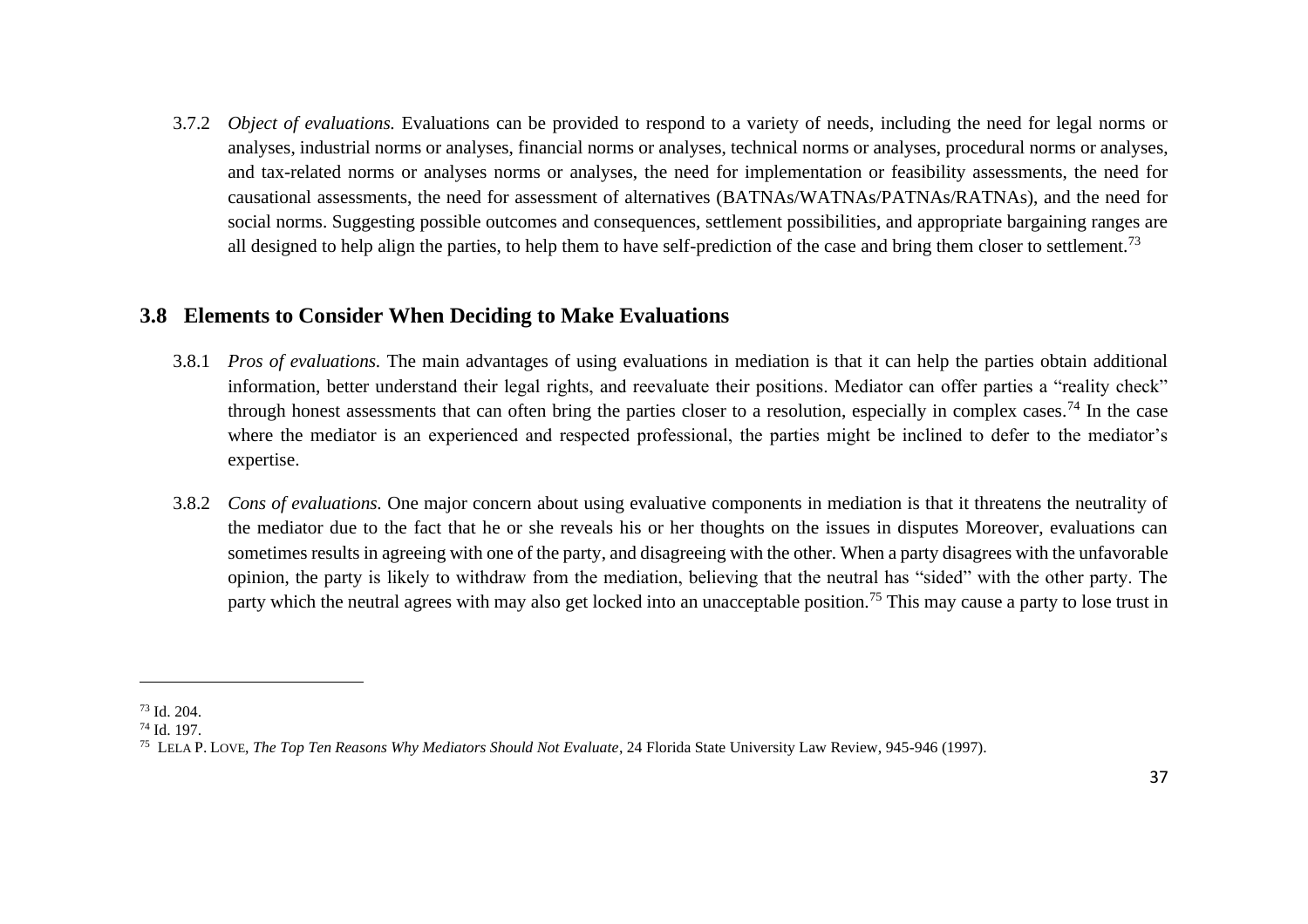the mediator or the entire mediation process, and stop negotiations altogether. Another concern is that the process will run from collaborative to adversarial. Thus, parties may only reveal favorable information because they know they are being evaluated.<sup>76</sup>

- 3.8.3 *Maintaining neutrality in evaluative mediation.* Despite such concerns, it is possible to maintain neutrality in evaluative mediation. Providing advice in an accepted and conventional manner is the mediator's role, which can serve as a reality check for the parties. Indeed, the parties may have greater confidence on the neutrality of the mediator when he or she deals with the issues in an open and direct way, using evaluation as a tool of mediation. Even if the mediator points to the weakness of a party's arguments, it may still be helpful for a party to reassess the probability of success, and the risks and costs of failing to settle.<sup>77</sup> The value of evaluative mediation lies in the mediator's ability to apply his or her expertise and help the parties reevaluate their claims and thus come closer to an agreement.
- 3.8.4 *Elements to consider when using evaluations.* In deciding whether to make evaluations, the mediators should work together with the parties, considering the advantages and disadvantages of evaluative mediation, and take into account the specific characteristics of the dispute, the disputants' backgrounds and resources (e.g., time, money, vulnerabilities, susceptibilities, access to legal advice, etc.), past and future relationships, and context of the dispute (such as previous attempts to settlement, stakeholder visibility and pressures). Evaluative mediation may be particularly appropriate for certain types of disputes. For instance, given IP disputes frequently involve complex legal and technical issues, impartial expert evaluation through an advisory approach can be of assistance to the parties.<sup>78</sup> Evaluation focuses on the underlying substance and cause of a dispute. Depending on the disputants' background and resources, whether the evaluative techniques may have the potential for negative effects on the parties' relationship, or risk of coalition-building or of an increasingly adversarial process is another factor to consider. The subject-matter knowledge of the neutral may also be necessary in order to ask appropriate questions, guide the

<sup>76</sup> ROBERTS (2007).

 $77 \text{ Id}$ 

<sup>&</sup>lt;sup>78</sup> In Hong Kong, while the majority of mediation conducted are facilitative mediation, evaluative mediation is considered particularly beneficial for resolving IP disputes. See "Assessing the Suitability of Evaluative Mediation to Resolve IP Disputes", Welcome Remarks by Mr Rimsky Yuen, SC, Secretary for Justice at Mediation Week Seminar on 11 May 2016, [https://www.doj.gov.hk/mediatefirst/doc/en/sj20160513e.pdf.](https://www.doj.gov.hk/mediatefirst/doc/en/sj20160513e.pdf)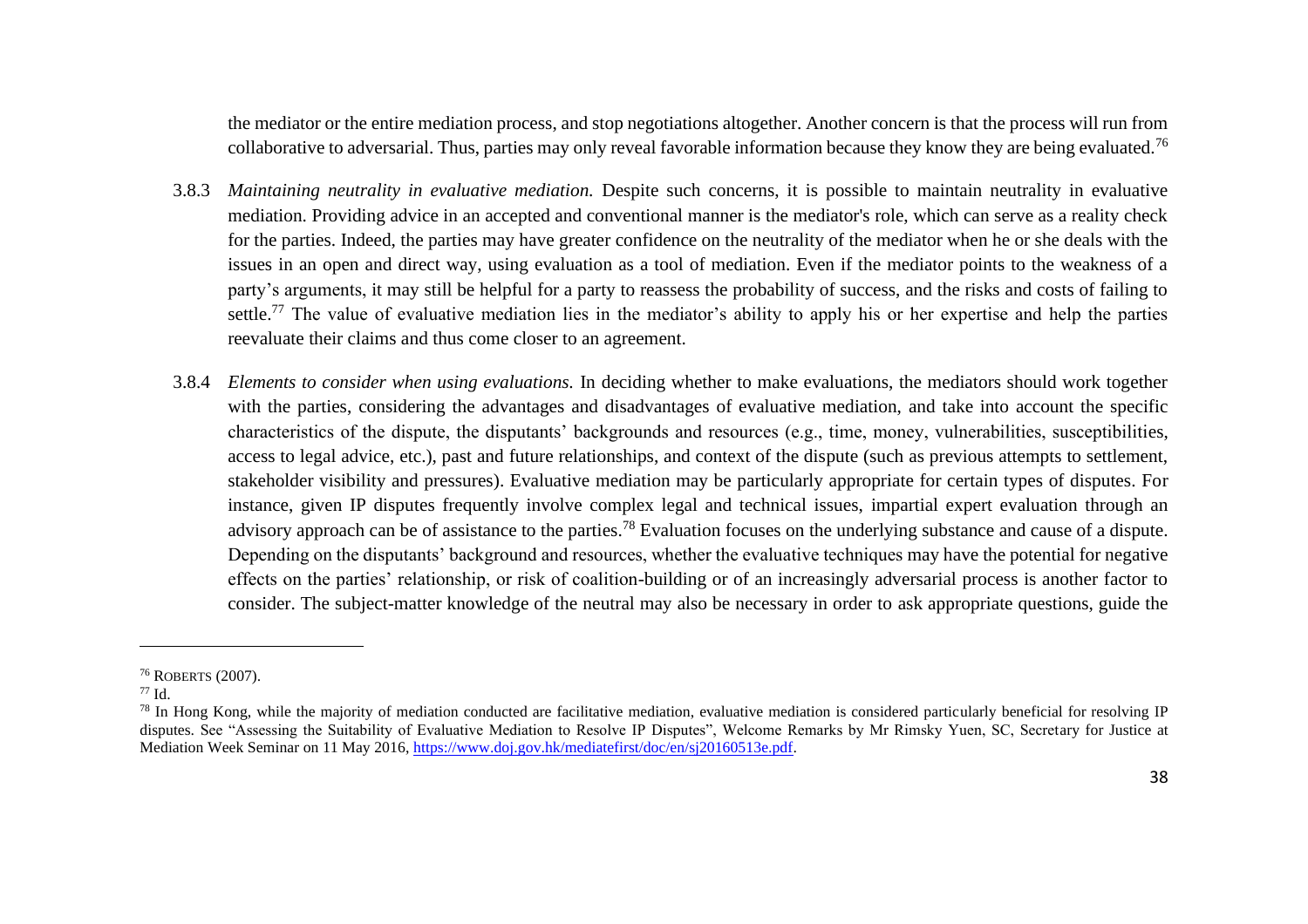parties in a reasonable direction, and help the parties realistically reevaluate their claims. Subject matter expertise is particularly beneficial when the subject area of the dispute is highly complicated or unique (see WG3's Checklist in Appendix  $3$ )<sup>79</sup> By selecting a particular mediator, such as a judge or a neutral with a certain expertise, the parties may already expect some form of evaluative behavior.

- 3.8.5 *Obtaining informed consent.* If evaluation will be used in mediation, the possibility of the mediator making evaluative statements or settlement proposal should be discussed with the parties and obtain their informed consent. Further elements need to be considered in evaluative mediation:
	- .1 *When should the parties' informed consent be sought?* Should the consent be sought at the outset of mediation? Or should consent be sought only after initial pre-caucuses or in joint discussions, following a first impasse, at the request of one or more of the party/ies, their advisors or a provider? Does the mediator need to explain the possible consequences of using evaluative feedback, such as the risk of coalition-building and/or conflict escalation?
	- .2 *Should a non-binding evaluation or settlement proposal be made in joint session or first tested in caucus?* Would a non-binding valuation or proposal made in a joint session create perception of bias? If it is first made during the caucus, what approach should be used with one party or both/all parties when arranging to bring them back into joint session? Should a waiver or partial waiver be obtained from the parties about the confidentiality in caucus?
	- .3 *Should the neutral provide an opinion about whether to be evaluative her/himself or to bring in an expert?* If another neutral is brought into the proceeding, should that neutral be an expert to the mediator or a co-mediator?
	- .4 *How to organize and receive feedback to procedural proposals?* Should the feedback be made anonymously? Should the feedback be made only by consensus without knowing who was opposed or why?

<sup>79</sup> ROBERTS (2007).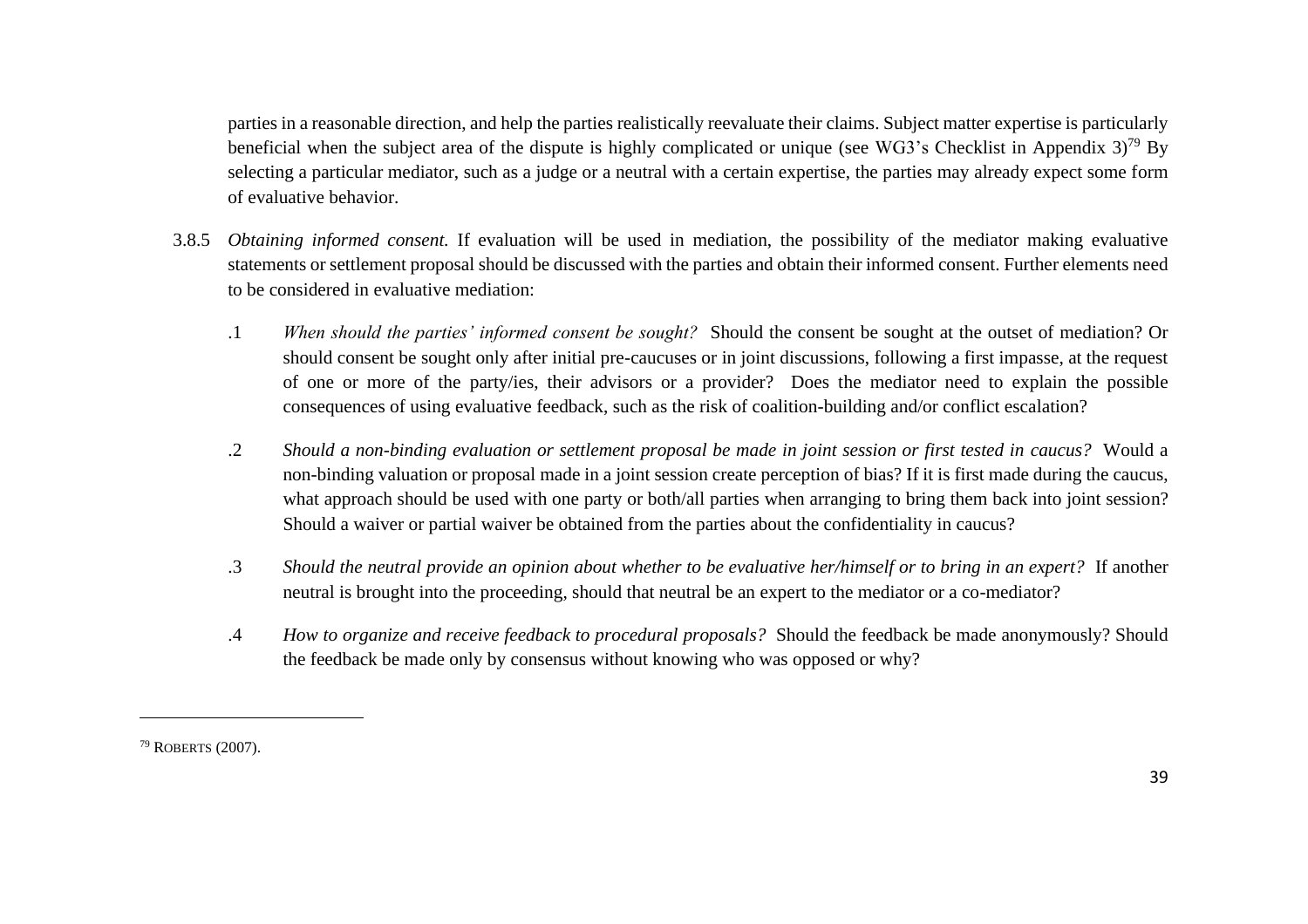3.8.6 *Choice of experts.* The parties can consider using multiple experts. They may bring experts with different expertise, for example, legal, technical or relational expertise. For a cross-cultural dispute, it might be useful to have experts coming from different areas of the world either common or different from that of the parties, and with knowledge of the cultures involved. It is possible to design the process so as some expert with assist in joint session, and other will intervene in caucuse with each party respectively. It is also possible considering creating a panel of expertise

#### <span id="page-39-0"></span>**3.9 Co-Mediation by Mediator (Non-Evaluative) and Expert (Evaluative)**

- 3.9.1 *Co-mediation between a non-evaluative mediator and an expert.* WG3 examined the particular scenario of co-mediation between a non-evaluative mediator and an expert who renders evaluations. This process incorporates the advantages of evaluative mediation, while minimizing its disadvantages (see discussion in Section 3.8 above).
- 3.9.2 *Role of the non-evaluative mediator.* In the co-mediation model, the non-evaluative mediator can remain facilitative throughout this process, focus on the parties' interests and problem-solving, help manage their relationship, and assist them in arriving at their own solutions and settlement agreement without fearing to impair his or her appearance of neutrality or the parties' trust.
- 3.9.3. *Role of the expert evaluative mediator.* The expert evaluative mediator can play an effective role in rendering punctual evaluations on certain issues or on the dispute as a whole, offering advice on the merits of the case, providing technical information and suggesting solutions for resolving the dispute or a settlement proposal.
- 3.9.4 *Guidelines for co-mediation by a non-evaluative mediator and an expert.* WG3 proposes the following guidelines for Comediation by a Non-Evaluative Mediator and an Expert:
	- 1. In the case of a co-mediation by a mediator and an expert, the mediator and the expert should be appointed jointly by the parties and their advisors or by an ADR Institution. The expert can also be appointed by the mediator.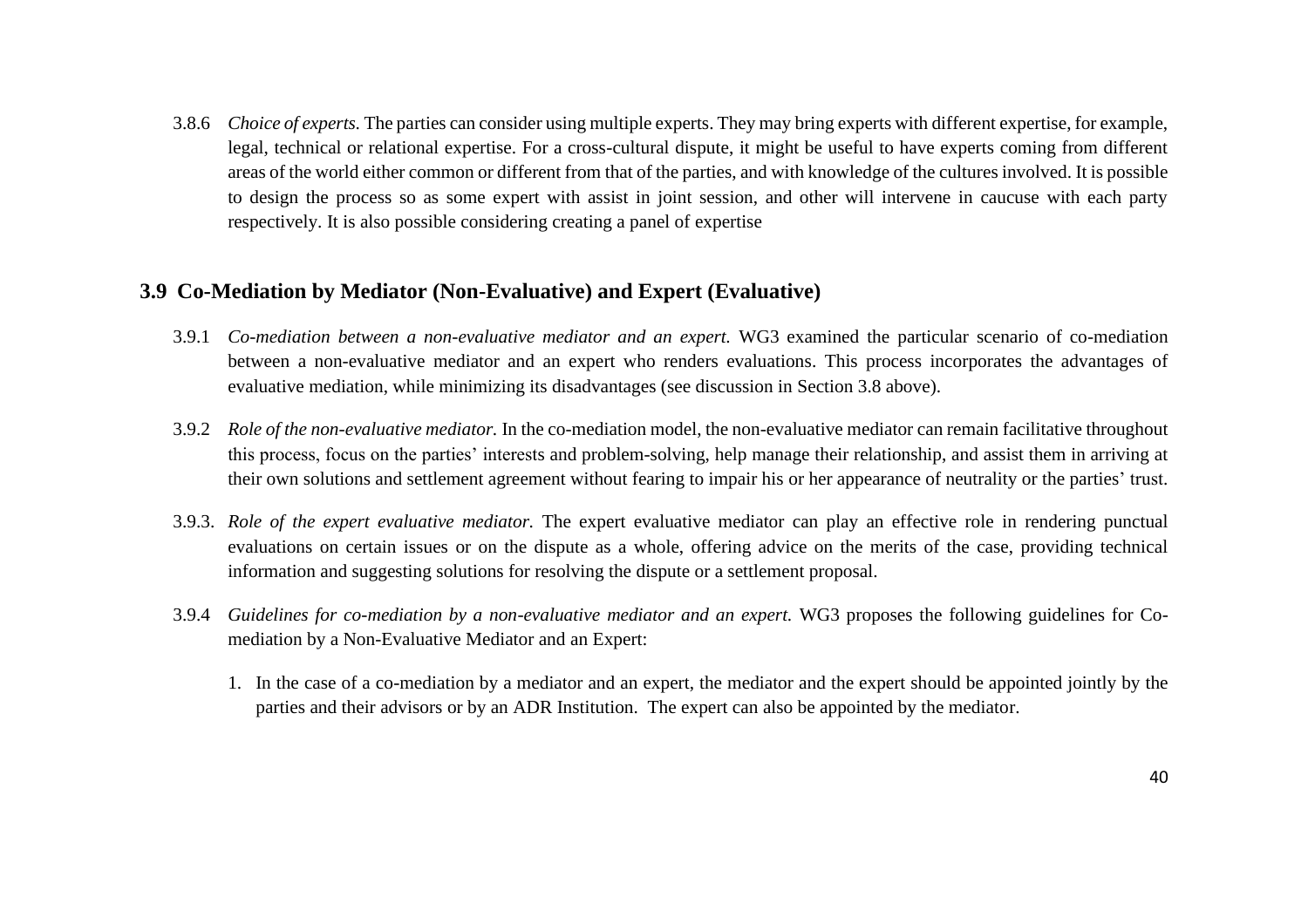- 2. The mediator is responsible for facilitating the process. The mediator shall abstain from rendering any evaluations or making proposals. He or she can use the range of techniques of Quadrants A and B. The expert attends and observes all joint sessions. He can render evaluations and make proposals as reflected in Quadrants C and D (see Appendix 2 for a list of techniques that can be used under each quadrant).
- 3. The expert should not participate in the caucuses held separately between the mediator and a party.
- 4. The expert can make evaluations or settlement proposal(s) to a party separately in caucus or to both parties in joint session. The mediator should not be present when the expert renders evaluations or make proposals. Such evaluations or proposals can be made:
	- a) Upon the request of one or both parties
	- b) Upon the suggestion of the mediator
	- c) Upon the suggestion of the expert
- 5. Both parties shall consent to the use of evaluations or settlement proposals at all stages of the mediation process where they are used.
- 6. The evaluations and the proposals can concern one or many issues of the dispute or they can concern the dispute as a whole.
- 7. The evaluations and the proposals shall be non-binding, unless the parties agree otherwise.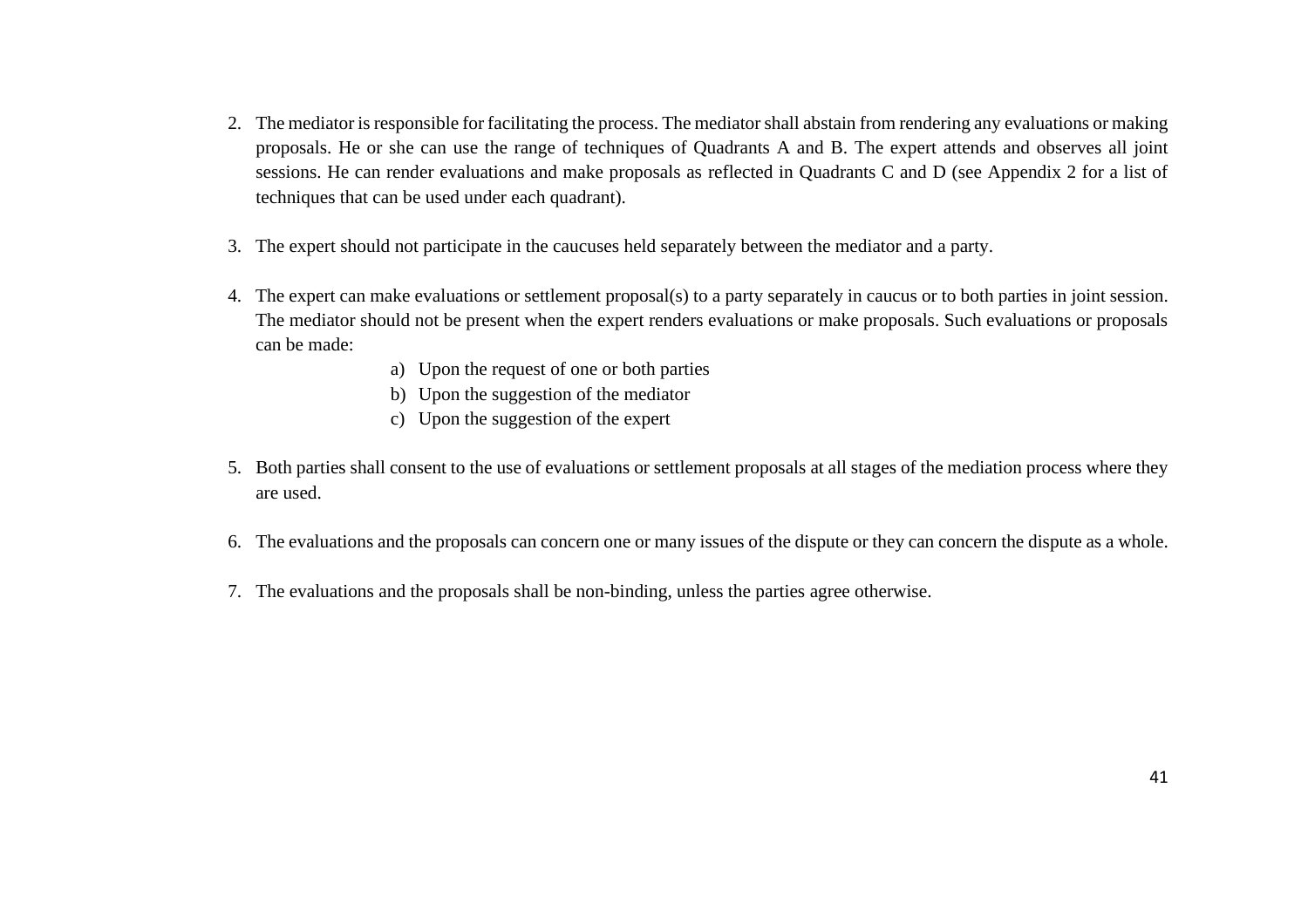#### <span id="page-41-0"></span>**3.10 Conclusion**

Extensive literature has been written on the use of evaluations in mediation, which scholars and practitioners either positioning themselves as in favor or against it. WG3 recognizes that evaluations can be particularly useful in a broad range of situations in a mediation or a conciliation process. What matters is for the parties to make an informed consent about the process, what it entails, as well as its advantages and disadvantages. Thinking ahead about the process will allow the parties to make better decision for neutral selection, process design and negotiating strategies.

This report painted a portrait of the diversity of mediation and conciliation approaches that exist across the world to highlight that there can be different meanings behind these terms and emphasize the need for the parties to clarify mutually the dispute resolution process they seek to pursue.

WG3 aimed to provide useful guidelines for parties and practitioners when using evaluations. Parties and neutrals should be aware that evaluations can have an impact on process goals and values, such as the party autonomy regarding the substance and the process, the procedural and substantive fairness of the process, as well as the competence of the neutrals. WG3 put forth tools that neutral can use to assist the parties in process design and making informed consent regarding the use of evaluations, such as WG3's Grid Regarding Party Autonomy in Mediation (Figure 4), the WG3's Table on the Range of Facilitative and Evaluative Techniques Used by Mediators and Conciliators (Appendix 2) and WG3's Checklist of Elements to Consider When Making Evaluations (Appendix 3).

It is expected that this report will stimulate further dialogue regarding the use of evaluations and proposals in mediation. With a common frame of reference as a basis of discussion, WG3 hope to continue gathering practical experiences and scholaristic thoughts regarding these subject matters.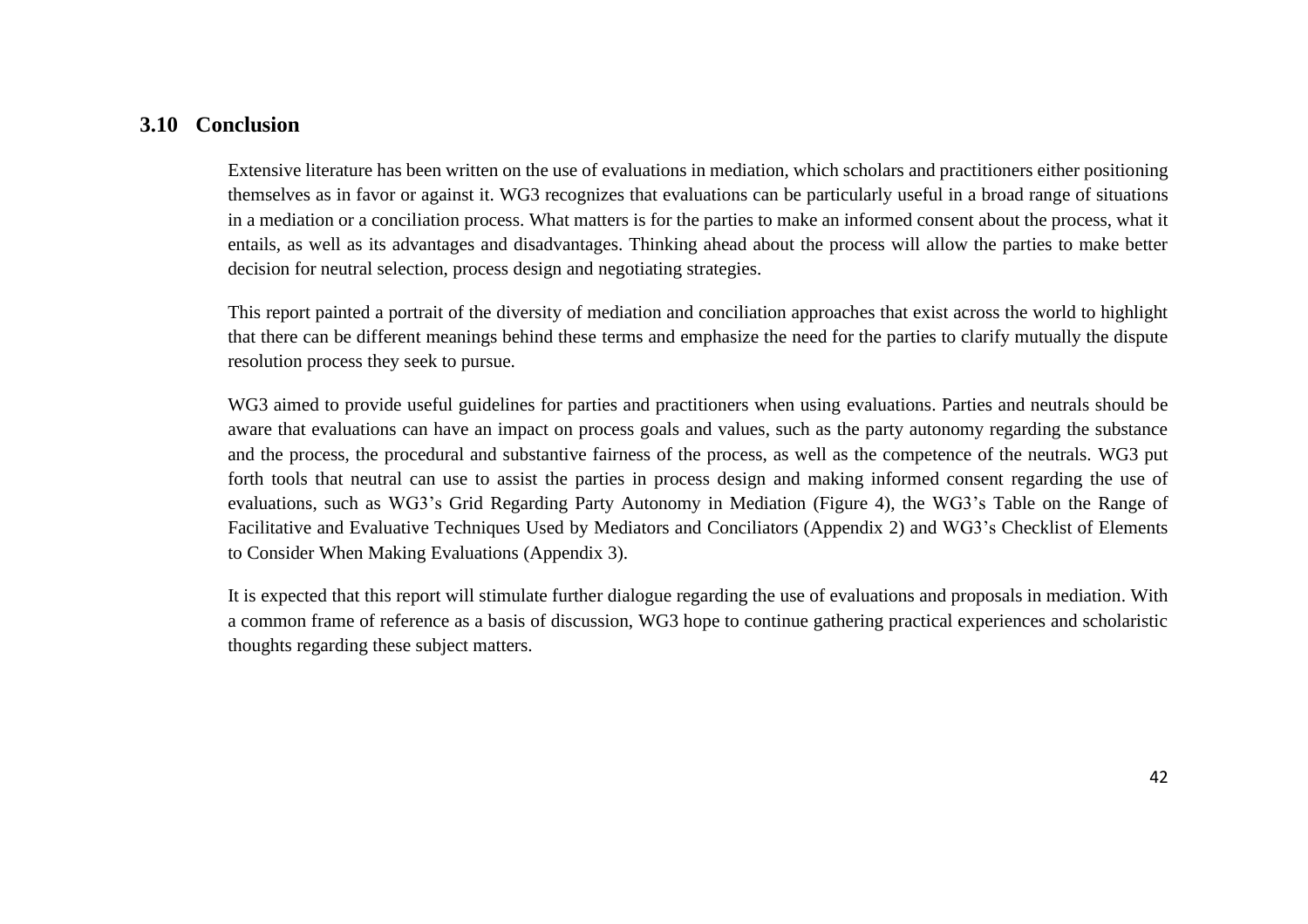## <span id="page-42-0"></span>**Existing Provisions on Definitions and Role of Mediators/Conciliators Giving Non-Binding Evaluations and Making Settlement Proposals**

| Organization<br>/Country | <b>Relevant Provisions</b>                                                                                                                                                                                                                                                     | <b>Definition of Mediation</b>                                                                                                                                                                                                                                                                                                                                                                                                                                                                                                                             | <b>Definition of</b><br><b>Conciliation</b>                                                                                                                                                                                                                                                                                                                                                                                                                                                                                        | <b>Role of Mediator</b>                                                                                                                                                                                                                                                                                                                                                                                                                                                               | Giving non-<br>binding | <b>Making Settlement</b><br><b>Proposals</b>                                                                                              |
|--------------------------|--------------------------------------------------------------------------------------------------------------------------------------------------------------------------------------------------------------------------------------------------------------------------------|------------------------------------------------------------------------------------------------------------------------------------------------------------------------------------------------------------------------------------------------------------------------------------------------------------------------------------------------------------------------------------------------------------------------------------------------------------------------------------------------------------------------------------------------------------|------------------------------------------------------------------------------------------------------------------------------------------------------------------------------------------------------------------------------------------------------------------------------------------------------------------------------------------------------------------------------------------------------------------------------------------------------------------------------------------------------------------------------------|---------------------------------------------------------------------------------------------------------------------------------------------------------------------------------------------------------------------------------------------------------------------------------------------------------------------------------------------------------------------------------------------------------------------------------------------------------------------------------------|------------------------|-------------------------------------------------------------------------------------------------------------------------------------------|
|                          |                                                                                                                                                                                                                                                                                |                                                                                                                                                                                                                                                                                                                                                                                                                                                                                                                                                            |                                                                                                                                                                                                                                                                                                                                                                                                                                                                                                                                    |                                                                                                                                                                                                                                                                                                                                                                                                                                                                                       | <b>Evaluations</b>     |                                                                                                                                           |
| <b>UNCITRAL</b>          | <b>UNCITRAL Model</b><br>Law on International<br>Commercial<br>Mediation and<br>International<br>Settlement<br><b>Agreements Resulting</b><br>from Mediation<br>(amending the<br><b>UNCITRAL Model</b><br>Law on International<br>Commercial<br>Conciliation, 2002),<br>201880 | For the purposes of this<br>Law, "mediation" means a<br>process, whether referred to<br>by the expression<br>mediation, conciliation or<br>an expression of similar<br>import, whereby parties<br>request a third person or<br>persons ("the mediator") to<br>assist them in their attempt<br>to reach an amicable<br>settlement of their dispute<br>arising out of or relating to<br>a contractual or other legal<br>relationship. The mediator<br>does not have the authority<br>to impose upon the parties a<br>solution to the dispute.<br>(Art. 1(3)) | In its previously adopted<br>texts and relevant<br>documents, UNCITRAL<br>used the term<br>"conciliation" with the<br>understanding that the<br>terms "conciliation" and<br>"mediation" were<br>interchangeable. In<br>amending the Model<br>Law, UNCITRAL<br>decided to use the term<br>"mediation" instead in<br>an effort to adapt to the<br>actual and practical use<br>of the terms and with<br>the expectation that this<br>change will facilitate the<br>promotion and heighten<br>the visibility of the<br>Model Law. This | 1. The parties are free to<br>agree, by reference to a<br>set of rules or otherwise,<br>on the manner in which<br>the mediation is to be<br>conducted.<br>2. Failing agreement on<br>the manner in which the<br>mediation is to be<br>conducted, the mediator<br>may conduct the<br>mediation proceedings in<br>such a manner as the<br>mediator considers<br>appropriate, taking into<br>account the<br>circumstances of the case,<br>any wishes that the<br>parties may express and | <b>NA</b>              | The mediator may, at<br>any stage of the<br>mediation proceedings,<br>make proposals for a<br>settlement of the<br>dispute. $(Art. 7(4))$ |

<sup>80</sup> [http://www.uncitral.org/pdf/english/commissionsessions/51st-session/Annex\\_II.pdf](http://www.uncitral.org/pdf/english/commissionsessions/51st-session/Annex_II.pdf) (last accessed 18 January 2020).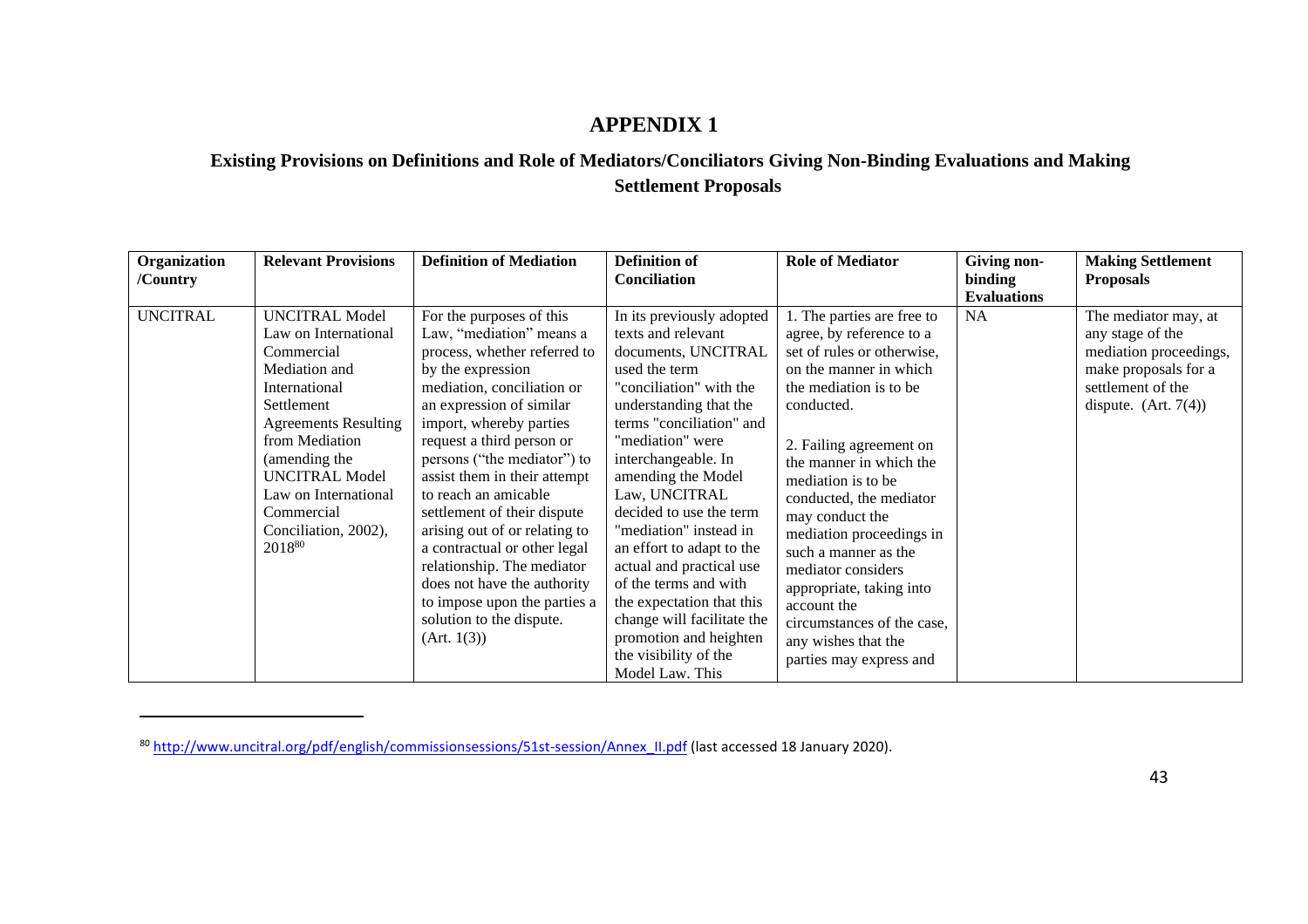|                 |                                                                                                                                      |                                                                                                                                                                                                                                                                                                                                                                                             | change in terminology<br>does not have any<br>substantive or<br>conceptual implications.<br>$(\text{fn } 2)$ | the need for a speedy<br>settlement of the dispute.<br>3. In any case, in<br>conducting the<br>proceedings, the mediator<br>shall seek to maintain fair<br>treatment of the parties<br>and, in so doing, shall<br>take into account the<br>circumstances of the case.<br>(Art. 7) |           |                                                                                                                          |
|-----------------|--------------------------------------------------------------------------------------------------------------------------------------|---------------------------------------------------------------------------------------------------------------------------------------------------------------------------------------------------------------------------------------------------------------------------------------------------------------------------------------------------------------------------------------------|--------------------------------------------------------------------------------------------------------------|-----------------------------------------------------------------------------------------------------------------------------------------------------------------------------------------------------------------------------------------------------------------------------------|-----------|--------------------------------------------------------------------------------------------------------------------------|
| <b>UN</b>       | <b>United Nations</b><br>Convention on<br>International<br>Settlement<br><b>Agreements Resulting</b><br>from Mediation <sup>81</sup> | "Mediation" means a<br>process, irrespective of the<br>expression used or the basis<br>upon which the process is<br>carried out, whereby parties<br>attempt to reach an<br>amicable settlement of their<br>dispute with the assistance<br>of a third person or persons<br>("the mediator") lacking the<br>authority to impose a<br>solution upon the parties to<br>the dispute. (Article 3) | <b>NA</b>                                                                                                    | <b>NA</b>                                                                                                                                                                                                                                                                         | <b>NA</b> | <b>NA</b>                                                                                                                |
| <b>UNCITRAL</b> | <b>UNCITRAL</b><br><b>Conciliation Rules</b><br>(1980)                                                                               | <b>NA</b>                                                                                                                                                                                                                                                                                                                                                                                   | Definition not provided.                                                                                     | (1) The conciliator assists<br>the parties in an<br>independent and impartial<br>manner in their attempt to<br>reach an amicable                                                                                                                                                  | <b>NA</b> | The conciliator may, at<br>any stage of the<br>conciliation<br>proceedings, make<br>proposals for a<br>settlement of the |

<sup>&</sup>lt;sup>81</sup> [https://uncitral.un.org/sites/uncitral.un.org/files/singapore\\_convention\\_eng.pdf](https://uncitral.un.org/sites/uncitral.un.org/files/singapore_convention_eng.pdf) (last accessed 18 January 2020).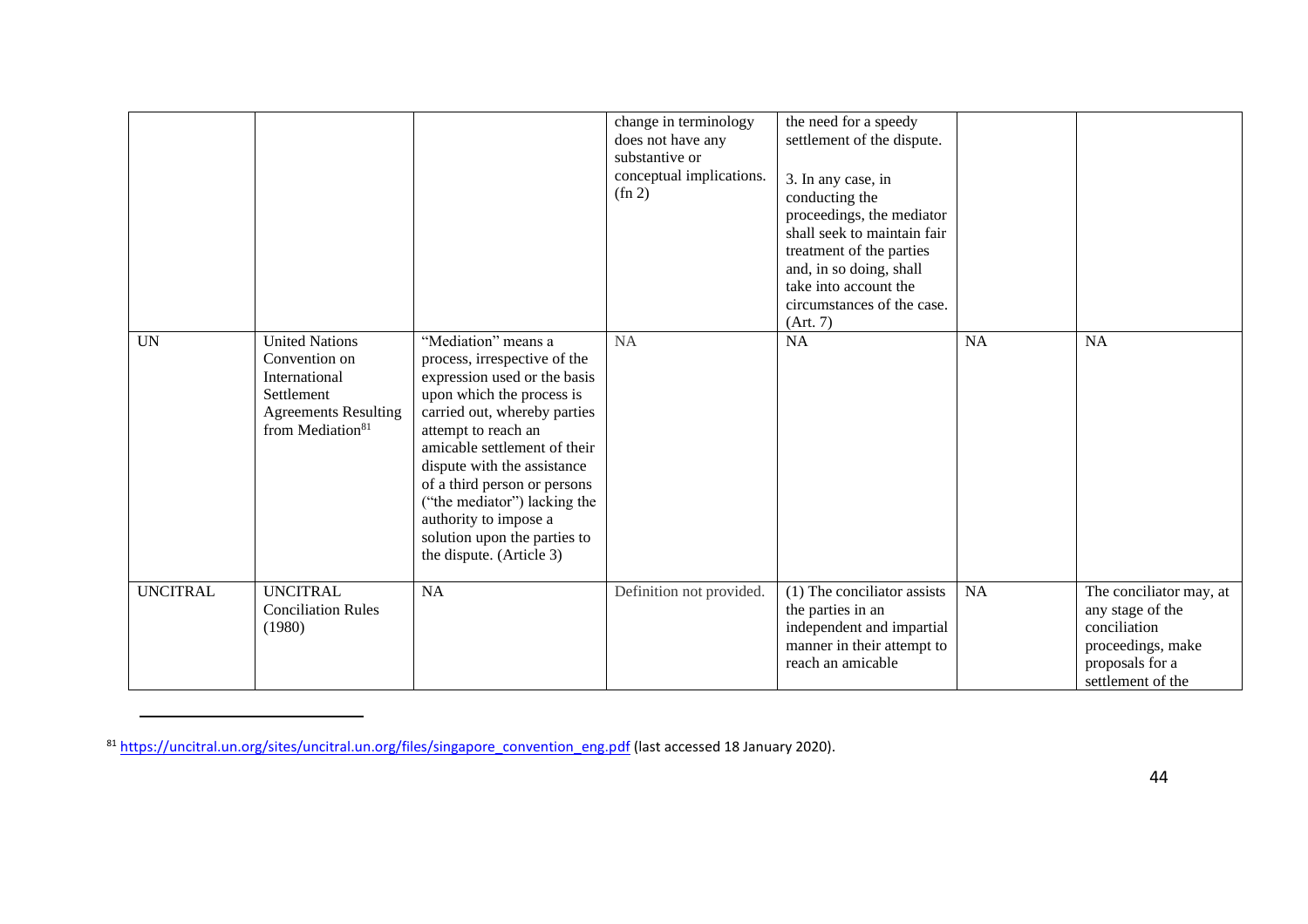|  |  | settlement of their                    | dispute. Such proposals |
|--|--|----------------------------------------|-------------------------|
|  |  | dispute.                               | need not be in writing  |
|  |  |                                        | and need not be         |
|  |  | (2) The conciliator will               | accompanied by a        |
|  |  | be guided by principles of             | statement of the        |
|  |  | objectivity, fairness and              | reasons therefor. (Art. |
|  |  | justice, giving                        | 7(4)                    |
|  |  | consideration to, among                |                         |
|  |  | other things, the rights               |                         |
|  |  | and obligations of the                 |                         |
|  |  | parties, the usages of the             |                         |
|  |  | trade concerned and                    |                         |
|  |  | the circumstances                      |                         |
|  |  | surrounding the dispute,               |                         |
|  |  | including any previous                 |                         |
|  |  | business practices                     |                         |
|  |  | between the parties.                   |                         |
|  |  |                                        |                         |
|  |  | (3) The conciliator may                |                         |
|  |  | conduct the conciliation               |                         |
|  |  | proceedings in such a                  |                         |
|  |  | manner as he considers                 |                         |
|  |  | appropriate, taking into               |                         |
|  |  | account the                            |                         |
|  |  | circumstances of the case,             |                         |
|  |  | the wishes the parties                 |                         |
|  |  | may express, including                 |                         |
|  |  | any request by a party                 |                         |
|  |  | that the conciliator hear              |                         |
|  |  | oral statements, and the               |                         |
|  |  | need for a speedy                      |                         |
|  |  | settlement of the dispute.<br>(Art. 7) |                         |
|  |  |                                        |                         |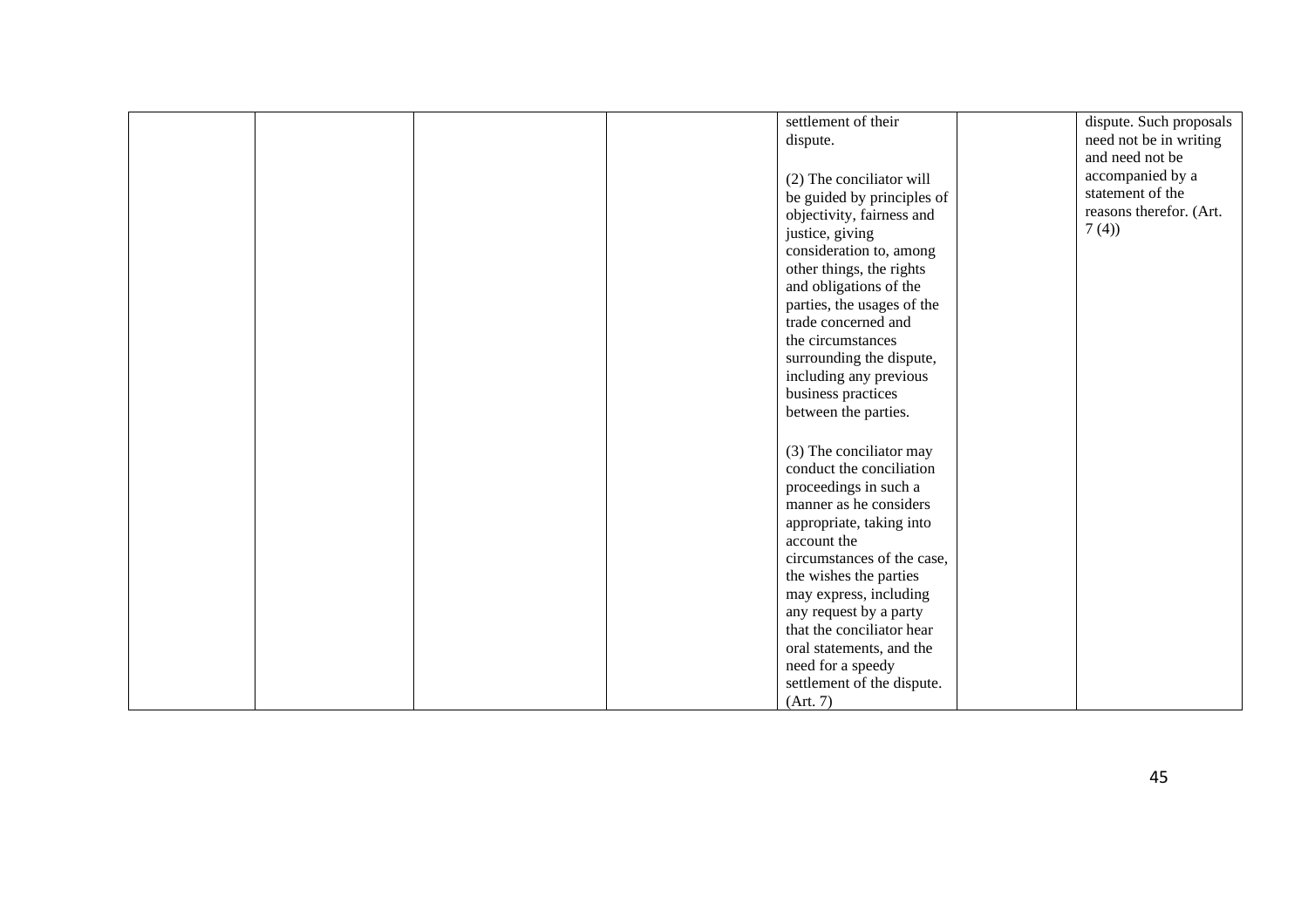| <b>WIPO</b>   | <b>WIPO</b> Mediation<br>Rules (2020) <sup>82</sup>                                                                | Definition not provided                                                                                                                                                                                                                                                                                    | <b>NA</b>                                                                                                                                                                                                                                                                      | The mediator shall<br>promote the settlement of<br>the issues in dispute<br>between the parties in any<br>manner that the mediator<br>believes to be<br>appropriate, but shall<br>have no authority to<br>impose a settlement on<br>the parties (Art. 14) | NA                                                                                              | NA                                        |
|---------------|--------------------------------------------------------------------------------------------------------------------|------------------------------------------------------------------------------------------------------------------------------------------------------------------------------------------------------------------------------------------------------------------------------------------------------------|--------------------------------------------------------------------------------------------------------------------------------------------------------------------------------------------------------------------------------------------------------------------------------|-----------------------------------------------------------------------------------------------------------------------------------------------------------------------------------------------------------------------------------------------------------|-------------------------------------------------------------------------------------------------|-------------------------------------------|
| Switzerland   | Swiss Code of Civil<br>Procedure <sup>83</sup>                                                                     | The Code does not define<br>what mediation is. It does<br>provide, however, that<br>mediation is "independent<br>of Court proceedings" (Art.<br>216 para. 1 CCP).<br>If the parties to legal<br>proceedings jointly so<br>request, mediation takes<br>place instead of<br>conciliation. (Art. 213<br>CCP). | Judicial conciliation (i.e.<br>conciliation made by the<br>Judiciary) has<br>precedence over<br>mediation. As a general<br>rule, legal proceedings<br>cannot be undertaken<br>without a prior<br>conciliation attempt<br>before a conciliation<br>authority (Art. 197<br>CCP). | Conciliators: evaluative<br>Mediators: facilitative                                                                                                                                                                                                       | Conciliators<br>can; while<br>mediators are<br>generally not<br>supposed to<br>give evaluation. | <b>Conciliators: Yes</b><br>Mediators: NA |
| <b>Brazil</b> | <b>Mediation Act</b><br>(Federal Law No.<br>13140/2015)<br>Civil Procedure Code<br>(Federal<br>Law No. 13105/2015) | Mediation is the "technical<br>activity exercised by an<br>independent third party<br>without decision making<br>power, who, upon being<br>chosen or accepted by the<br>parties, assists and<br>encourages them to identify                                                                                | Conciliation is<br>recommended for cases<br>in which there is no<br>prior or meaningful<br>relationship between<br>parties, such as<br>consumer law. It is<br>accepted that                                                                                                    | Facilitative                                                                                                                                                                                                                                              | Not common                                                                                      | Sometimes                                 |

<sup>82</sup> <https://www.wipo.int/amc/en/mediation/rules/#14a> (last accessed 18 January 2020).

<sup>83</sup> <https://www.admin.ch/opc/fr/classified-compilation/20061121/index.html></u> (last accessed 18 January 2020).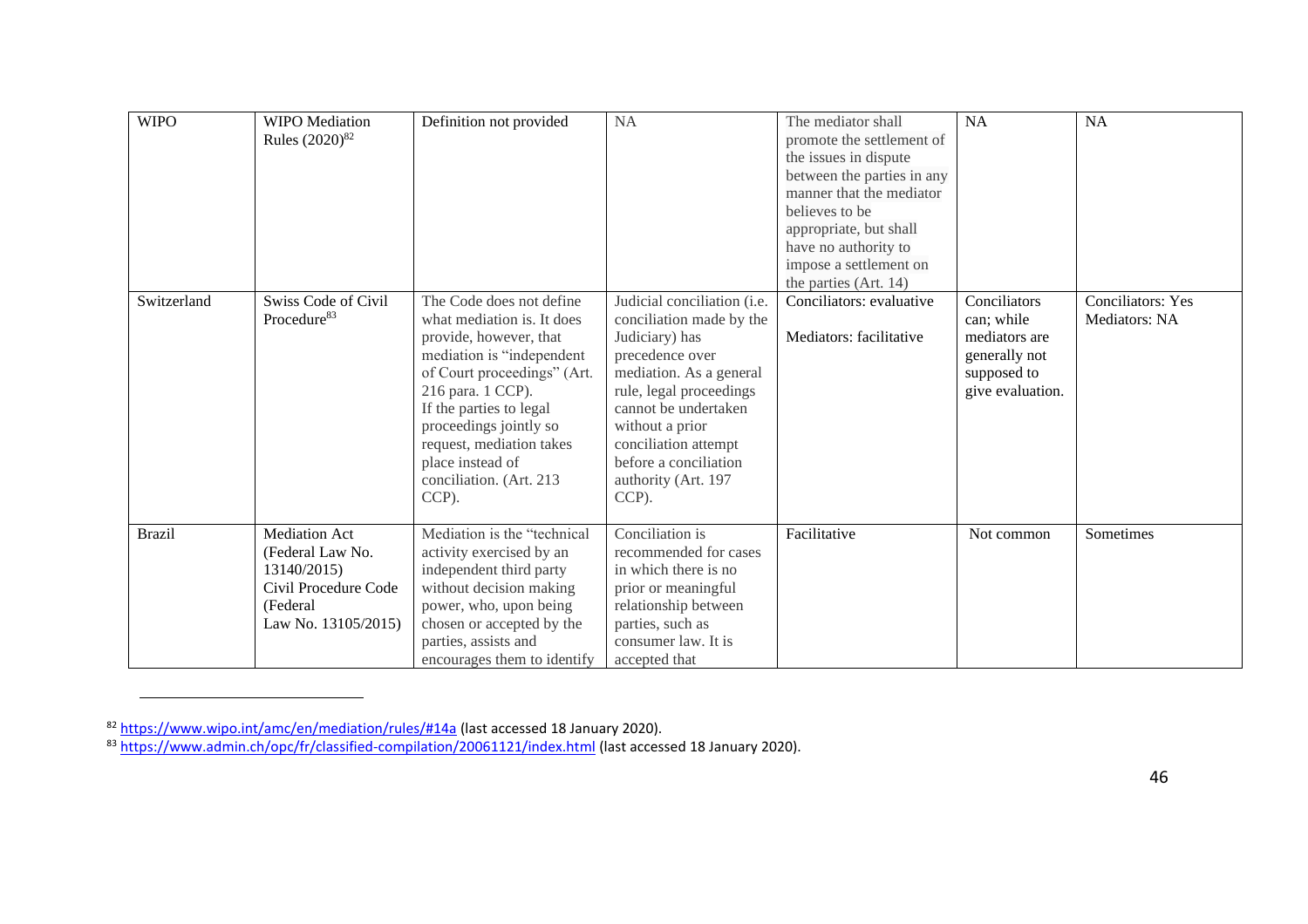|       |                           | or develop mutually agreed<br>solutions to a dispute.".<br>(Mediation Act, Article 1)<br>The mediator is a neutral<br>and impartial third party<br>that helps the<br>communication of parties. It<br>is recommended for cases<br>where there is some sort of<br>relationship between parts<br>(either personal or<br>commercial relation).<br>Mediators should restrain<br>from influencing parties in<br>closing deals. (Civil<br>Procedure Code) 84 | conciliators adopt a<br>more proactive attitude,<br>encouraging deals.<br>(Civil Procedure Code) |                                |                                                                                                                                                                                          |                                                                        |
|-------|---------------------------|-------------------------------------------------------------------------------------------------------------------------------------------------------------------------------------------------------------------------------------------------------------------------------------------------------------------------------------------------------------------------------------------------------------------------------------------------------|--------------------------------------------------------------------------------------------------|--------------------------------|------------------------------------------------------------------------------------------------------------------------------------------------------------------------------------------|------------------------------------------------------------------------|
| China | People's Mediation<br>Law | There is no general<br>definition of mediation in<br>China.<br>The People's Mediation<br>Law defines the people's<br>mediation as "the activities<br>of the people's mediation<br>committee in facilitating the<br>parties concerned to reach a                                                                                                                                                                                                       | Used interchangeably<br>with mediation                                                           | Facilitative and<br>Evaluative | People's<br><b>Mediation Law</b><br>mentioned<br>possibility of<br>"persuasion,<br>giving guidance<br>and other<br>methods on the<br>basis of equality<br><sub>1</sub> n<br>negotiation" | Yes, if mediators find<br>the gap between the<br>two parties is close. |

<sup>&</sup>lt;sup>84</sup> See Andrea Maia, "Mediation in Brazil", September 2019, available at *https://gettingthedealthrough.com/area/54/jurisdiction/6/mediation-brazil/* (last accessed 18 January 2020).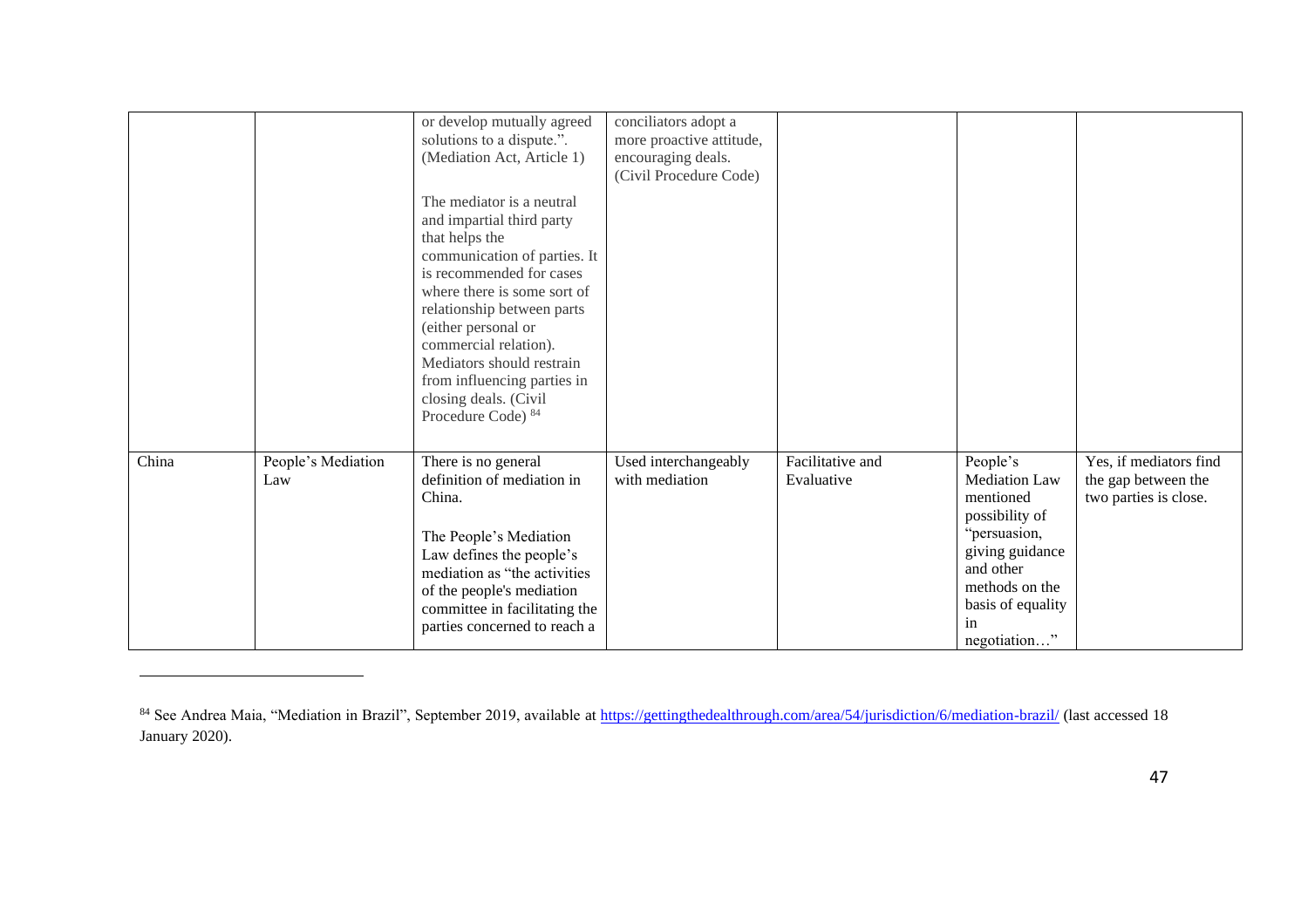|           |                                                          | mediation agreement<br>voluntarily through<br>persuasion, giving guidance<br>and other methods on the<br>basis of equality in<br>negotiation and resolving<br>the disputes among the<br>people". (article 2)                                                                                                                                                                                                                                                                                                              |                                                                                                                                                                                                                                                                                                                                                                                                                                                                                                           |                                                                                                                                                                                                                                                                                                                                                                                                                                             | In practice,<br>evaluation is<br>common,<br>although<br>mediators are<br>cautious not to<br>give direct<br>opinion on the<br>merits. |           |
|-----------|----------------------------------------------------------|---------------------------------------------------------------------------------------------------------------------------------------------------------------------------------------------------------------------------------------------------------------------------------------------------------------------------------------------------------------------------------------------------------------------------------------------------------------------------------------------------------------------------|-----------------------------------------------------------------------------------------------------------------------------------------------------------------------------------------------------------------------------------------------------------------------------------------------------------------------------------------------------------------------------------------------------------------------------------------------------------------------------------------------------------|---------------------------------------------------------------------------------------------------------------------------------------------------------------------------------------------------------------------------------------------------------------------------------------------------------------------------------------------------------------------------------------------------------------------------------------------|--------------------------------------------------------------------------------------------------------------------------------------|-----------|
| Hong Kong | Hong Kong Mediation<br>Ordinance (Chapter<br>$620)^{85}$ | Mediation is "a structured<br>process comprising one or<br>more sessions in which one<br>impartial<br>more<br><sub>or</sub><br>individuals,<br>without<br>adjudicating a dispute or any<br>aspect of it, assist the parties<br>to the dispute to do any or all<br>of the following-<br>identify the issues in<br>a)<br>dispute;<br>explore and generate<br>b)<br>options;<br>communicate with one<br>C)<br>another;<br>reach an agreement<br>d)<br>regarding the<br>resolution of the whole,<br>or part, of the dispute." | Conciliation defined in<br>other sections are not<br>applicable under the<br><b>Mediation Ordinance</b><br>(ie. Sections 6, 16 and<br>25 of the Labour<br>Tribunal Ordinance;<br>section 39 of the<br>Apprenticeship<br>Ordinance; Part 2 of the<br><b>Labour Relations</b><br>Ordinance; sections 4<br>and 14 of the Minor<br><b>Employment Claims</b><br>Adjudication Board<br>Ordinance; sections 64<br>and 84 of the Sex<br>Discrimination<br>Ordinance and section 8<br>of the Sex<br>Discrimination | The 'facilitative' style of<br>mediation is most<br>commonly used in Hong<br>Kong. The Mediation<br>Ordinance alludes to this<br>style and defines the<br>mediator's role as one<br>'without adjudicating a<br>dispute or any aspect of<br>it'.<br>The Hong Kong<br>authorities have been<br>promoting 'evaluative<br>mediation' as one of the<br>methods for resolving IP<br>disputes as an alternative<br>to 'facilitative<br>mediation'. | Uncommon                                                                                                                             | Sometimes |

<sup>85</sup> <https://www.hkiac.org/mediation/ordinance> (last accessed 18 January 2020).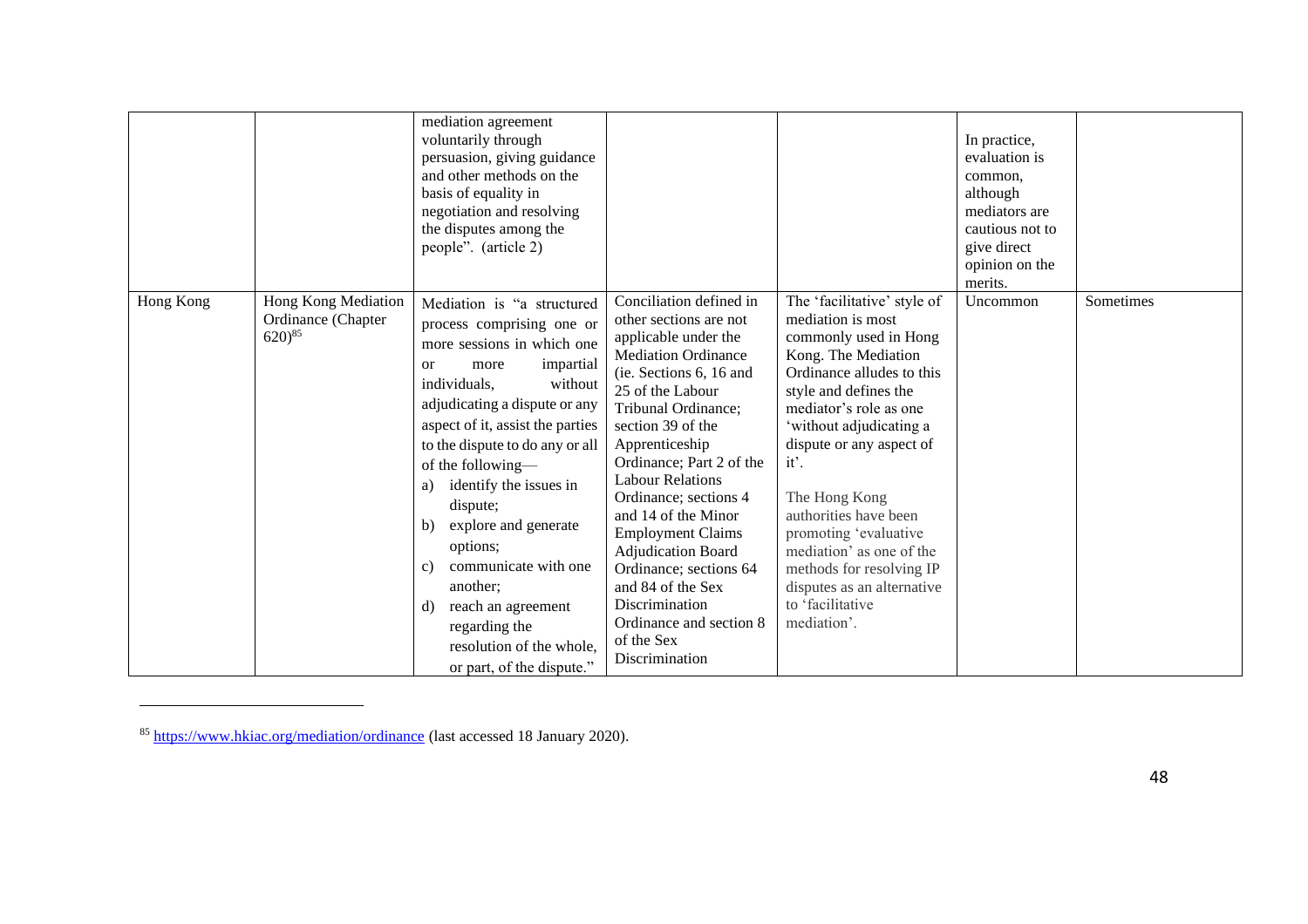| (Investigation and         |  |
|----------------------------|--|
| Conciliation) Rules;       |  |
| sections 62 and 80 of      |  |
| the Disability             |  |
| Discrimination             |  |
| Ordinance and section 8    |  |
| of the Disability          |  |
| Discrimination             |  |
| (Investigation and         |  |
| Conciliation) Rules;       |  |
| sections 44 and 62 of      |  |
| the Family Status          |  |
| Discrimination             |  |
| Ordinance and section 8    |  |
|                            |  |
| of the Family Status       |  |
| Discrimination             |  |
| (investigation and         |  |
| <b>Conciliation Rules;</b> |  |
| sections 59 and 78 of      |  |
| the Race Discrimination    |  |
| Ordinance and section 8    |  |
| of the Race                |  |
| Discrimination             |  |
| (Investigation and         |  |
| Conciliation) Rules.       |  |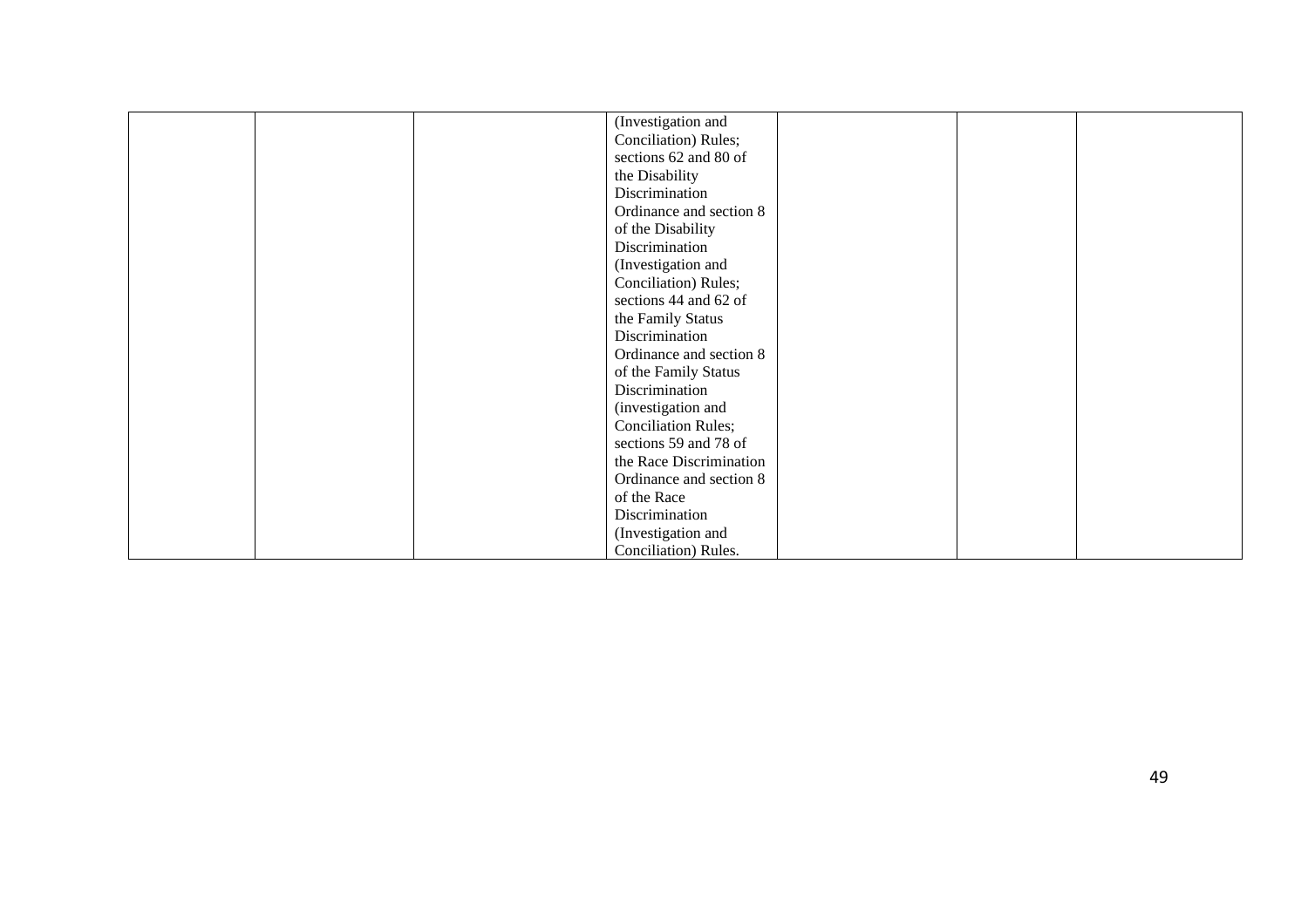| Singapore | <b>Singapore Mediation</b> | In this Act, "mediation"      | The Act excludes           | Facilitative | Uncommon | Sometimes |
|-----------|----------------------------|-------------------------------|----------------------------|--------------|----------|-----------|
|           | Act <sup>86</sup>          | means a process comprising    | certain mediation or       |              |          |           |
|           |                            | one or more sessions in       | conciliation proceedings   |              |          |           |
|           |                            | which one or more             | under specific sections,   |              |          |           |
|           |                            | mediators assist the parties  | indicating conciliation is |              |          |           |
|           |                            | to a dispute to do all or any | a separate process. No     |              |          |           |
|           |                            | of the following with a       | definition is provided.    |              |          |           |
|           |                            | view to facilitating the      |                            |              |          |           |
|           |                            | resolution of the whole or    |                            |              |          |           |
|           |                            | part of the dispute:          |                            |              |          |           |
|           |                            | identify the issues in<br>a)  |                            |              |          |           |
|           |                            | dispute;                      |                            |              |          |           |
|           |                            | explore and generate<br>b)    |                            |              |          |           |
|           |                            | options;                      |                            |              |          |           |
|           |                            |                               |                            |              |          |           |
|           |                            | communicate with one<br>c)    |                            |              |          |           |
|           |                            | another;                      |                            |              |          |           |
|           |                            | reach an agreement<br>d)      |                            |              |          |           |
|           |                            | regarding the                 |                            |              |          |           |
|           |                            | resolution of the whole,      |                            |              |          |           |
|           |                            | or part, of the dispute.      |                            |              |          |           |
|           |                            |                               |                            |              |          |           |
|           |                            |                               |                            |              |          |           |

<sup>86</sup> <https://sso.agc.gov.sg/Act/MA2017> (last accessed 18 January 2020).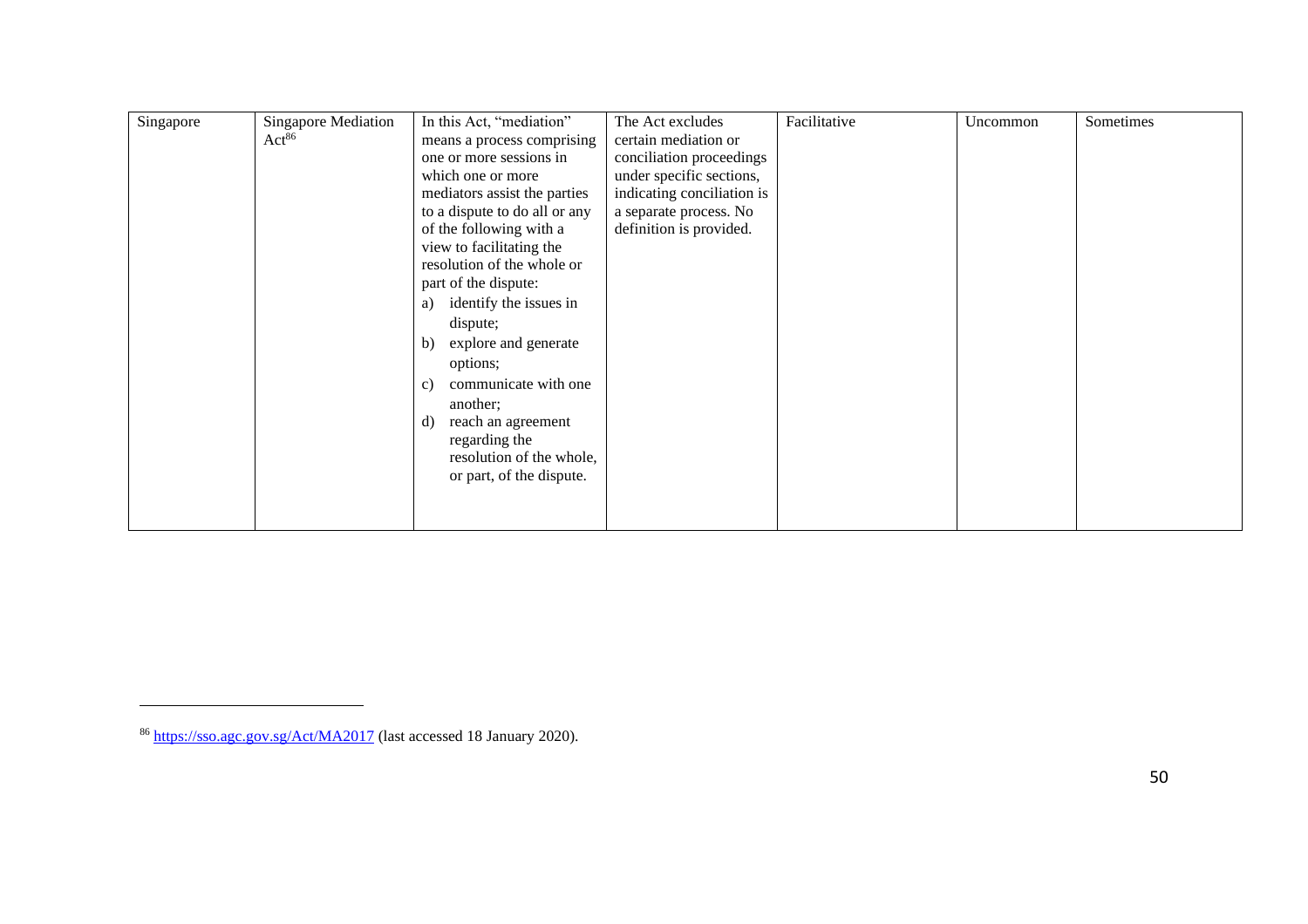| South Africa | <b>Rules of Court:</b> | 'mediation' means the         | 'mediator' means a            |  |
|--------------|------------------------|-------------------------------|-------------------------------|--|
|              | Amendment:             | process by which a            | person selected by parties    |  |
|              | Mediation Chapter 2,   | mediator assists the parties  | or by the clerk of the        |  |
|              | G 37448 RG 10151       | in actual or potential        | court or registrar of the     |  |
|              | GoN 183, 18 Mar        | litigation to resolve the     | court from the schedule       |  |
|              | 2014                   | dispute between them by       | referred to in rule $86(2)$ , |  |
|              |                        | facilitating discussions      | to mediate a dispute          |  |
|              |                        | between the parties,          | between the parties $(\S 2)$  |  |
|              |                        | assisting them in             |                               |  |
|              |                        | identifying issues,           |                               |  |
|              |                        | clarifying priorities,        |                               |  |
|              |                        | exploring areas of            |                               |  |
|              |                        | compromise and generating     |                               |  |
|              |                        | options in an attempt to      |                               |  |
|              |                        | resolve the dispute. $(\S 2)$ |                               |  |
| Italy        | Legislative Decree     | Mediation is an activity      | Mediator: is the person or    |  |
|              | 28/2010                | carried out by an impartial   | persons who, individually     |  |
|              |                        | third party and designed to   | or jointly, exercise the      |  |
|              |                        | assist two or more parties in | mediation activity            |  |
|              |                        | the search for an amicable    | without any power to          |  |
|              |                        | agreement for the             | make judgements or            |  |
|              |                        | settlement of a dispute,      | decisions binding on the      |  |
|              |                        | even with the formulation     | recipients of the             |  |
|              |                        | of a proposal for resolution  | mediation service itself.     |  |
|              |                        | of the dispute. $(\S 1)$      | $(\S 1)$                      |  |
|              |                        |                               |                               |  |
|              |                        |                               |                               |  |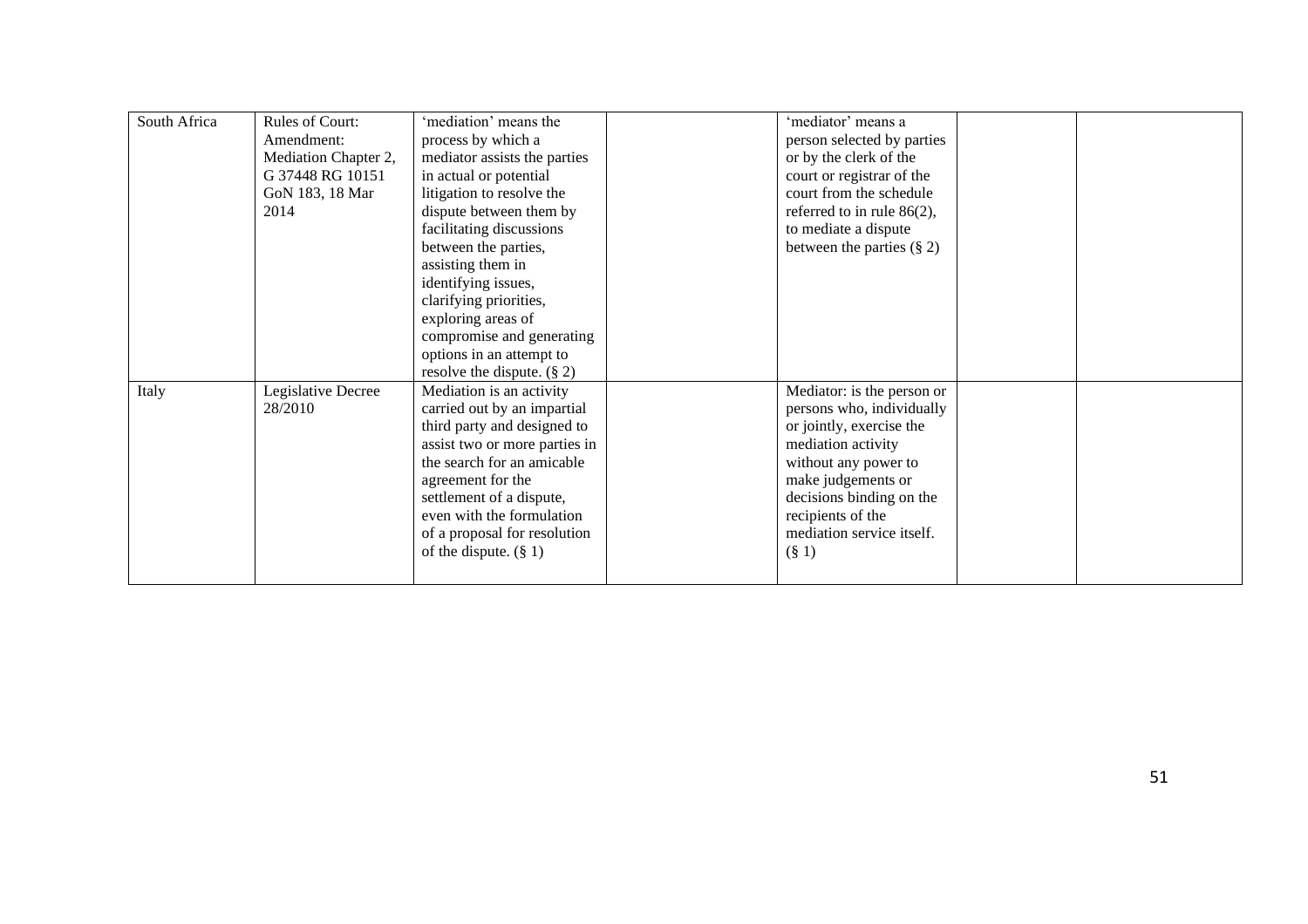| France          | Ordinance of 16<br>November 2011<br>(Decree No. 2011-<br>1540) | Mediation under the present<br>chapter refers to any<br>structured process, however<br>named or referred to,<br>whereby two or more<br>parties to a dispute attempt<br>to reach an agreement on<br>the settlement of their<br>dispute with the assistance<br>of a third party, the<br>mediator, chosen by them, |                                                     |  |
|-----------------|----------------------------------------------------------------|-----------------------------------------------------------------------------------------------------------------------------------------------------------------------------------------------------------------------------------------------------------------------------------------------------------------|-----------------------------------------------------|--|
|                 |                                                                | or designated by the judge                                                                                                                                                                                                                                                                                      |                                                     |  |
|                 |                                                                | seized of the dispute, with                                                                                                                                                                                                                                                                                     |                                                     |  |
|                 |                                                                | the parties' consent. $(\S 21)$                                                                                                                                                                                                                                                                                 |                                                     |  |
| Canada (Quebec) | Code of Civil                                                  |                                                                                                                                                                                                                                                                                                                 | The mediator helps the                              |  |
|                 | Procedure, CQLR c                                              |                                                                                                                                                                                                                                                                                                                 | parties to engage in                                |  |
|                 | $C-25.01$                                                      |                                                                                                                                                                                                                                                                                                                 | dialogue, clarify their<br>views, define the issues |  |
|                 |                                                                |                                                                                                                                                                                                                                                                                                                 | in dispute, identify their                          |  |
|                 |                                                                |                                                                                                                                                                                                                                                                                                                 | needs and interests,                                |  |
|                 |                                                                |                                                                                                                                                                                                                                                                                                                 | explore solutions and                               |  |
|                 |                                                                |                                                                                                                                                                                                                                                                                                                 | reach, if possible, a                               |  |
|                 |                                                                |                                                                                                                                                                                                                                                                                                                 | mutually satisfactory                               |  |
|                 |                                                                |                                                                                                                                                                                                                                                                                                                 | agreement. The parties                              |  |
|                 |                                                                |                                                                                                                                                                                                                                                                                                                 | may ask the mediator to                             |  |
|                 |                                                                |                                                                                                                                                                                                                                                                                                                 | develop with them a                                 |  |
|                 |                                                                |                                                                                                                                                                                                                                                                                                                 | proposal to prevent or                              |  |
|                 |                                                                |                                                                                                                                                                                                                                                                                                                 | resolve the dispute. (§                             |  |
|                 |                                                                |                                                                                                                                                                                                                                                                                                                 | 605)                                                |  |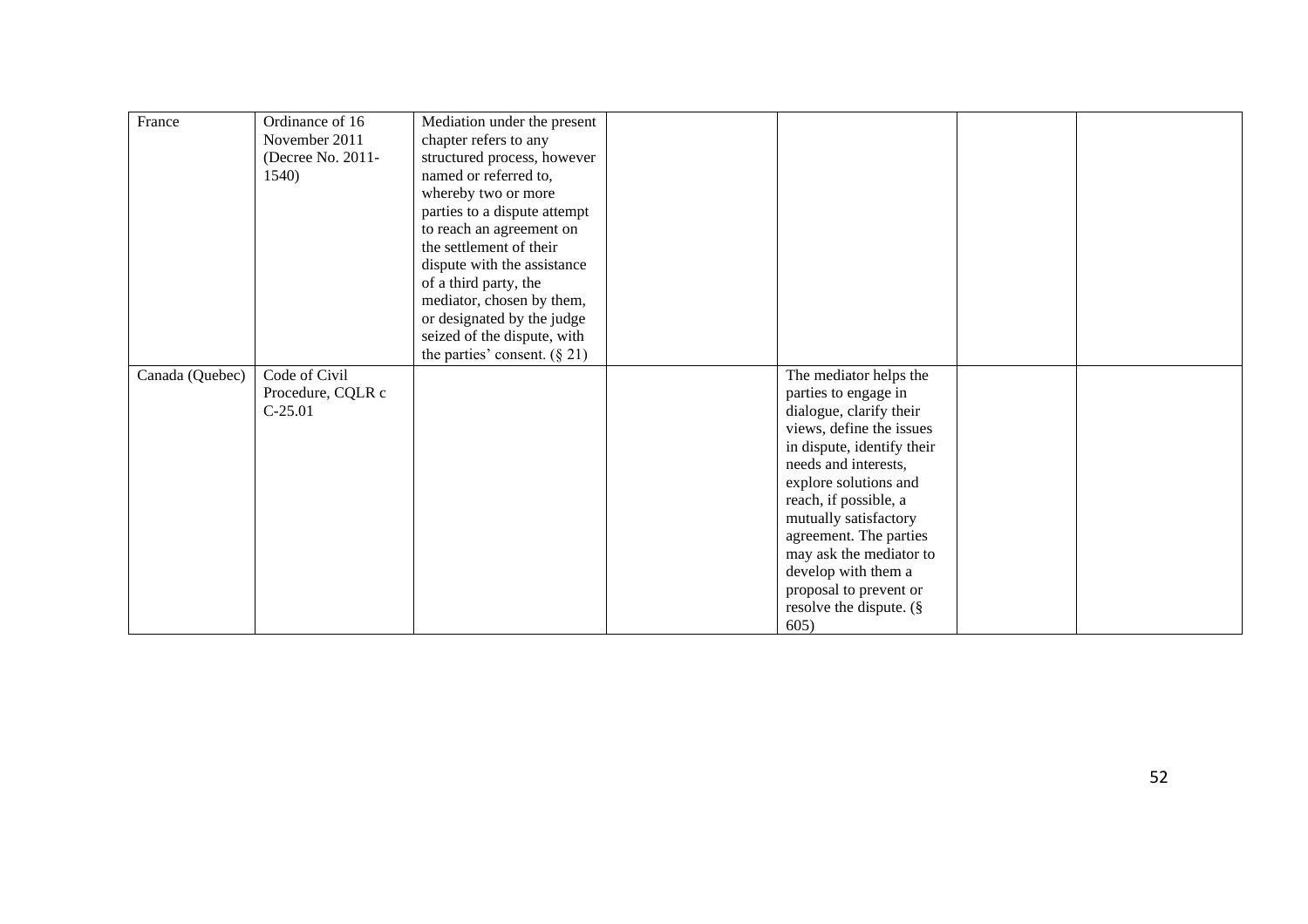| Canada (Ontario) | Commercial<br>Mediation Act, 2010,<br>SO 2010, c 16, Sch 3 | "mediation" means a<br>collaborative process in<br>which, (a) the parties to a<br>commercial dispute agree to<br>request a neutral person,<br>referred to as a mediator, to<br>assist them in their attempt<br>to reach a settlement in<br>their dispute, and (b) the<br>mediator does not have<br>authority to impose a |                                                                                                                                                                                                                                                                           |  |
|------------------|------------------------------------------------------------|--------------------------------------------------------------------------------------------------------------------------------------------------------------------------------------------------------------------------------------------------------------------------------------------------------------------------|---------------------------------------------------------------------------------------------------------------------------------------------------------------------------------------------------------------------------------------------------------------------------|--|
|                  |                                                            | solution to the dispute on<br>the parties. $(\S 3)$                                                                                                                                                                                                                                                                      |                                                                                                                                                                                                                                                                           |  |
| California       | California Evidence<br>Code                                | "Mediation" means a<br>process in which a neutral<br>person or persons facilitate<br>communication between the<br>disputants to assist them in<br>reaching a mutually<br>acceptable agreement. (§<br>1115a)                                                                                                              | "Mediator" means a<br>neutral person who<br>conducts a mediation.<br>"Mediator" includes any<br>person designated by a<br>mediator either to assist<br>in the mediation or to<br>communicate with the<br>participants in<br>preparation for a<br>mediation. $(\S 1115 b)$ |  |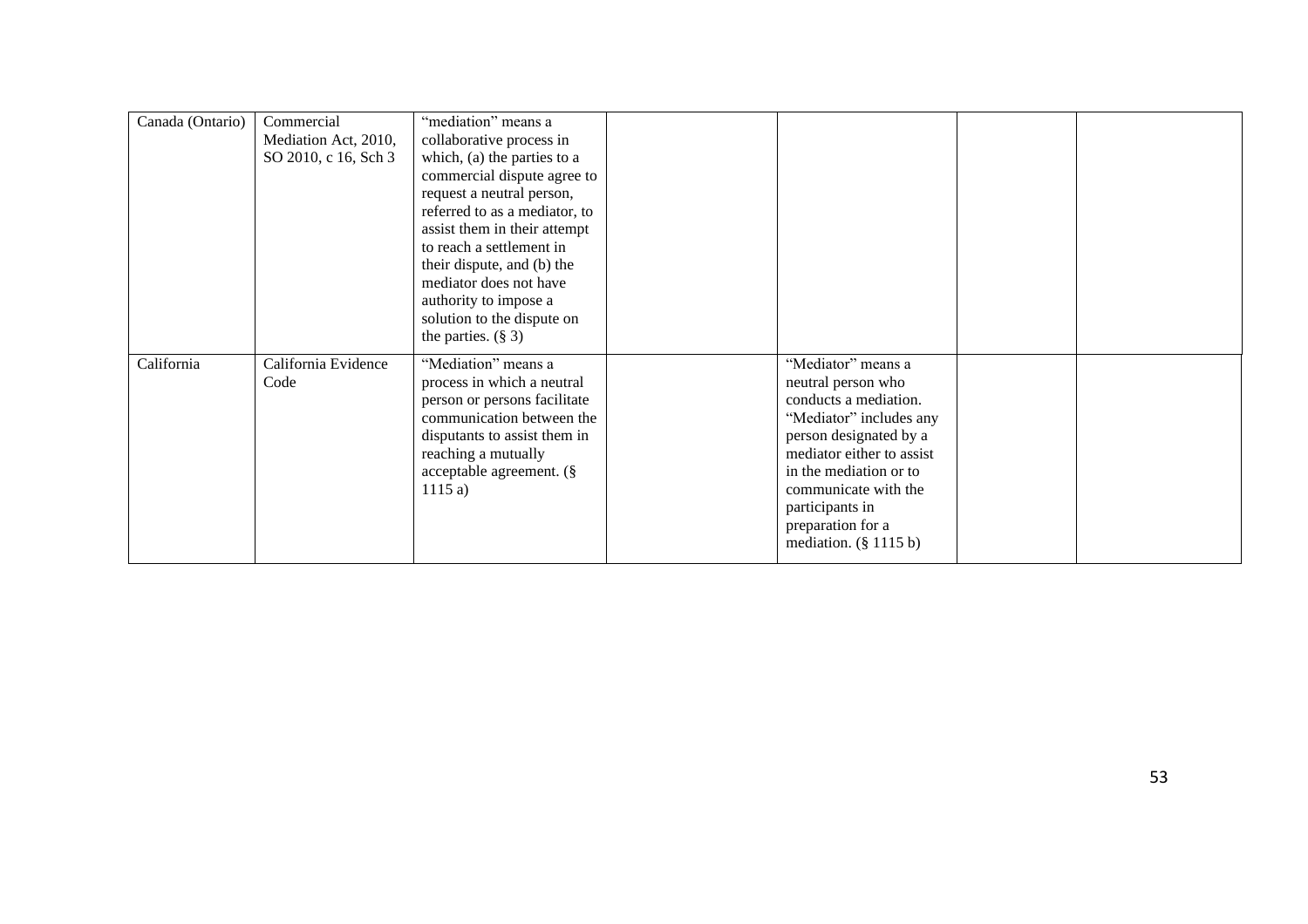#### <span id="page-53-0"></span>**WG3's Table on the Range of Facilitative and Evaluative Techniques Used by Mediators and Conciliators<sup>87</sup>**

| <b>Range of techniques</b>      | A. Process and substance<br>self-determination                                                                                                    | <b>B. Process subjection and</b><br>substance self-determination                  | C. Process self-<br>determination and<br>substance subjection                                                                                                                    | <b>D. Process and substance</b><br>subjection                                                                          |
|---------------------------------|---------------------------------------------------------------------------------------------------------------------------------------------------|-----------------------------------------------------------------------------------|----------------------------------------------------------------------------------------------------------------------------------------------------------------------------------|------------------------------------------------------------------------------------------------------------------------|
| 1. Questions                    | -Probing to understand the<br>disputants' procedural<br>needs and substantive<br>interests<br>-Open-ended questions and<br>elicitating techniques | -Challenging disputants to<br>generate new ideas, posing<br>problems to be solved | -Helping the parties to find<br>missing information<br>-Close-ended, suggestive and<br>leading questions<br>-Playing devil's advocate<br>-Making enquiries and<br>investigations | -Close-ended, suggestive and leading<br>questions<br>-Playing devil's advocate<br>-Making enquiries and investigations |
| 2. Educating,<br>generating and | -Suggesting techniques for<br>addressing relational and/or<br>social issues                                                                       | -Helping the parties to generate<br>their own norms                               | -Advising on objective<br>parameters and norms (e.g.<br>applicable law or other                                                                                                  | -Neutral can set, educate and<br>advocate norms by which the dispute<br>can be resolved                                |

<sup>&</sup>lt;sup>87</sup> This table is adapted from Jeremy Lack, *Appropriate Dispute Resolution (ADR): The Spectrum of Hybrid Techniques Available to the Parties, in ADR IN BUSINESS:* PRACTICE AND ISSUES ACROSS COUNTRIES AND CULTURES, VOL. II, 339, 353-57 (Arnold Ingen-Housz ed., Kluwer Law International, 2011); Manon Schonewille & Jeremy Lack, *Mediation in the European Union and Abroad: 60 States Divided by a Common Word? in* THE VARIEGATED LANDSCAPE OF MEDIATION: A COMPARATIVE STUDY OF MEDIATION REGULATION AND PRACTICES IN EUROPE AND THE WORLD, 19, 25-33 (Manon Schonewille & Fred Schonewille, ed., Eleven International Publishing, 2014); Véronique Fraser & Sèdjro Hountohotegbè, *Process and Substance Self-Determination or Subjection: A New Frame of Reference for Defining Mediators' and Conciliators' Interventions* (GPRD Research Paper No. 2020/1) (on file with authors).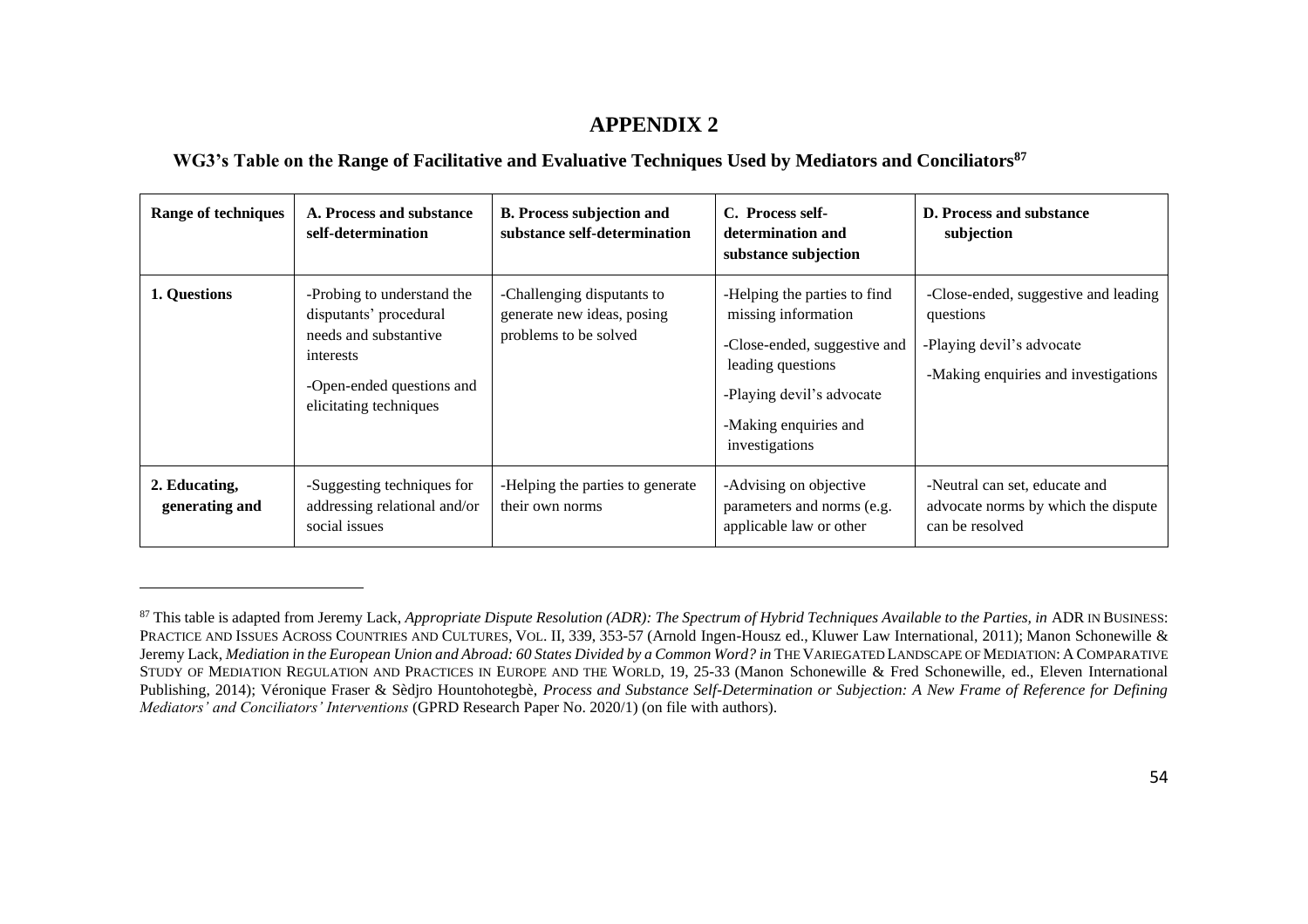| enunciating rules<br>and norms | -Assisting the parties in<br>generating their own criteria                                                                                                                    | -May take initiatives regarding<br>ways of addressing social and<br>relational issues<br>-Establishes rules and guidelines<br>determining the process<br>(submissions, time, venue,<br>caucuses, deadlines, etc.)<br>-Encouraging the parties to<br>consider the fairness and justice<br>of issues being discussed                                                                                                                 | norms such as financial,<br>industrial, technical, etc.)<br>-Helping the parties in<br>applying possible norms<br>(e.g., finding of facts and<br>applicable laws)<br>-Supplying missing<br>information, data, examples<br>and patterns to parties | -Advising on objective parameters<br>and norms (e.g. applicable law or<br>other norms such as financial,<br>industrial, technical, etc.)<br>-Helping the parties in applying<br>possible norms (e.g., finding of facts<br>and applicable laws)<br>-Supplying missing information,<br>data, examples and patterns to<br>parties<br>-Determining the process (time,<br>venue, submissions, caucuses, etc.) |
|--------------------------------|-------------------------------------------------------------------------------------------------------------------------------------------------------------------------------|------------------------------------------------------------------------------------------------------------------------------------------------------------------------------------------------------------------------------------------------------------------------------------------------------------------------------------------------------------------------------------------------------------------------------------|---------------------------------------------------------------------------------------------------------------------------------------------------------------------------------------------------------------------------------------------------|----------------------------------------------------------------------------------------------------------------------------------------------------------------------------------------------------------------------------------------------------------------------------------------------------------------------------------------------------------------------------------------------------------|
| 3. Assessments and<br>opinions | -Does not give opinions on<br>substantive issues<br>-Assisting the parties to<br>obtaining external<br>information that can help<br>them overcome impasses<br>(e.g., experts) | -Does not give opinions on<br>substantive issues or advise on<br>final solutions<br>-Approaching each party in<br>caucuses and asking them to<br>expose their risks<br>-May take initiatives regarding<br>ways of seeking external<br>information to assist the parties<br>in overcoming impasses (e.g.,<br>appointing experts and<br>determining the scope of their<br>mandate) or suggest an<br>alternative method of resolution | -Neutral is expected to form<br>his own views of the matter<br>-Neutral can evaluate the<br>strengths and weaknesses of<br>each parties' positions                                                                                                | -Neutral forms his own views of the<br>matter, and can apply norms (e.g.<br>finding of facts and applicable laws)<br>to help the parties to understand the<br>strengths and weaknesses of their<br>cases and exchange relevant<br>information<br>-Neutral is expected to provide his<br>opinion (in caucus or in joint<br>session)                                                                       |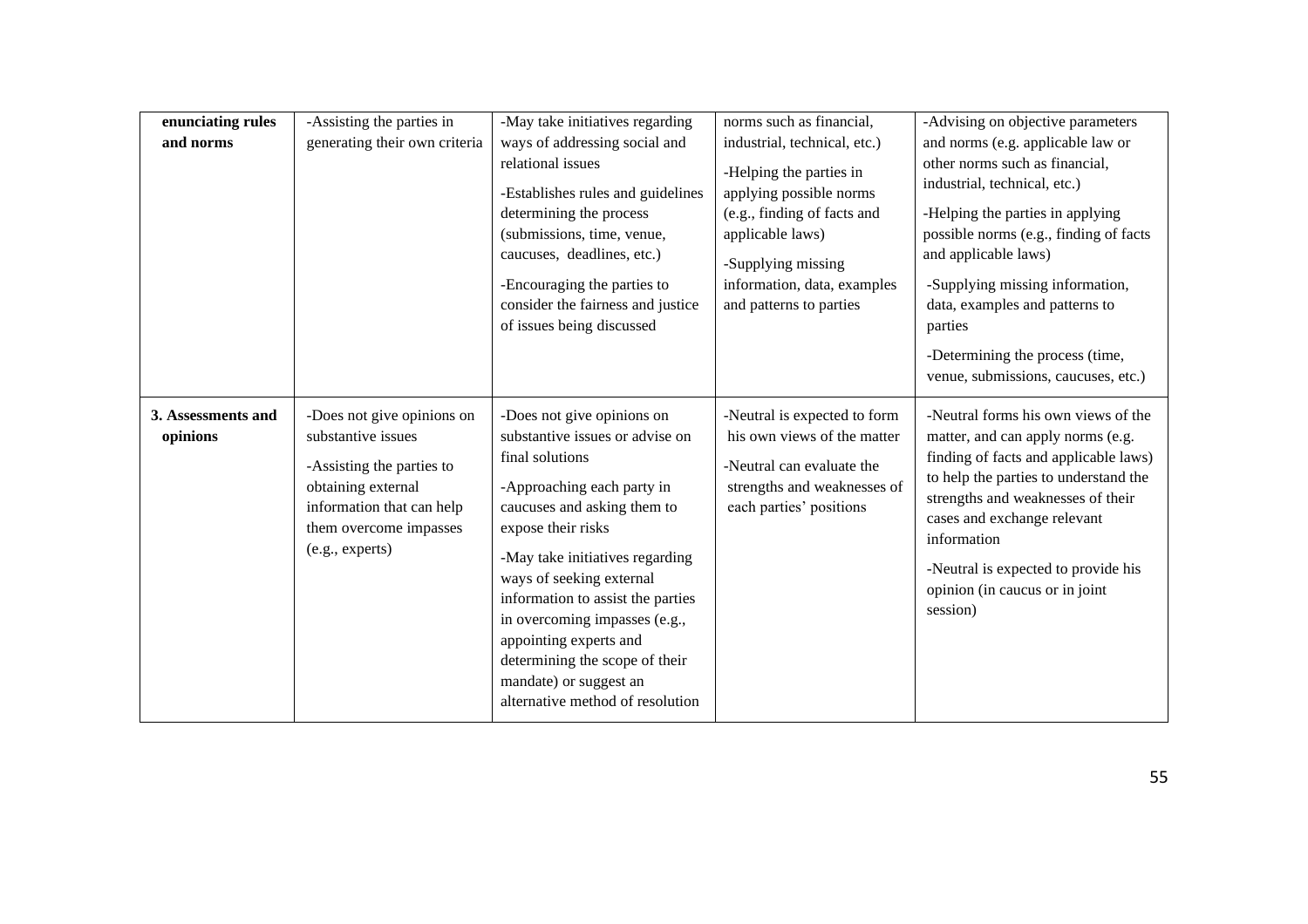| 4. Developing<br>proposals   | -Does not make any<br>proposals on substantive<br>issues<br>-Helping the parties to<br>exchange information and<br>to brainstorm (by focusing<br>on their interests rather than<br>on their positions) | -Does not make any proposals<br>on substantive issues<br>-Leading the parties into<br>problem-solving (e.g.,<br>challenging the parties to<br>generate new ideas, posing<br>problems to be solved, asking<br>hypothetical questions, having<br>the parties prioritize issues or<br>making clarifications, etc.) | -Suggesting ways of<br>resolving key issues and<br>requesting disputants'<br>reaction to those ideas<br>-Giving non-binding<br>proposals<br>-Setting binding "floors and<br>ceilings"                                                                                                                  | -Identifying dispositive issues and<br>suggesting ways of resolving them<br>-Ultimately making a (non-binding)<br>settlement proposal if the parties do<br>not reach an agreement<br>-Shaping a settlement within a<br>defined ZOPE<br>-Ultimate making binding or non-<br>binding evaluations as to the ZOPE |
|------------------------------|--------------------------------------------------------------------------------------------------------------------------------------------------------------------------------------------------------|-----------------------------------------------------------------------------------------------------------------------------------------------------------------------------------------------------------------------------------------------------------------------------------------------------------------|--------------------------------------------------------------------------------------------------------------------------------------------------------------------------------------------------------------------------------------------------------------------------------------------------------|---------------------------------------------------------------------------------------------------------------------------------------------------------------------------------------------------------------------------------------------------------------------------------------------------------------|
| <b>5. Predictions</b>        | Does not make predictions                                                                                                                                                                              | - Assisting the parties to analyze<br>their alternatives to a negotiated<br>settlement<br>- Asking the parties' counsel to<br>make an assessment or advise<br>them about the likely outcome of<br>tactics                                                                                                       | -When appropriate,<br>providing neutral's own<br>opinion on the merits<br>-Predictions of possible<br>impact on interests of not<br>settling<br>-Using of probability trees<br>and other analytic tools<br>-Predictions of possible<br>outcomes if a case is<br>adjudicated in court or<br>arbitration | -Providing neutral's own opinion on<br>the merits<br>-Predictions of possible impact on<br>interests of not settling<br>-Predictions of possible outcomes if<br>a case is adjudicated in court or<br>arbitration                                                                                              |
| 6. Pressing or<br>persuading | Does not use pressing or<br>persuading techniques                                                                                                                                                      | -Directly encouraging the parties<br>to move forward with the<br>process                                                                                                                                                                                                                                        | -Helping the parties to<br>identify dispositive issues<br>and to exchange information<br>relevant to these norms                                                                                                                                                                                       | -Robust reality testing regarding the<br>parties' BATNA and WATNA on<br>key parameters and benchmarks                                                                                                                                                                                                         |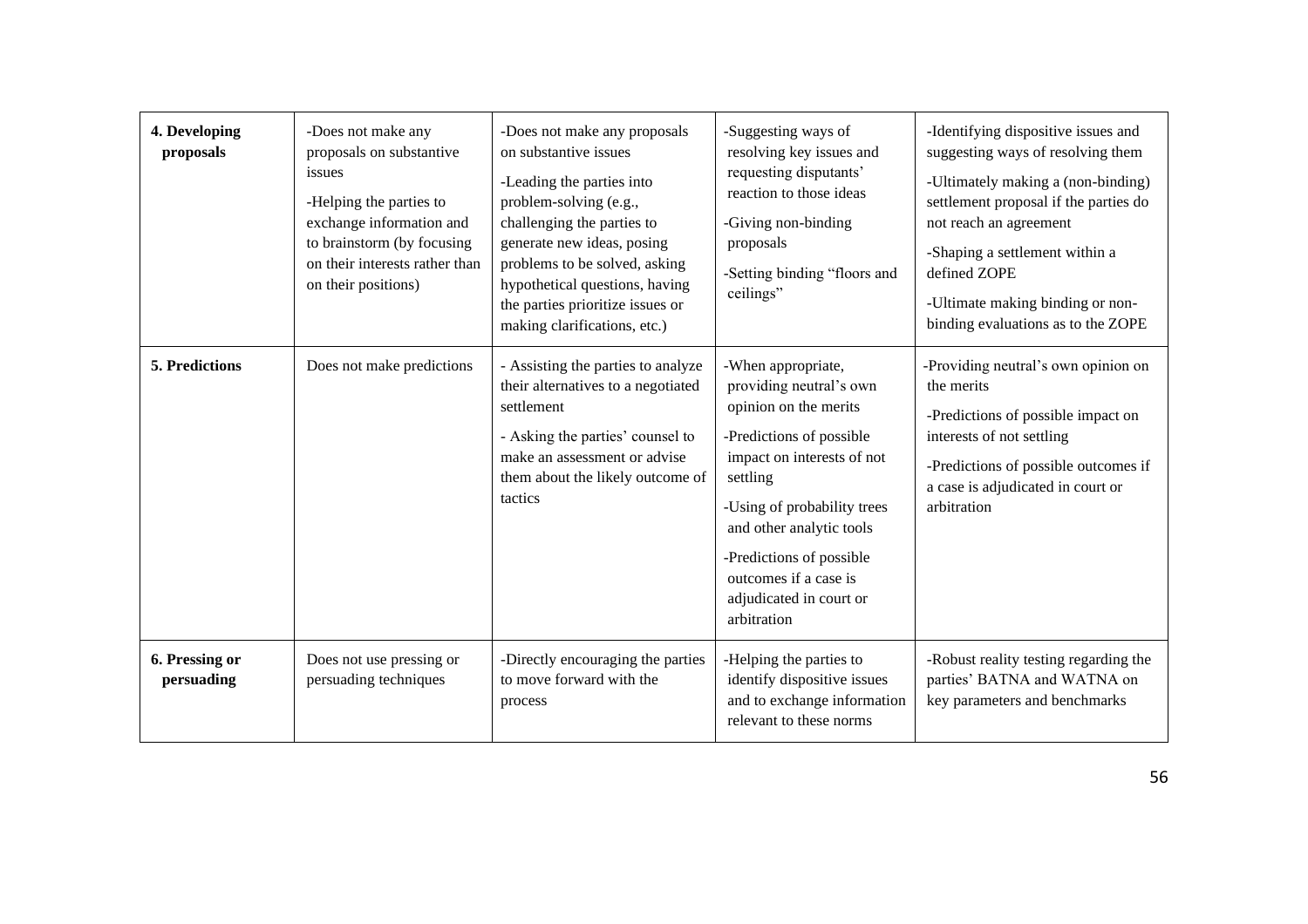| to facilitate reaching a<br>specific dispositive issues<br>-Levering influence of third<br>compromise<br>parties by having an audience<br>-Appealing to the disputants'<br>present at the mediation | -Providing a sound reason for<br>settling<br>-Urging the parties to focus on                                                                                                                                                                    |
|-----------------------------------------------------------------------------------------------------------------------------------------------------------------------------------------------------|-------------------------------------------------------------------------------------------------------------------------------------------------------------------------------------------------------------------------------------------------|
| habits, doubts, emotions and<br>desire for reward                                                                                                                                                   | -Urging parties to make concessions<br>or reach agreement<br>-Making threats to end mediation<br>and move to arbitration<br>-Mentioning arbitration<br>-Urging the parties to settle<br>-Urging the parties to accept the<br>neutral's proposal |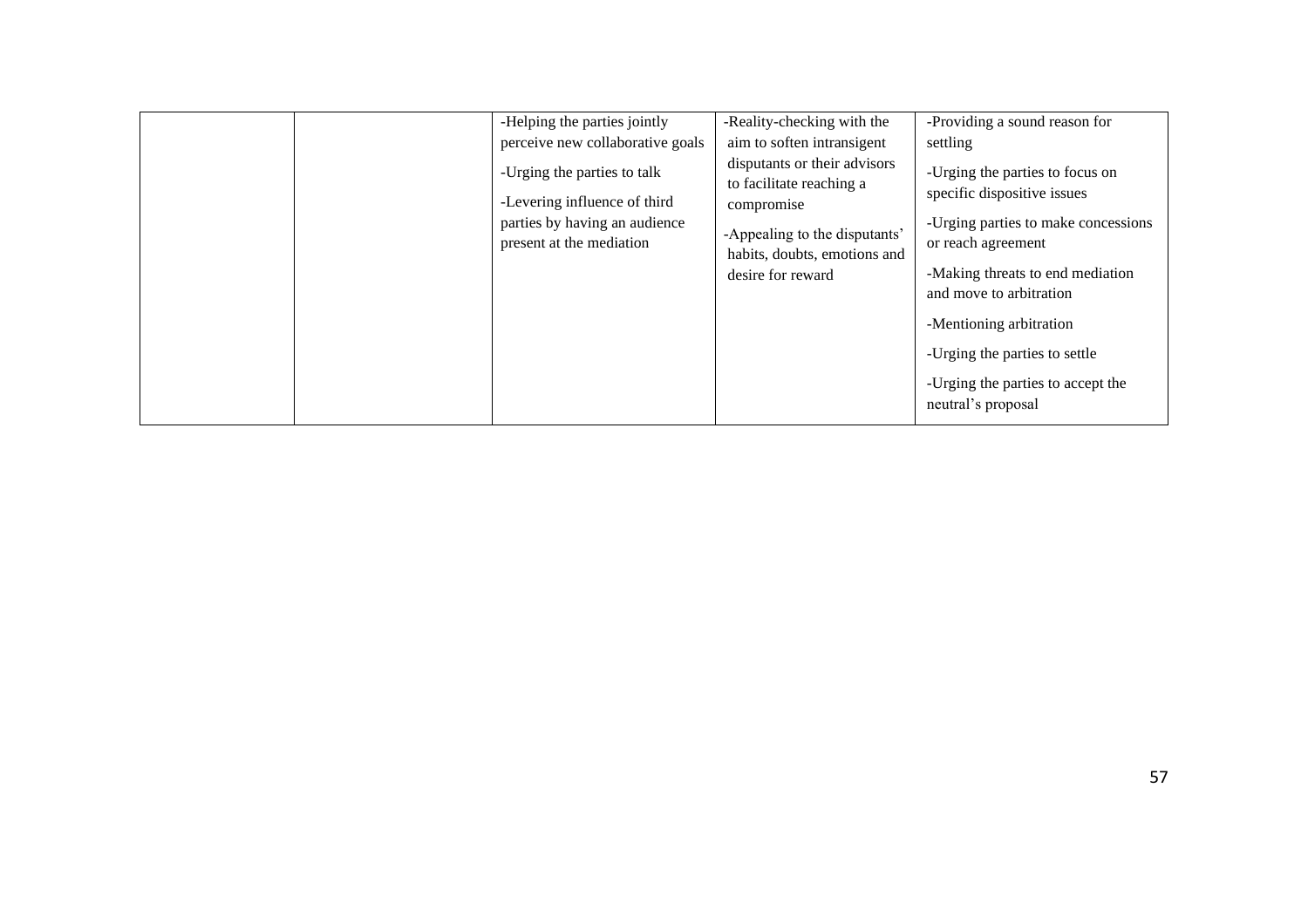#### **WG3's Checklist of Elements to Consider When Making Evaluations**

<span id="page-57-0"></span>

|  |  |  | The following elements should be considered when deciding to make evaluations: |
|--|--|--|--------------------------------------------------------------------------------|
|  |  |  |                                                                                |

- What are the type and characteristics of the dispute (e.g. construction, IP, IT, family, partnership, labor, etc.)?
- What are the parties' backgrounds and resources (e.g., time, money, vulnerabilities, susceptibilities, access to legal advice, etc.)?
- What are the parties' past and future relationships (e.g. families, partners, etc.)? Can the evaluative technique have the potential for negative effects on parties' perceptions and relationships?
- Are the parties represented by counsels?
- What are the parties' cultural preferences?
- Are there potential impacts on stakeholders?
- What are the parties process goals and values (e.g. budgetary or time constraints, self-determination, etc.) and possible mental models?
- Is there a risk of coalition-building or of an increasingly adversarial process?
- What is the context of the dispute (e.g. previous attempts to settle, stakeholder, visibility and pressures)?
- Are there some face-keeping/protection measures to consider?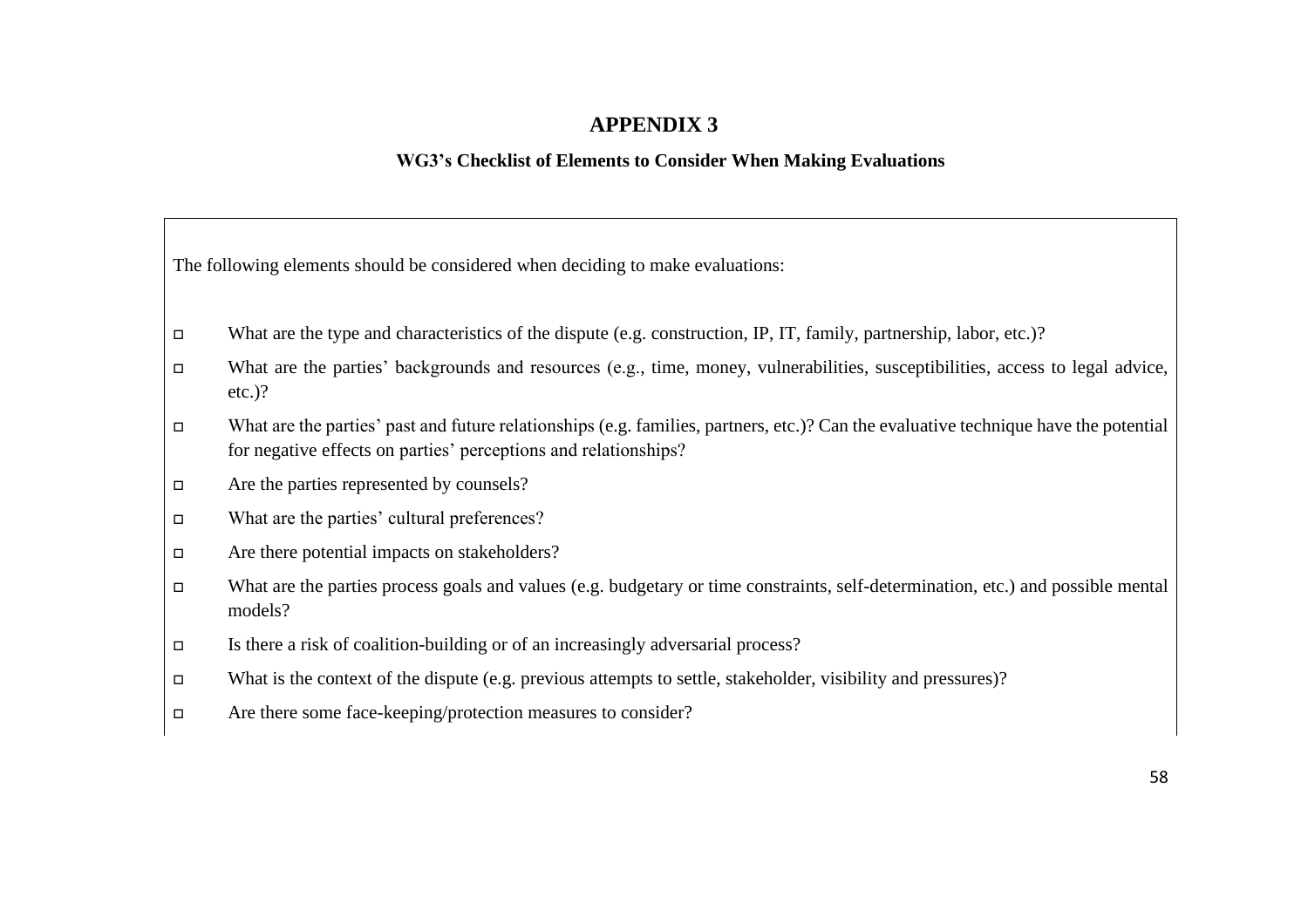- $\Box$  Will the impartiality of the third-party neutral be compromised?
- Timing of obtaining parties' informed consent (e.g., should it be assumed to be a possibility from the very beginning, or only after initial pre-caucuses or in joint discussions, following a first impasse, at the request of one or more of the party/ies, their advisors or a provider? Does the mediator need to explain the possible consequences of using evaluative feedback, e.g., possibly risk of coalition-building and/or conflict escalation?)
- Should the neutral provide an opinion about whether to be evaluative her/himself or to bring in an expert? Should this be as an expert to the mediator or as a co-neutral?
- How to organize and receive feedback to procedural proposals? (Anonymously? Only by consensus without knowing who was opposed or why?)
- Should a non-binding evaluation or proposal be made in joint session or first tested in caucuses? If the latter, what approach should be used with one party or both/all parties when arranging to bring them back into joint session? Can they assume they heard the same thing? Waiver (or partial waiver) of confidentiality in caucus?
- Does the third-party hold the subject-matter competence to formulate an assessment or make a settlement proposal?